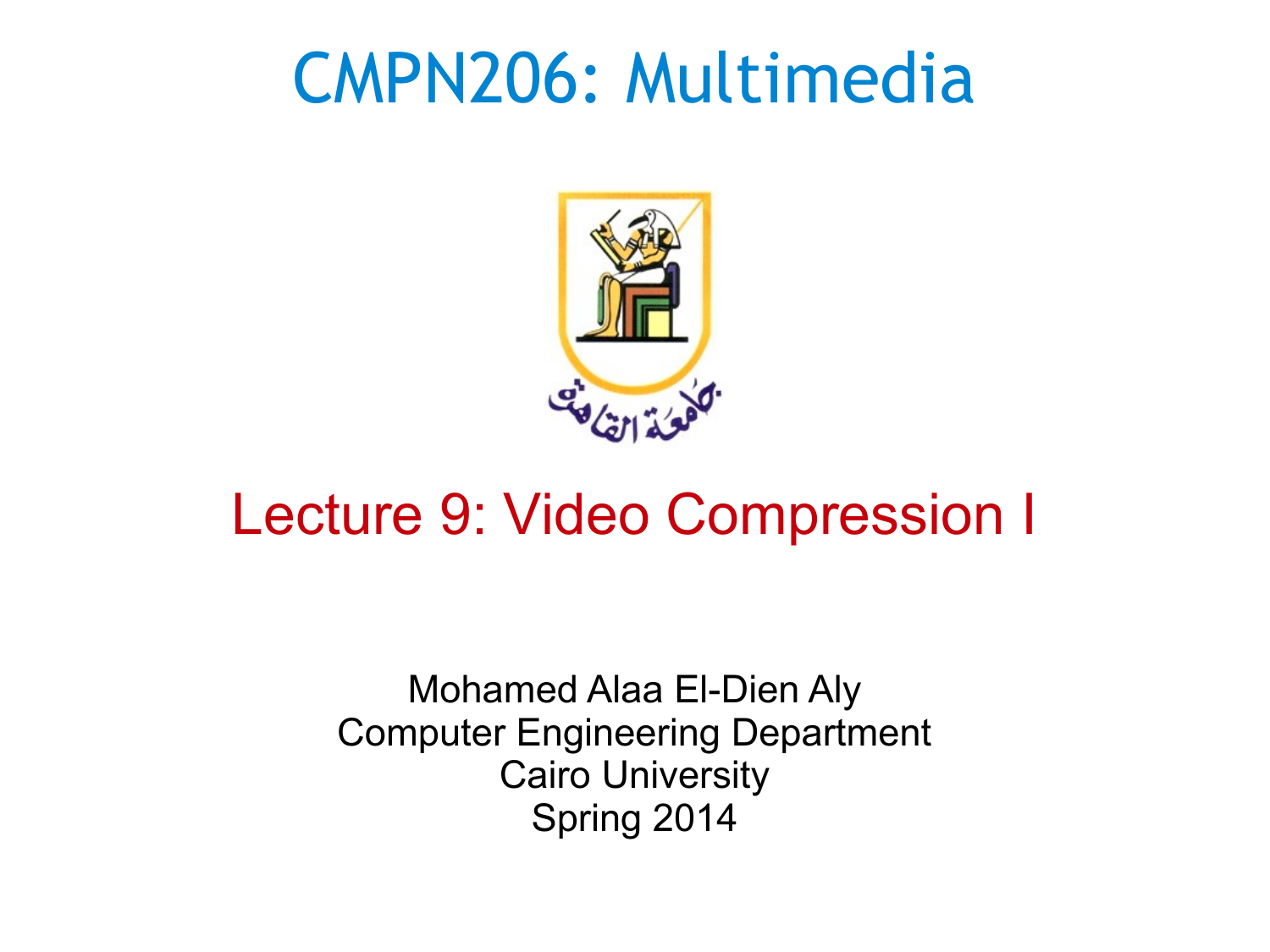

- Video Compression
- Motion Compensation
- H.261
- H.263

**Acknowledgments**: Most slides are adapted from Richard Ladner, from Li and Drew, and from Khaled Sayood.

**Mohamed Aly – CMPN206 Spring 2014 Computer Engineering, Cairo University 2/60**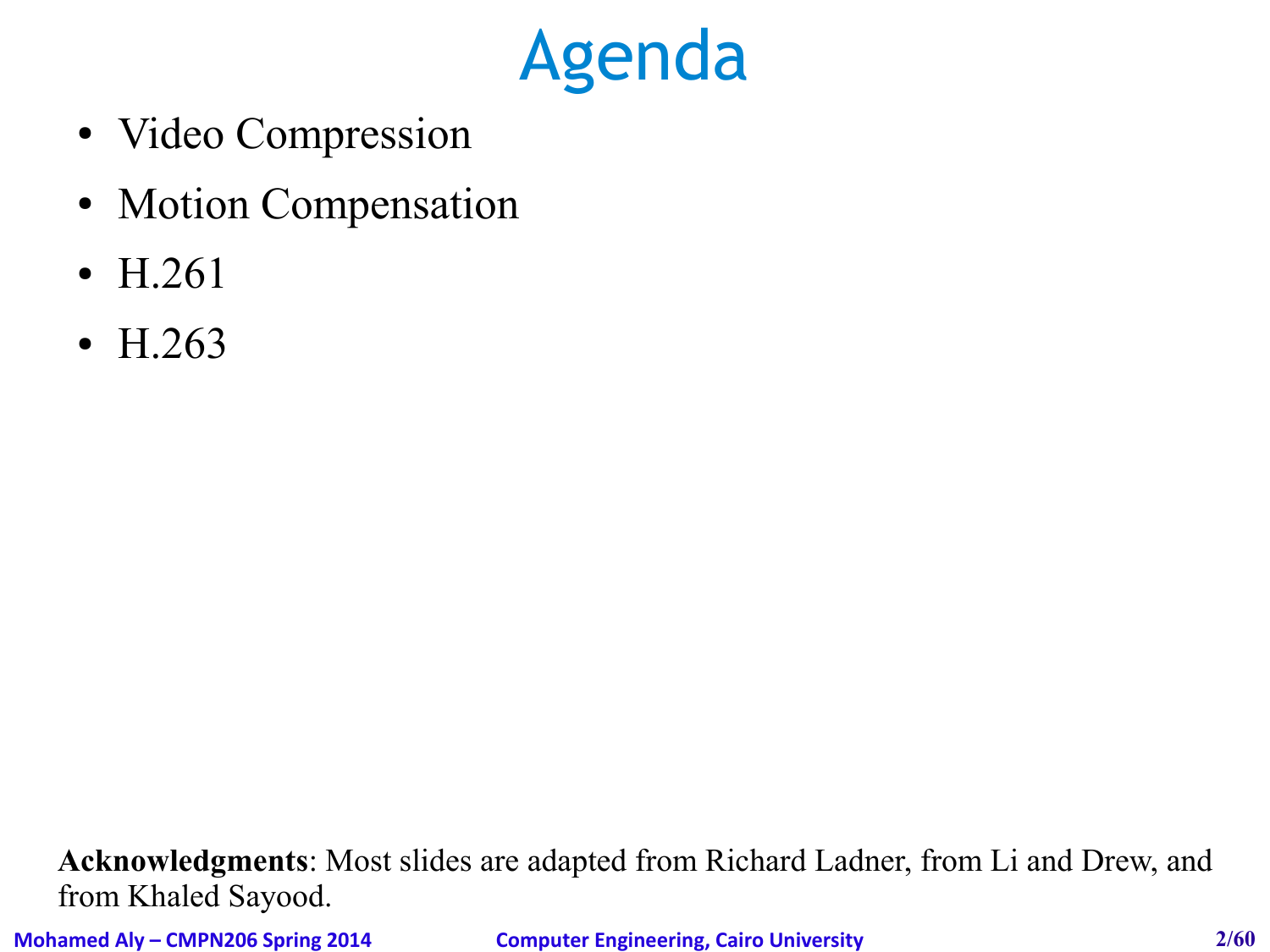# Video

- A video is made up of many *frames* or images that are displayed in rapid order
- 25-30 frames per second allows the human visual system to integrate frames and *perceive* discrete displacements as a continuous motion
- It has many applications:
	- Video conferencing
		- Real time video, very low delay
	- Live broadcast
		- Modest delay is tolerable
	- Video on demand/DVD
		- Encoding can be more complex than decoding
		- Random access is required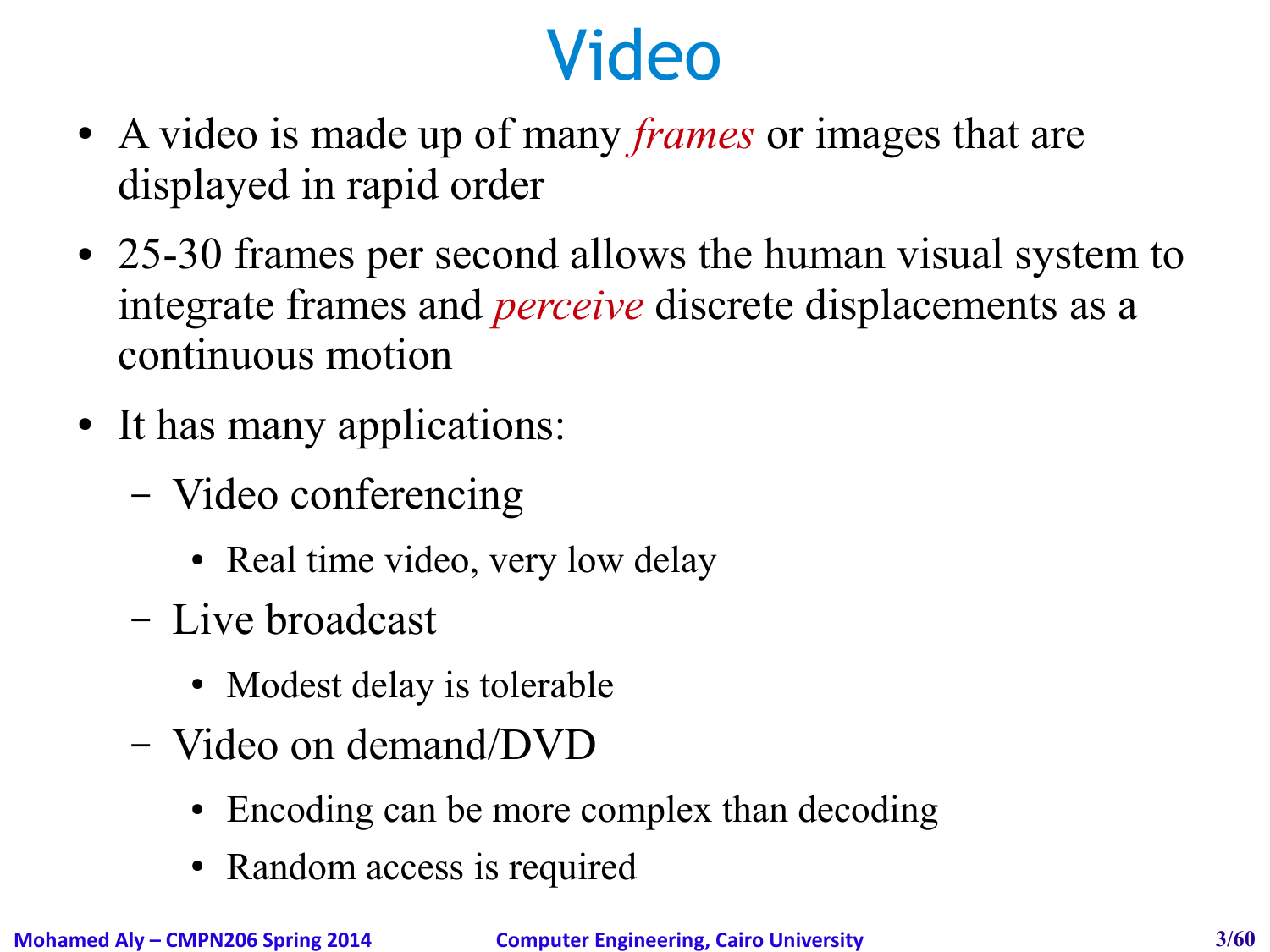## Video Compression

- The amount of data in *uncompressed* video is *huge*, e.g. in HDTV at  $1920\times1080$  30 fps with 8 bits per channel gives 1.5 Gbps
- We need to use compression to reduce the amount of storage and network bandwidth required
- In *image compression*, we used *spatial redundancy* where pixel values do not change much and can be predicted from nearby pixels
- In *video compression*, we will use both *spatial redundancy* and *temporal redundancy*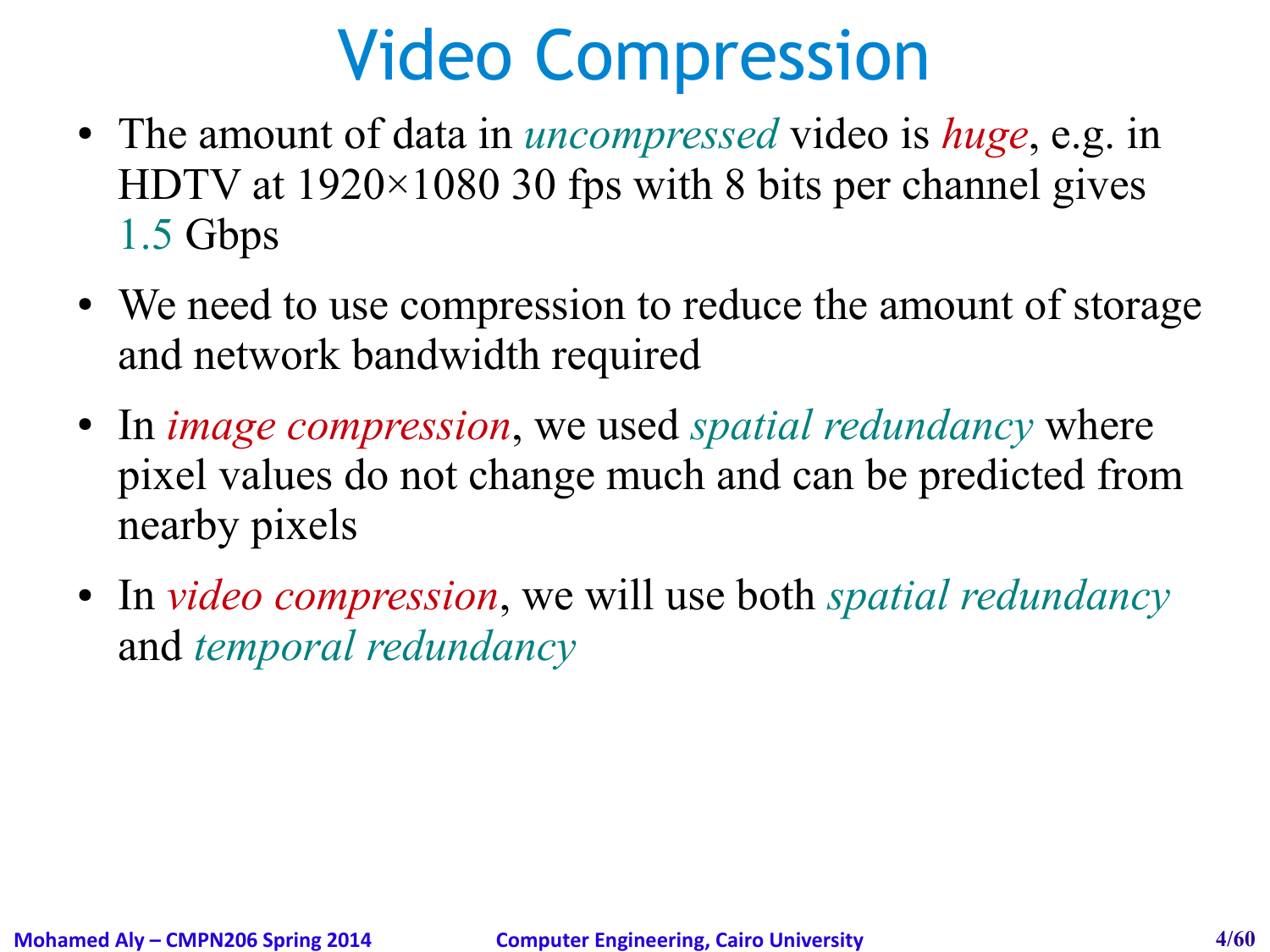# Redundancy in Videos

- *Spatial redundancy*:
	- Pixel values within the *same frame* are close to nearby pixel values
- *Temporal redundancy*:
	- Pixel values in one frame are close to nearby pixel values in other *nearby frames*
- We can use *predictive coding* based on previous frames.
- Compression proceeds by *subtracting* images: subtract in time order and code the residual error.
- It can be done even better by *searching* for just the *right parts* of the image to subtract from the previous frame.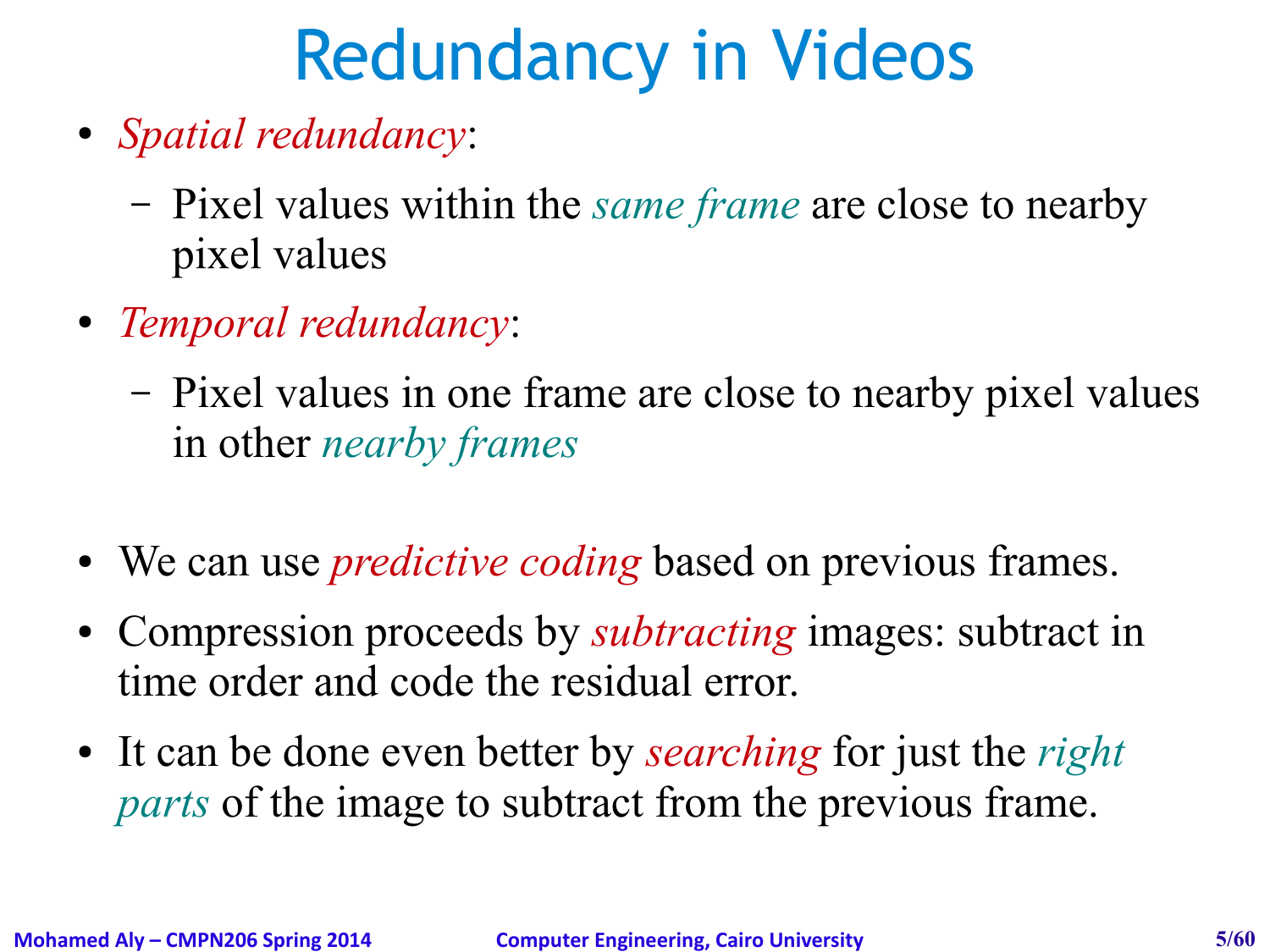#### Temporal Prediction

#### Moved to the left



#### **FIGURE 18.1** Two frames of a video sequence.

What happens if we take the *difference* of the two frames?

**Mohamed Aly – CMPN206 Spring 2014 Computer Engineering, Cairo University 6/60**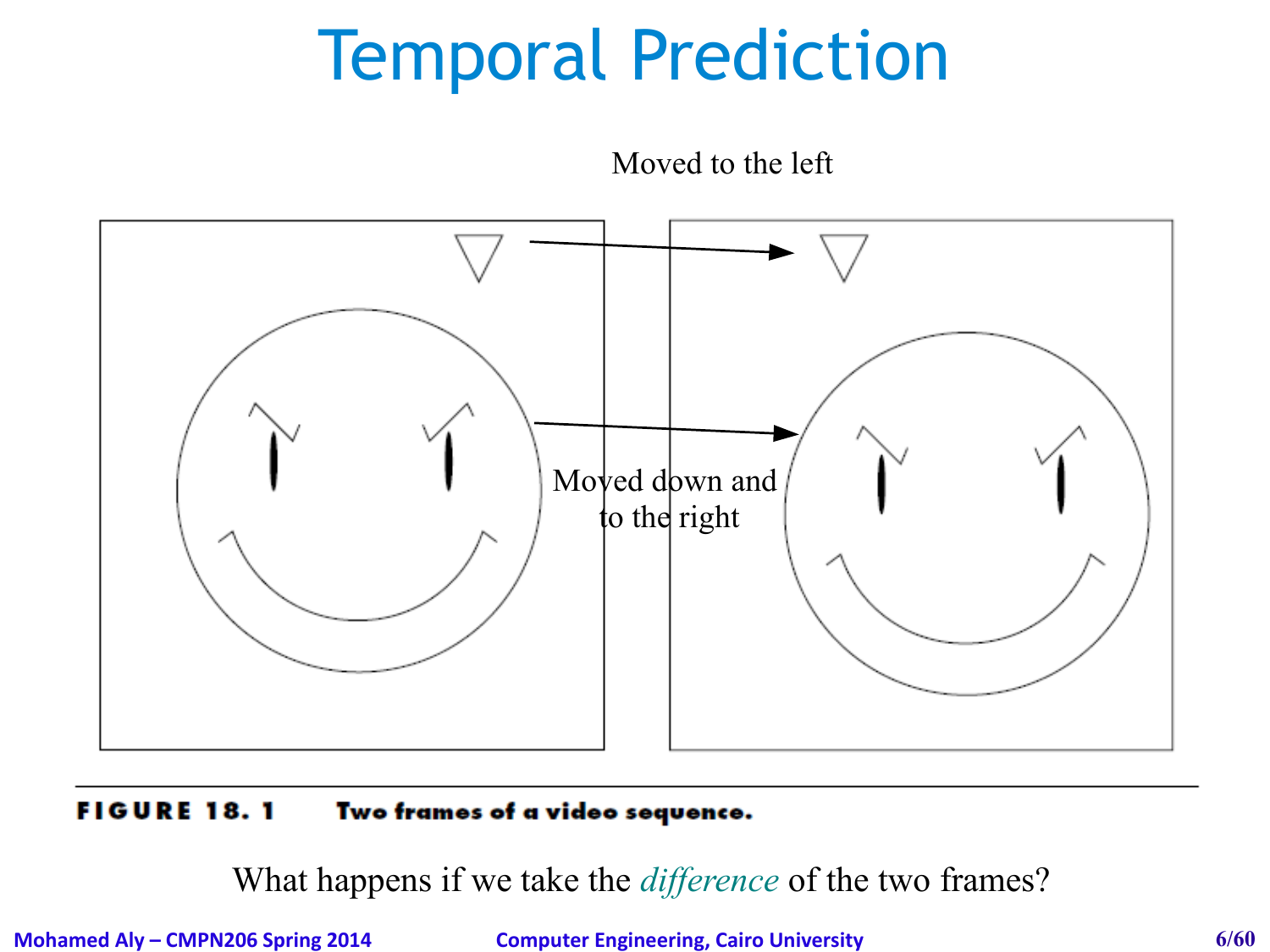#### Temporal Prediction

Problem! The difference image actually has *more* information!!



Difference between the two frames. **FIGURE 18.2** 

Solution: Divide the image into *blocks* and find the *best matching* block

**Mohamed Aly – CMPN206 Spring 2014 Computer Engineering, Cairo University 7/60**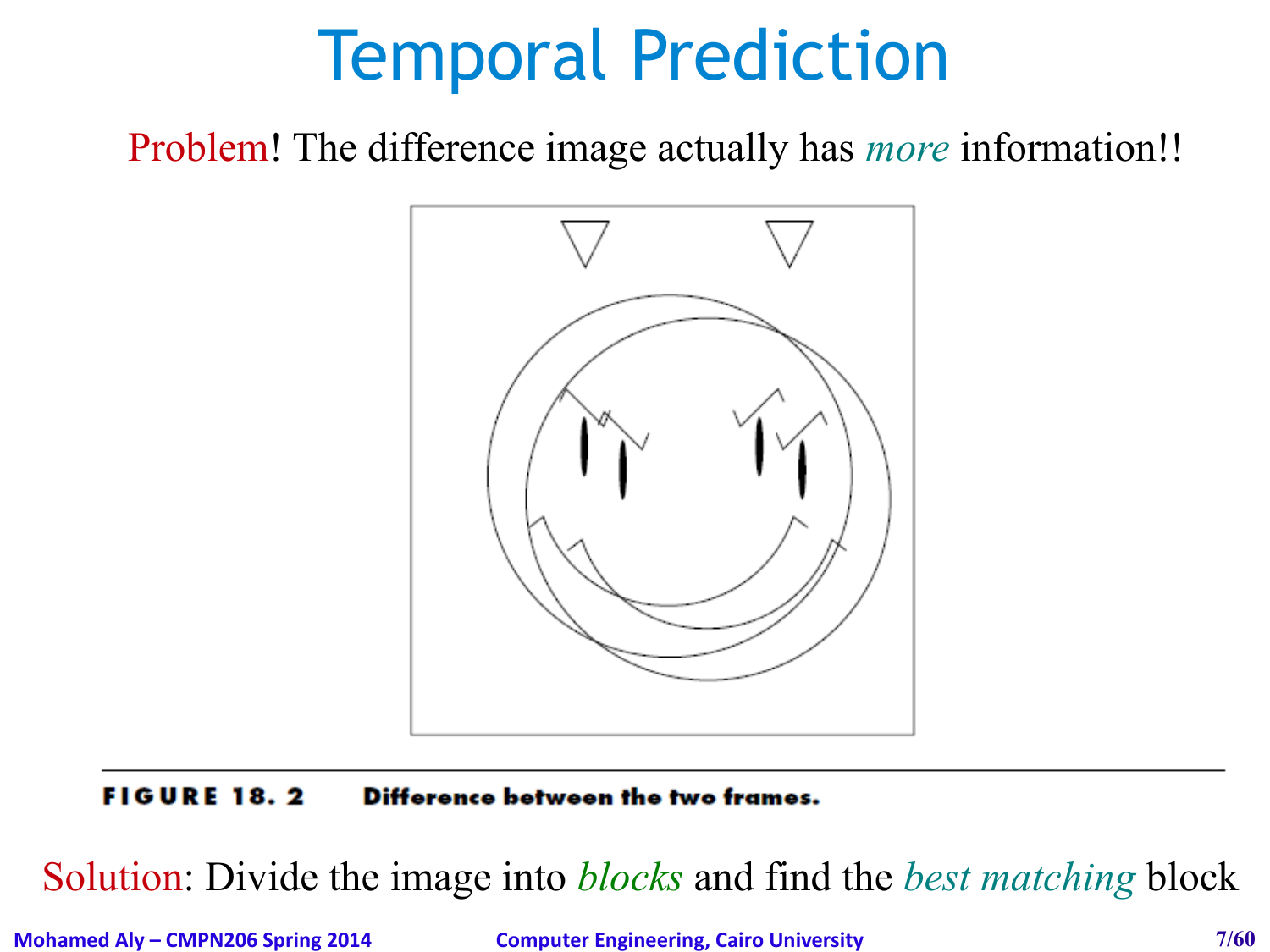#### Motion Compensation

- *Motion Estimation*: divide the image into *macroblocks* and find the best matching block in nearby frames
- *Motion Compensation Prediction*: derive a *prediction* of the blocks in the current frame based on the motion estimation
- *Prediction Error Derivation*: code the difference between the prediction and the current block value



**FIGURE 18.3** 

Motion-compensated prediction.

**Mohamed Aly – CMPN206 Spring 2014 Computer Engineering, Cairo University 8/60**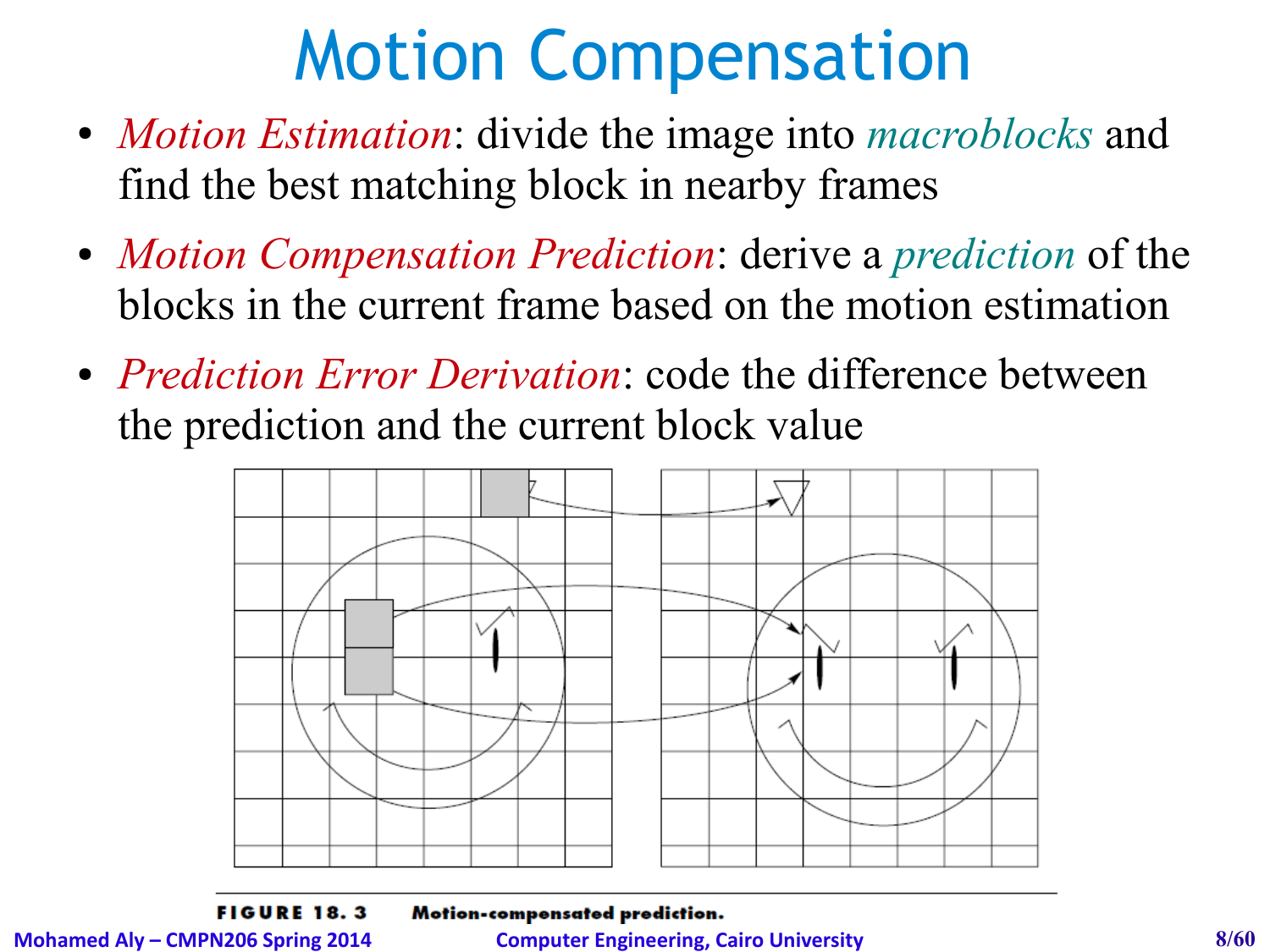#### Example

- For each *macroblock* in the current *(target)* search for the best matching block in the previous (*reference*) frame and estimate the *motion vector* i.e. the displacement from the target to reference frame
- Code the difference between the macroblock and its match
- In this case, only need to code and send the *motion vectors*



**FIGURE 18.3** Motion-compensated prediction.

**Mohamed Aly – CMPN206 Spring 2014 Computer Engineering, Cairo University 9/60**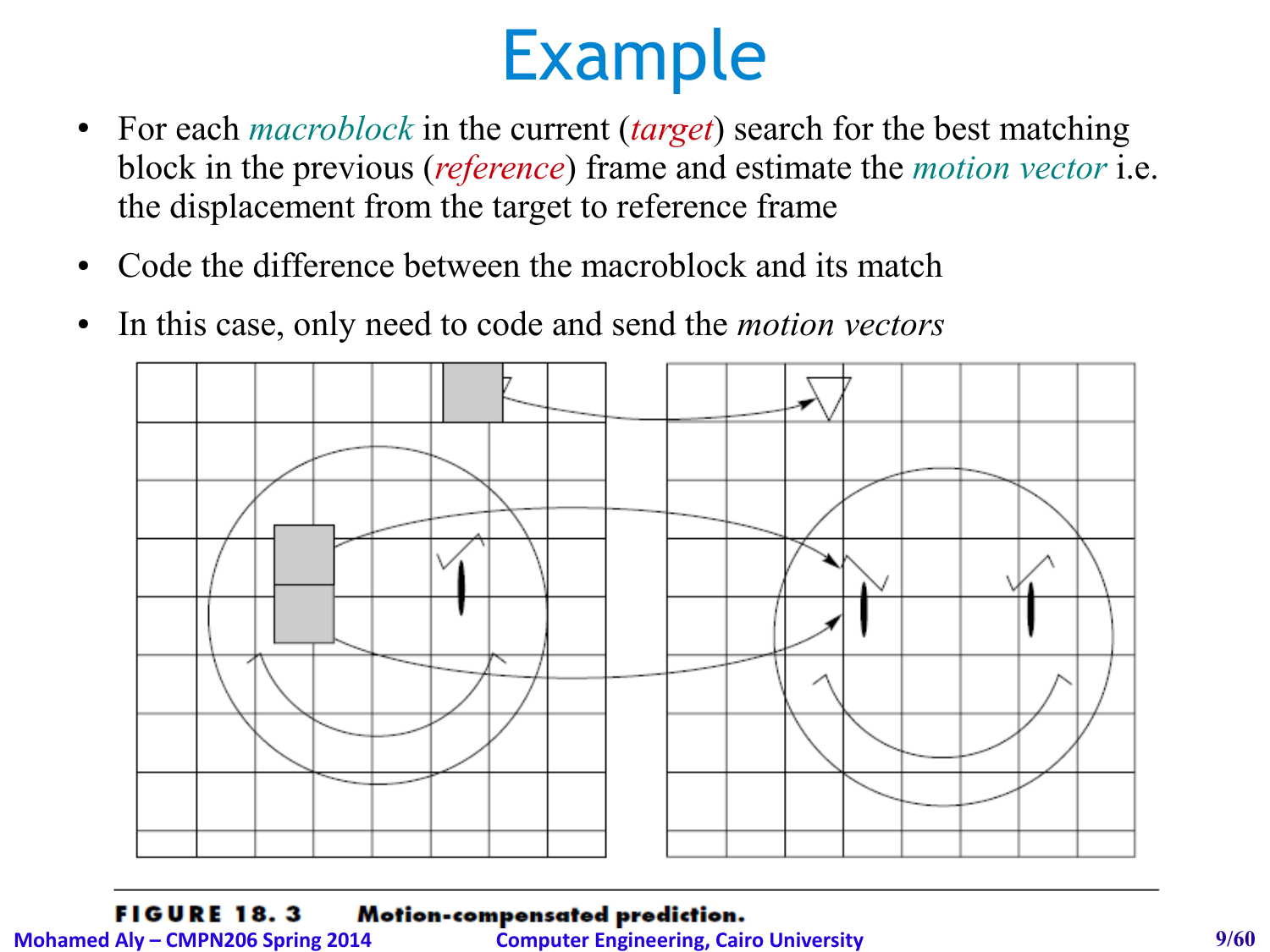- Divide each frame into *macroblocks* of size *N×N*
	- By default,  $N = 16$  for luminance images, and  $N = 8$  for chrominance images (when chroma subsampling of 4:2:0 is used)
- The current frame is called the *target* frame
- For each macroblock in the target frame, search for the most similar macroblock in previous and/or future frames, called *reference* frames



**Mohamed Aly – CMPN206 Spring 2014 Computer Engineering, Cairo University 10/60**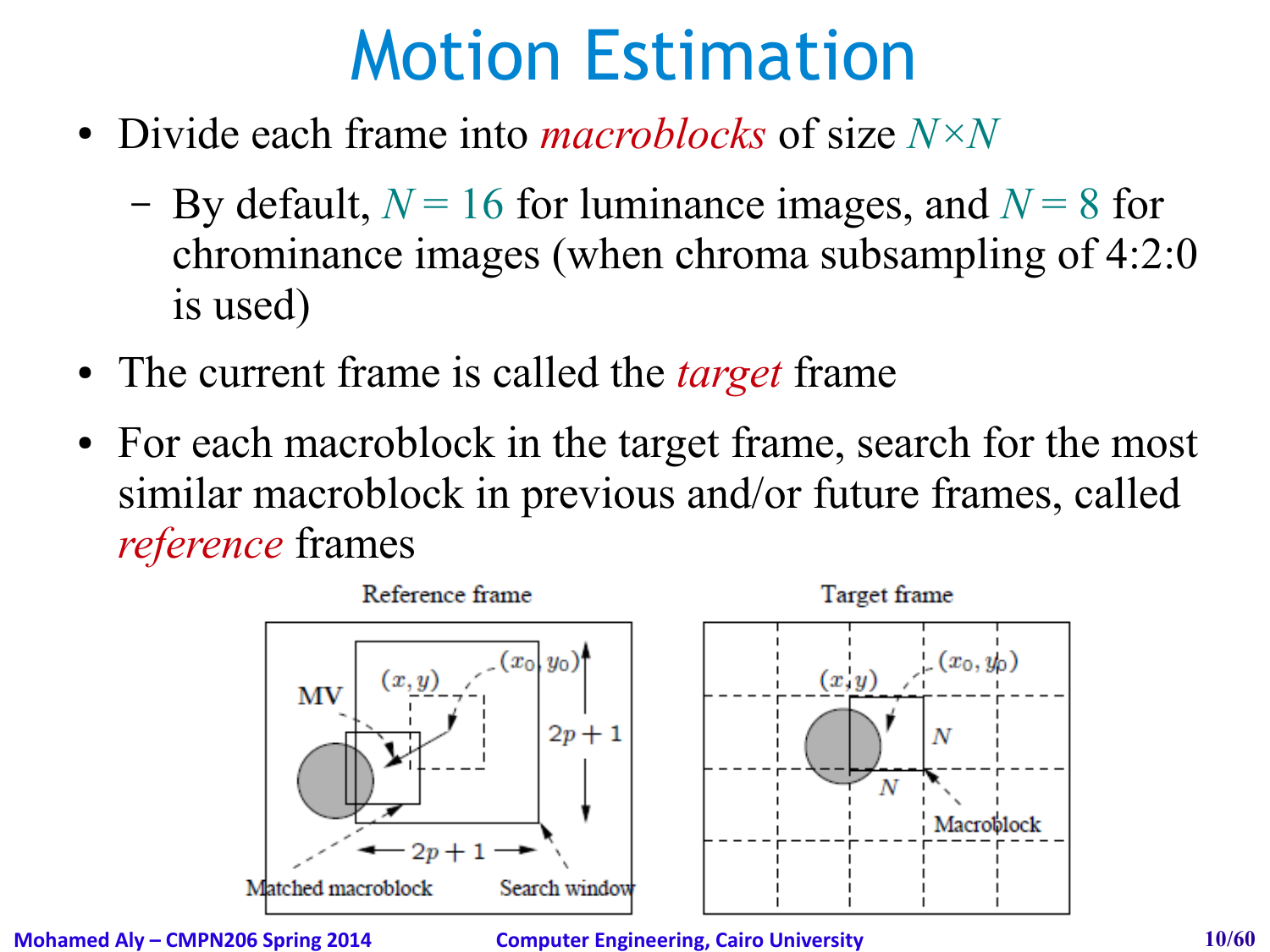- The *displacement* between the target macroblock and the reference macroblock is called the *motion vector* e.g.
	- If the target macroblock (in the target frame) is at location (16, 32) and the reference macroblock (in the reference frame) is at location  $(10, 40)$ , then the motion vector  $MV =$  $(10, 40) - (16, 32) = (-6, 8)$  which is the *displacement vector* from the *target* to the *reference* macroblocks



**Mohamed Aly – CMPN206 Spring 2014 Computer Engineering, Cairo University 11/60**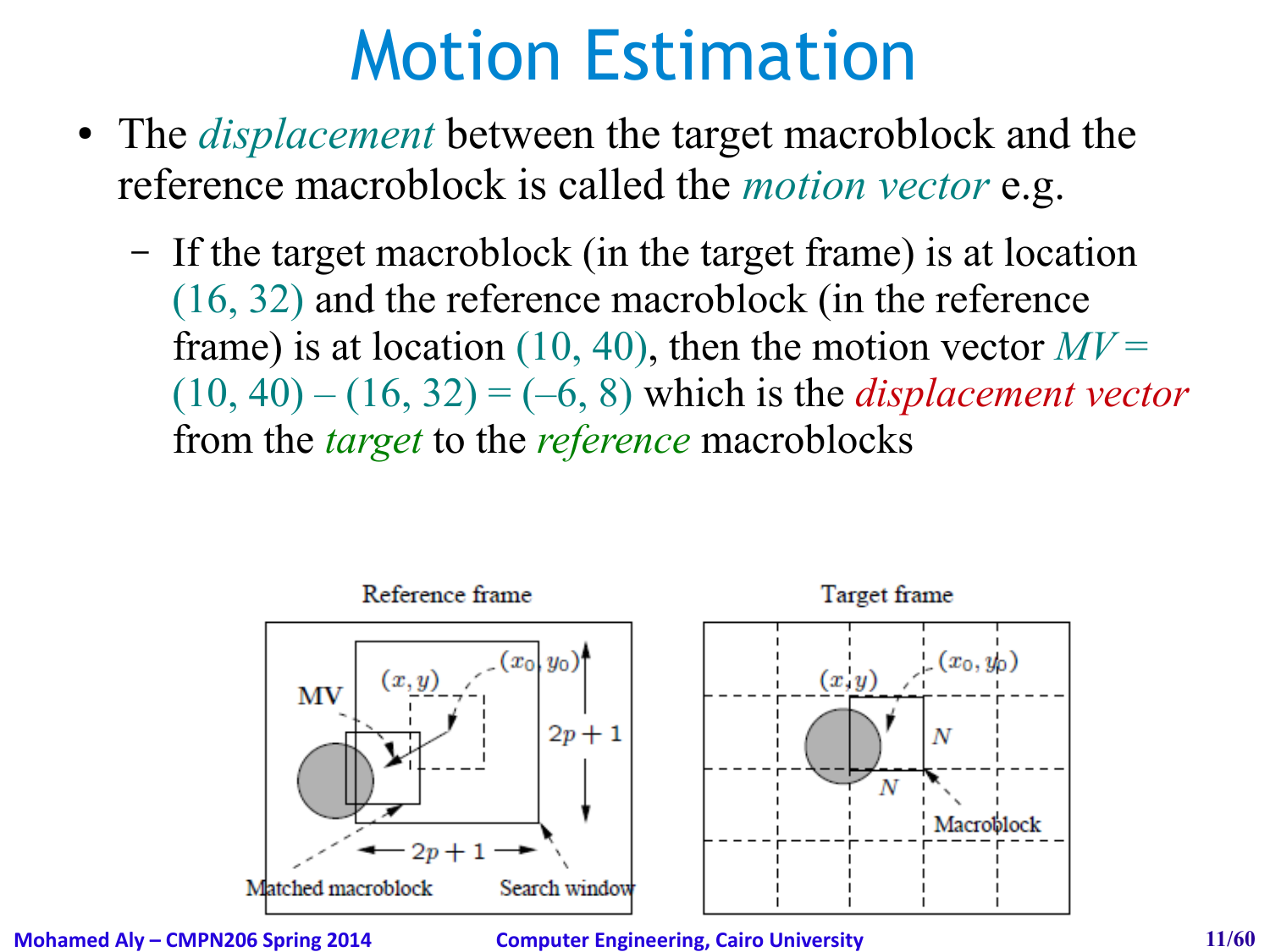- The *search* for the MV is usually restricted to a small neighborhood of the target macroblock with horizontal and vertical displacements of  $[-p, p]$  i.e. a search window of size  $(2p + 1) \times (2p + 1)$
- The *best matching* macroblock is the one whose *distance* is smallest from the target macroblock



**Mohamed Aly – CMPN206 Spring 2014 Computer Engineering, Cairo University 12/60**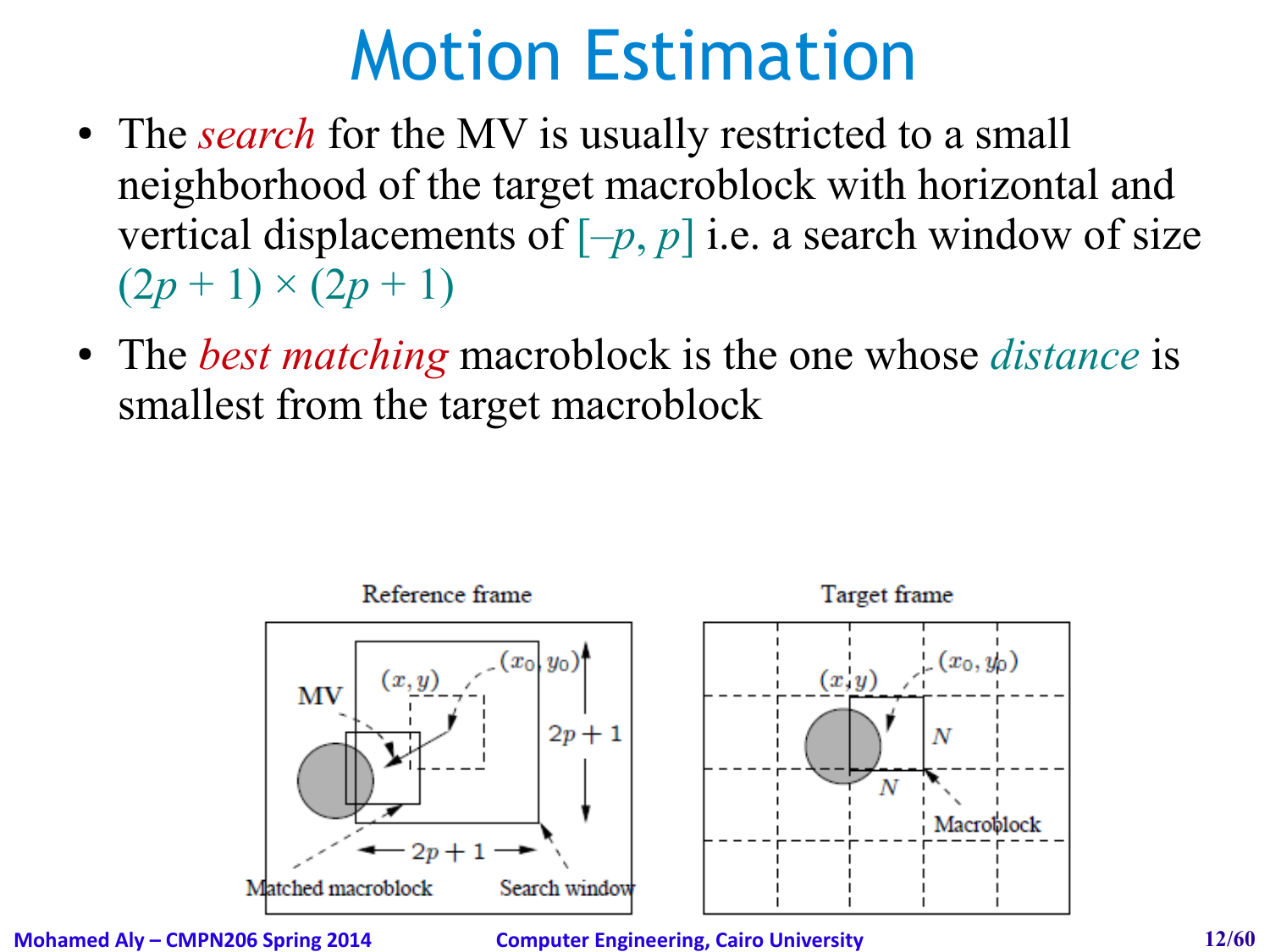- The *distance* measure is usually:
	- Sum of Absolute Differences (SAD)

$$
SAD(i, j) = \sum_{k=0}^{N-1} \sum_{l=0}^{N-1} |C(x+k, y+l) - R(x+i+k, y+j+l)|
$$

where:

- *k and l* are indices for pixels in a macroblock
- *i* and *j* are horizontal and vertical displacements
- C ( $x + k$ ,  $y + l$ ) are pixels in the target macroblock
- C  $(x + i + k, y + j + l)$  are pixels in the reference macroblock
- Sum of Squared Differences (SSD)

$$
SAD(i, j) = \sum_{k=0}^{N-1} \sum_{l=0}^{N-1} (C(x+k, y+l) - R(x+i+k, y+j+l))^{2}
$$

**Mohamed Aly – CMPN206 Spring 2014 Computer Engineering, Cairo University 13/60**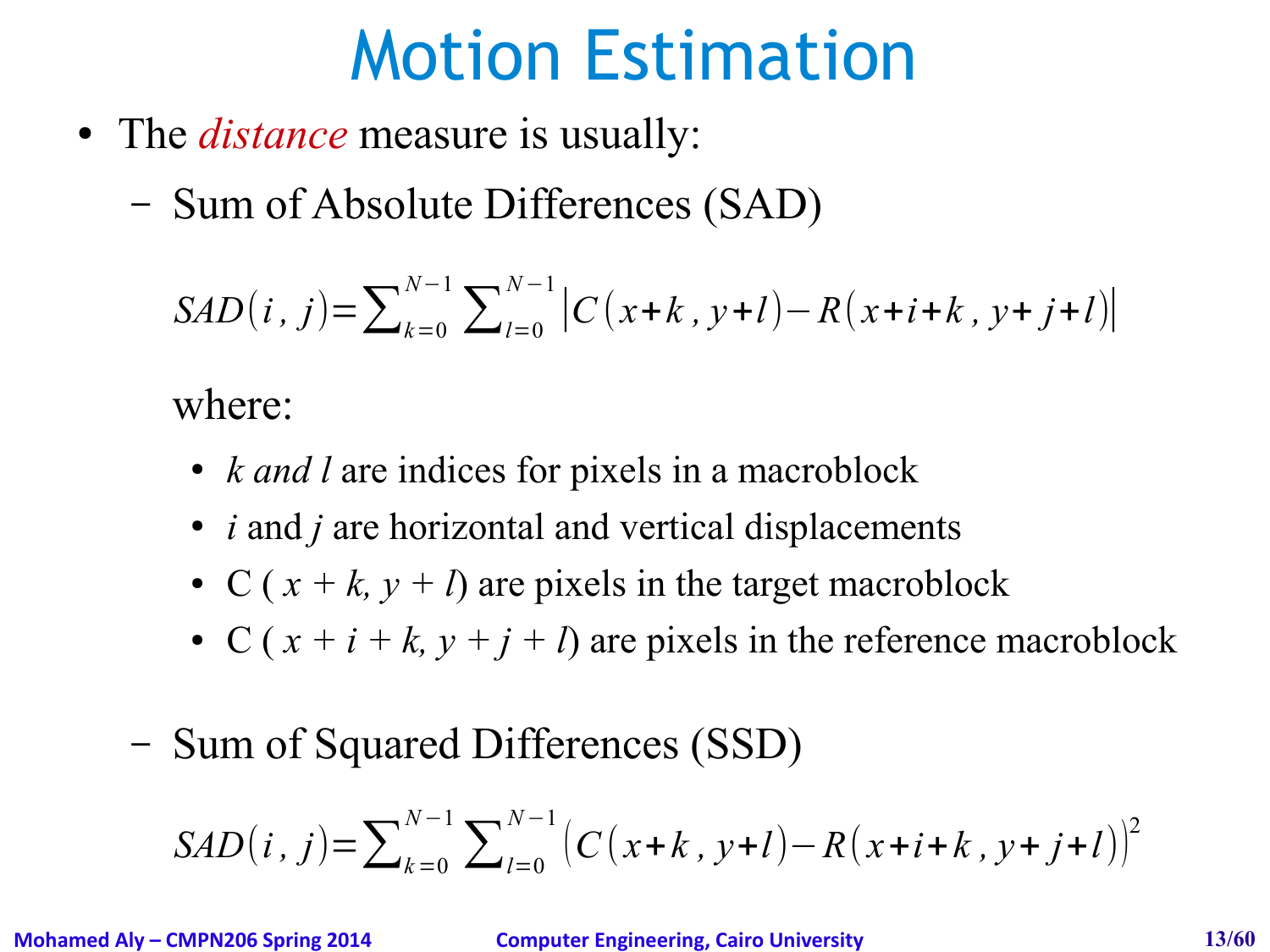• The *search* looks for the *motion vector*  $(u, v)$  that minimizes the distance measure

$$
MV = (u, v) = \arg \min_{i \in [-p, p], j \in [-p, p]} SAD(i, j)
$$
  

$$
MV = (u, v) = \arg \min_{i \in [-p, p], j \in [-p, p]} SSD(i, j)
$$

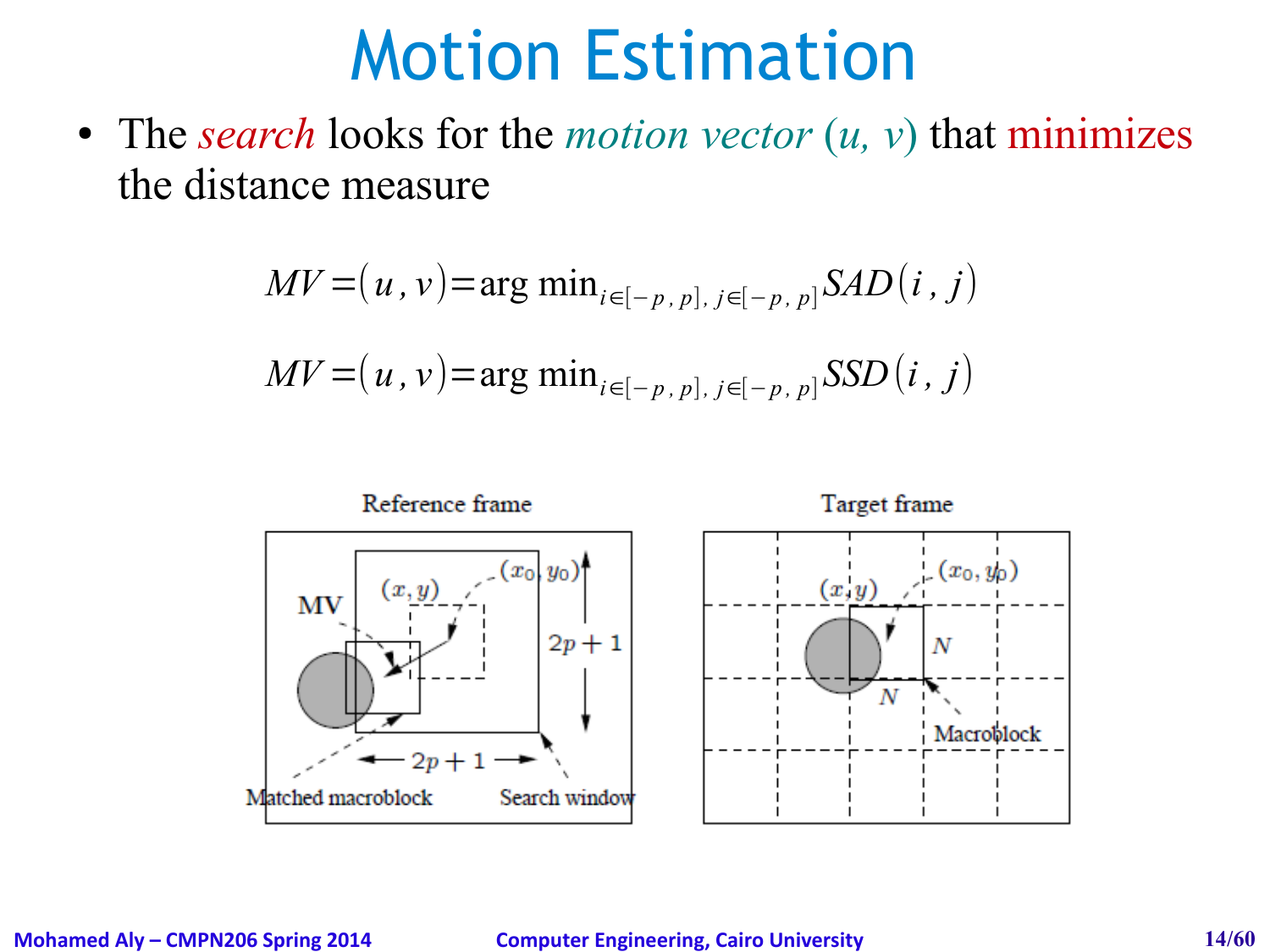#### Motion Vector Search

- Sequential Search
- Logarithmic Search
- Hierarchical Search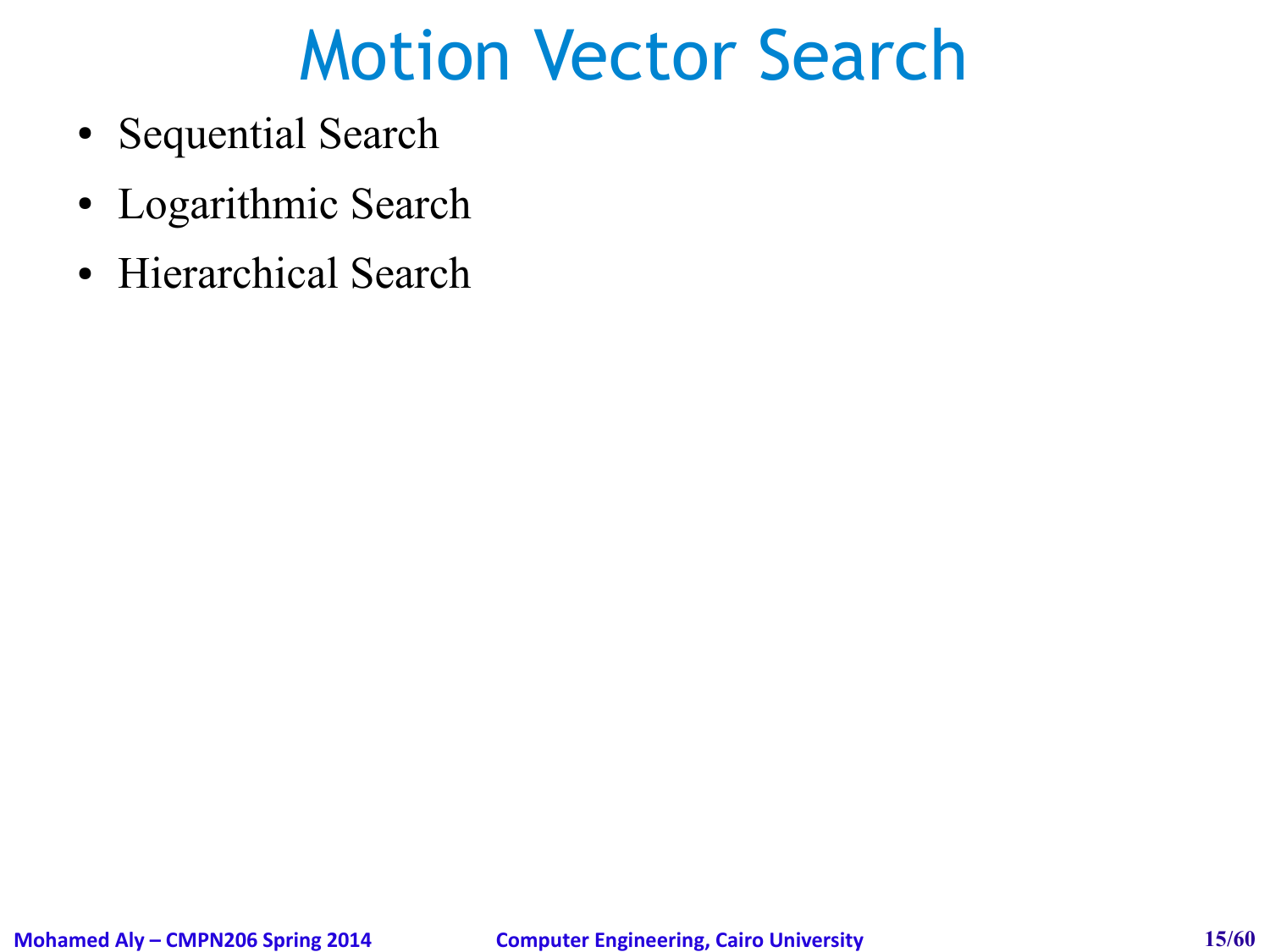#### 1. Sequential Search

- Search the whole  $(2p + 1) \times (2p + 1)$  window in the reference frame around the location of the macroblock in the target frame
- The vector  $(i, j)$  that offers the least SAD (or SSD) is designated as the motion vector  $MV = (u, v)$  for the macroblock in the target frame

```
begin
begin
 min MAD = LARGE NUMBER; /* Initialization */
 min MAD = LARGE NUMBER; /* Initialization */
for i = -p to pfor j = -p to pcur SAD = SAD(i; j);
 if cur SAD < min SAD
 if cur SAD < min SAD
min SAD = cur SAD;
u = i; /* Get the coordinates for MV. */
v = j;end
end min SAD = cur SAD;
```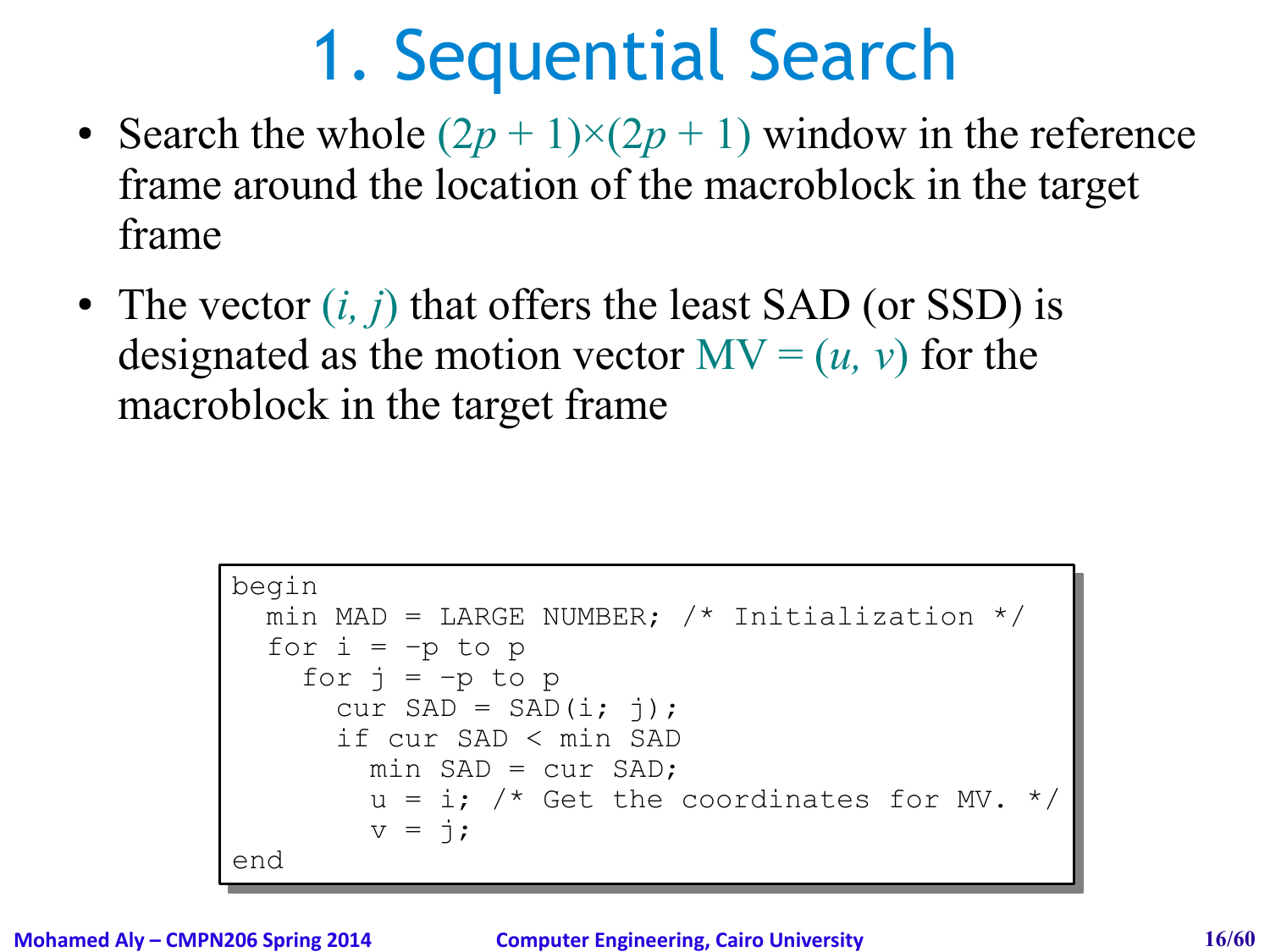#### 1. Sequential Search

- Very *costly*: assuming each pixel requires three operations (subtraction, absolute value, addition), the number of operations =  $(2p + 1) \times (2p + 1) \times N^2 \times 3 = O(p^2 N^2)$
- For a video with  $720\times480$  with  $p = 15$  and  $N = 16$  and 30 fps, the number of operations required for *each* motion vector is  $31^2 \times 16^2 \times 3$
- Since the number of macroblocks per frame is  $720\times480/N^2$ , the total number of operations per second:  $(2p + 1)^2 \times N^2 \times 3 \times 720 \times 480/N^2 \times 30 = 29.89 \times 10^9$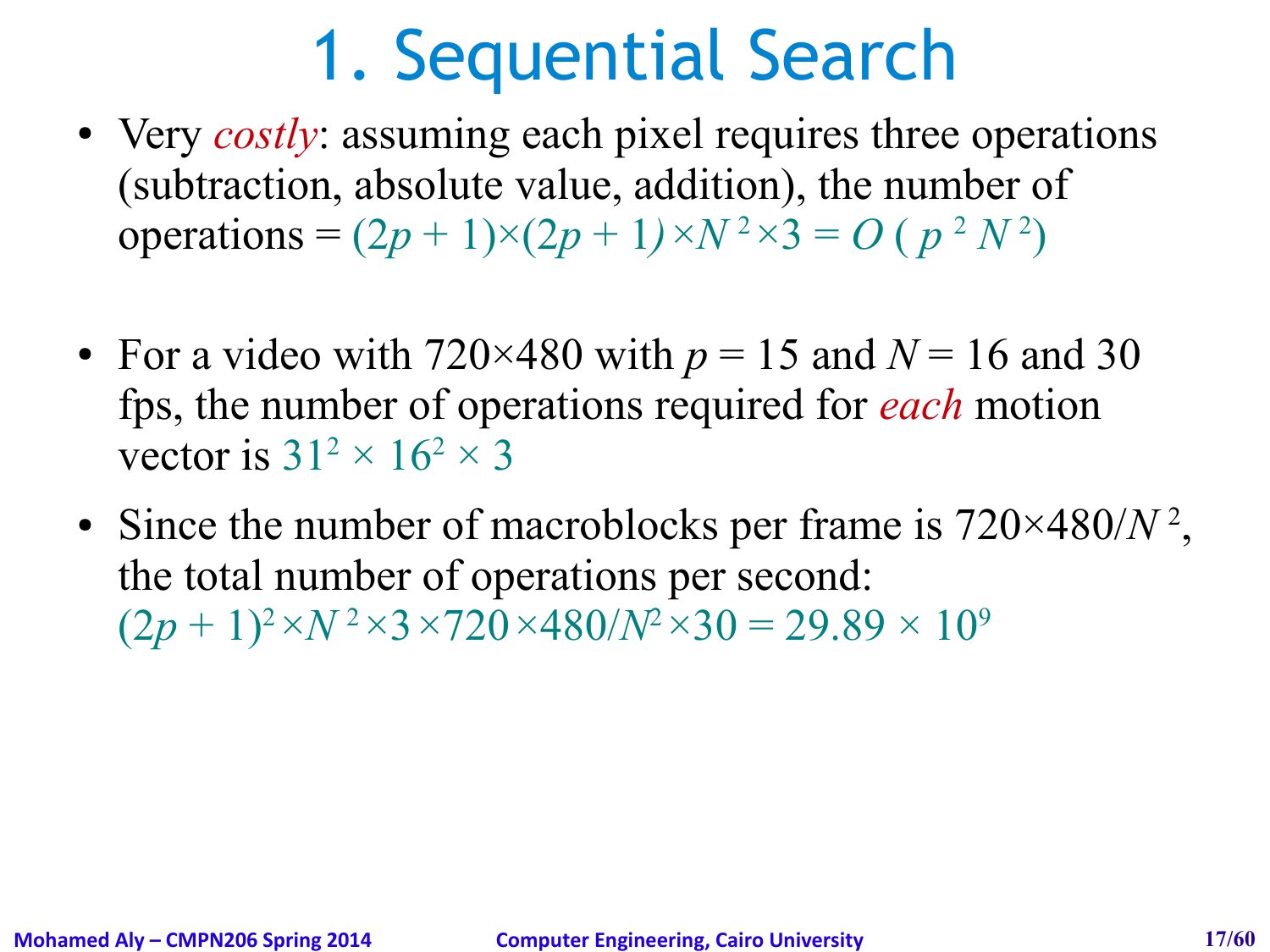# 2. Logarithmic Search

- Similar to binary search:
	- Check only 9 locations in the first iteration (marked as 1)
	- The search is repeated around the location that yields the *minimum*, and 9 more locations are searched (marked as 2) with *half* the offset, and so on

• Suboptimal (*not* guaranteed to return the *best* match)

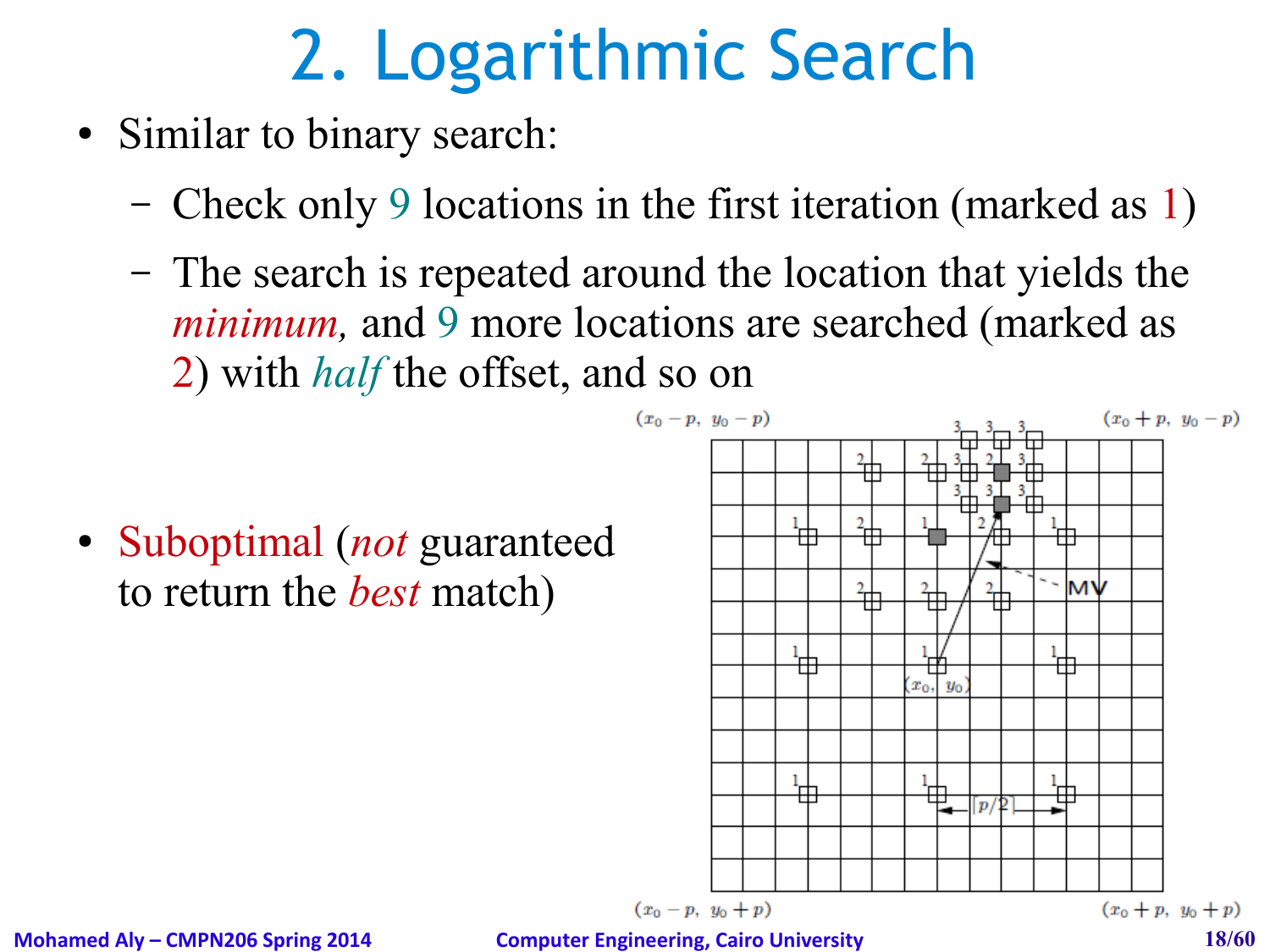#### 2. Logarithmic Search



end end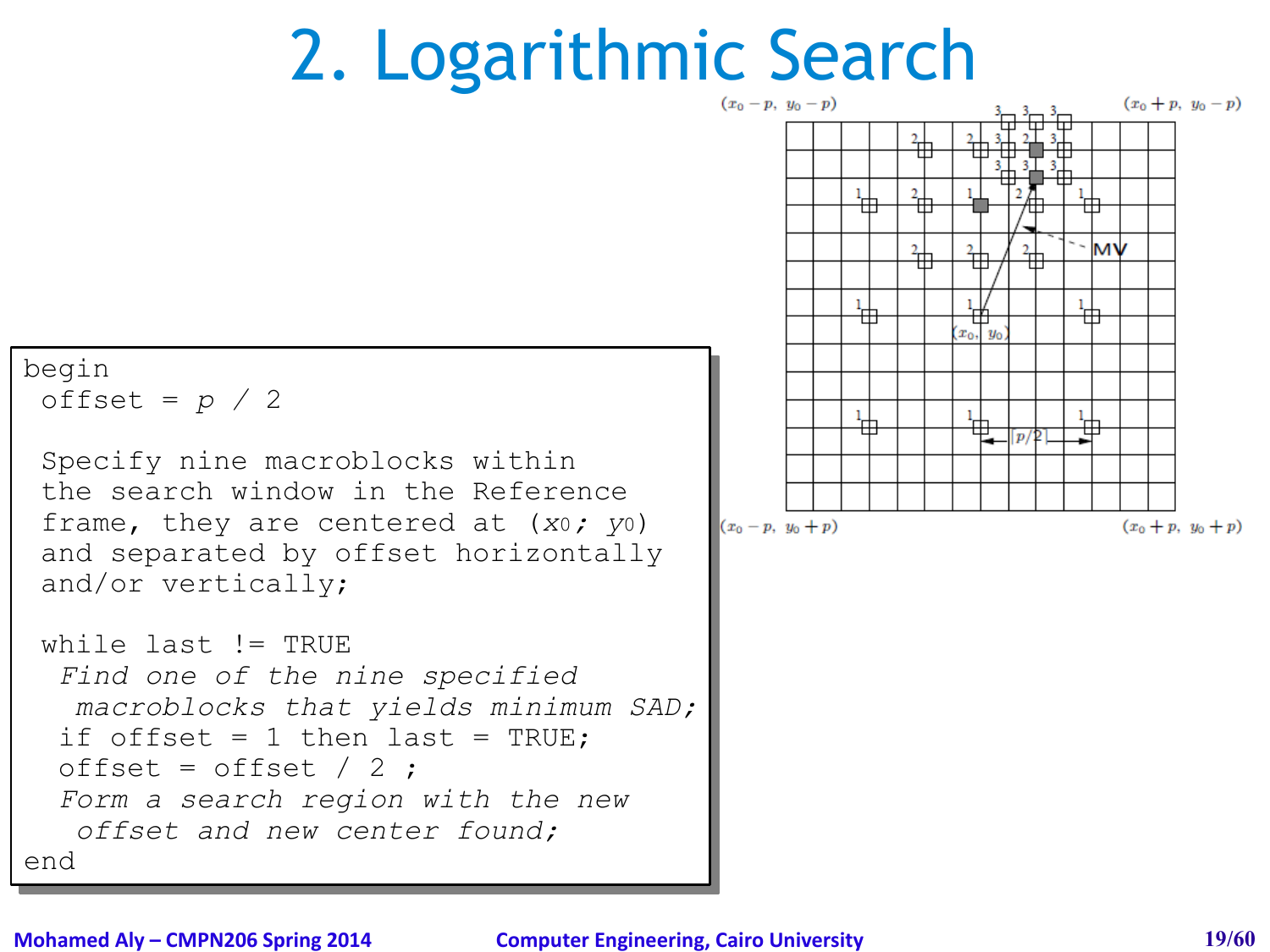## 2. Logarithmic Search

- The number of reference macroblocks to be examined is reduced from  $(2p + 1)^2$  down to  $9 (\log_2 p + 1)$  i.e. 9 for each *offset* value
- In fact, it can be even reduced to  $8 (\log_2 p + 1) + 1$  because the central macroblock can be reused in the next iteration
- The total number of operations per macroblock is reduced to  $= (8 (\log_2 p + 1) + 1) \times N^2 \times 3 = O(\log_2 p N^2)$
- For a video with  $720\times480$  with  $p = 15$  and  $N = 16$  and 30 fps, the total number of operations per second:  $(8 (\log_2 p + 1) + 1) \times N^2 \times 3 \times 720 \times 480/N^2 \times 30 = 1.25 \times 10^9$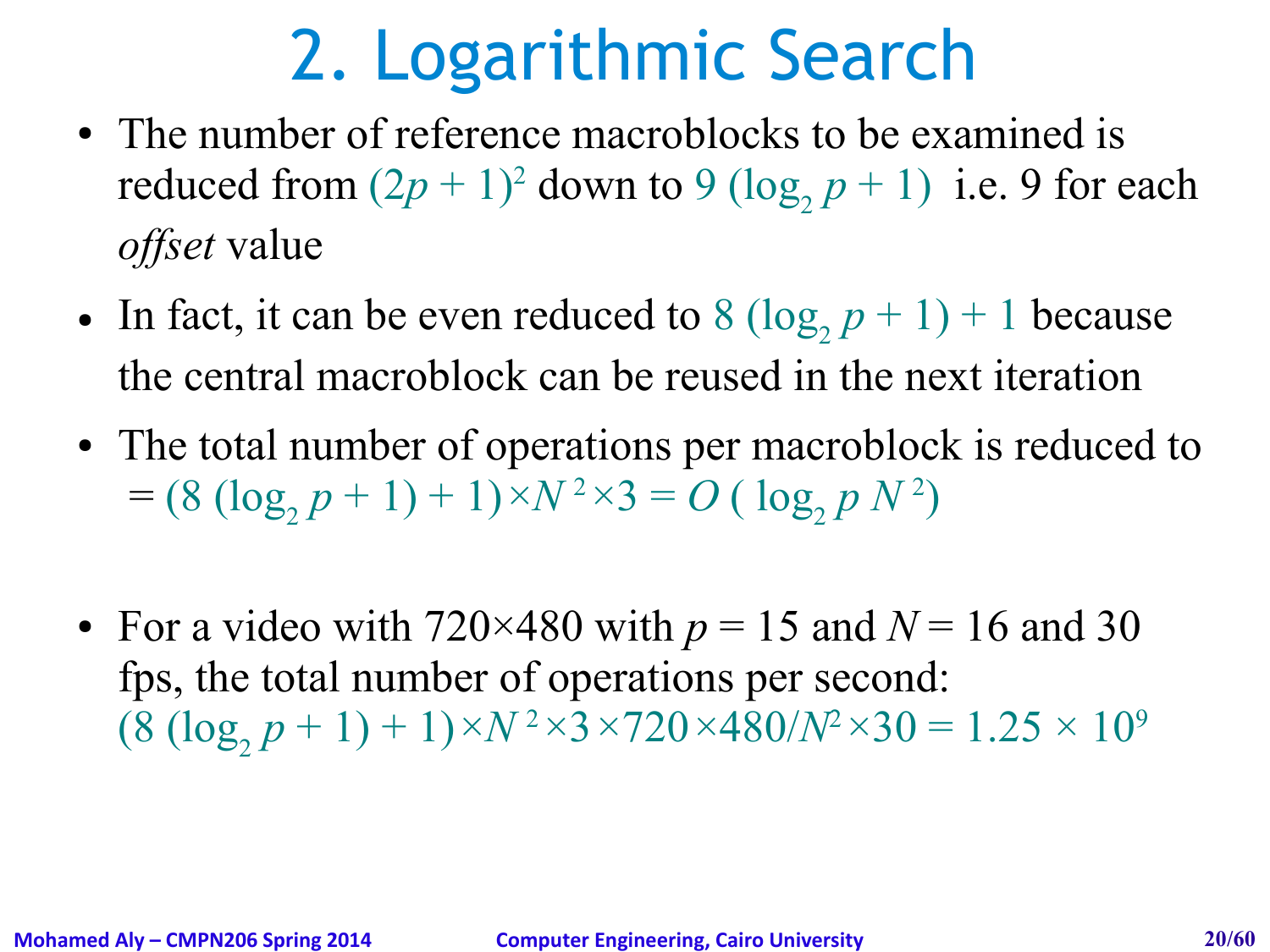# 3. Hierarchical Search

- Uses a hierarchical (or *multiresolution*) approach
- The frames are first *downsampled* by factors of 2 e.g. for two levels, produce two versions at half and quarter resolution
- The macroblocks get *smaller* at each level, and so does *p*, and thus the number of operations required is reduced
- Search starts at the *highest* level i.e. *smallest* resolution, and is refined by at lower levels i.e. higher resolutions

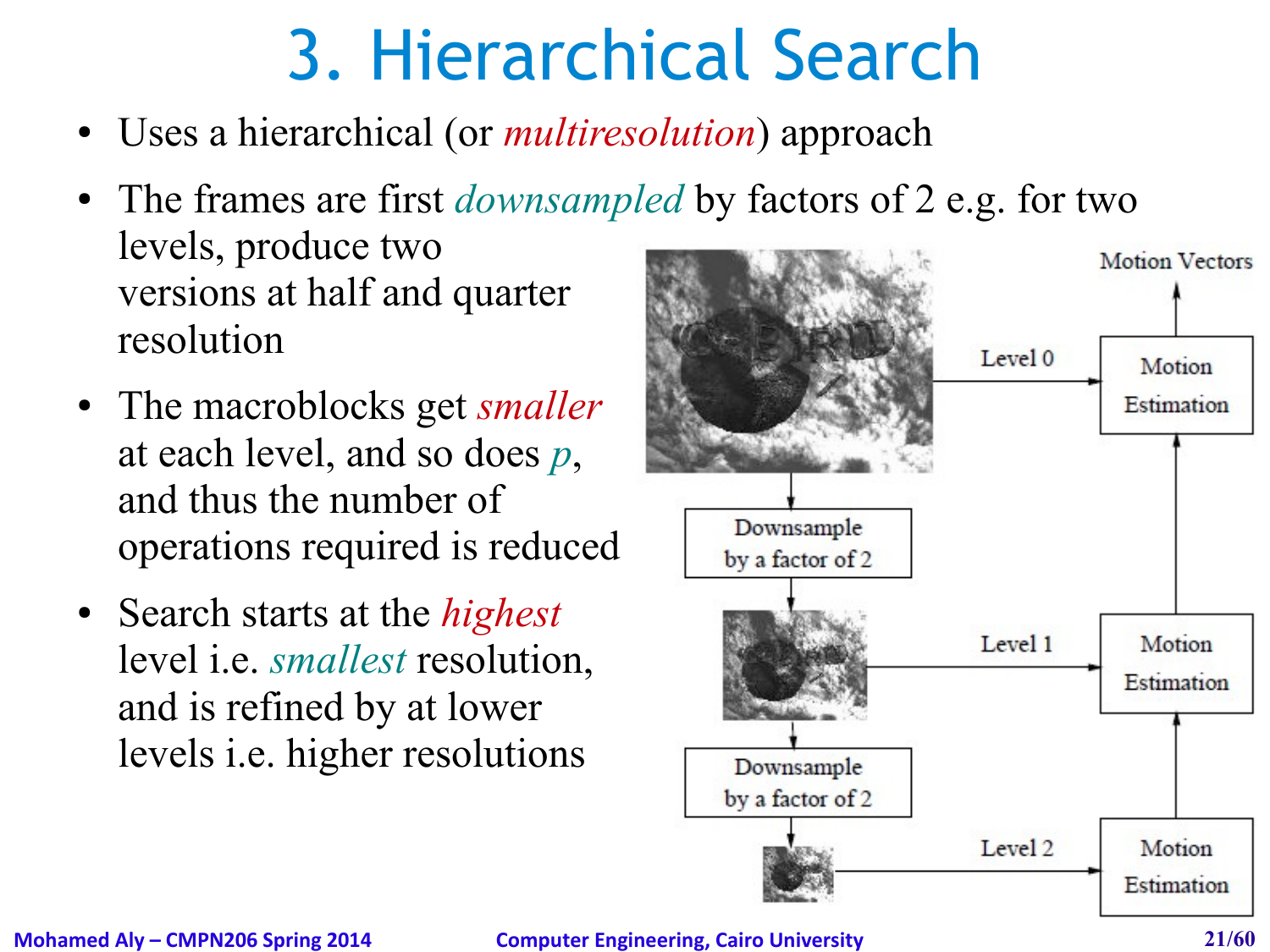# Example

- Using *two* levels
- For a target macroblock whose center is at  $(x_0, y_0)$
- Transform the center to level 2:  $(x_{0}$ <sup>2</sup>,  $y_0$ <sup>2</sup> $) = (x_0 / 4, y_0 / 4)$
- Find the initial estimate of the motion vector  $MV^2 = (u^2, v^2)$ at level 2
- Transform the center in the reference frame by MV<sup>2</sup> to level 1:  $(x_0$ <sup>1</sup>,  $y_0$ <sup>1</sup>) =  $(2(x_0^2 + u^2), 2(y_0^2 + v^2))$
- Check the 9 locations around  $(x_{0}$ <sup>1</sup>,  $y_0$ <sup>1</sup>) and repeat the same at level 0 …

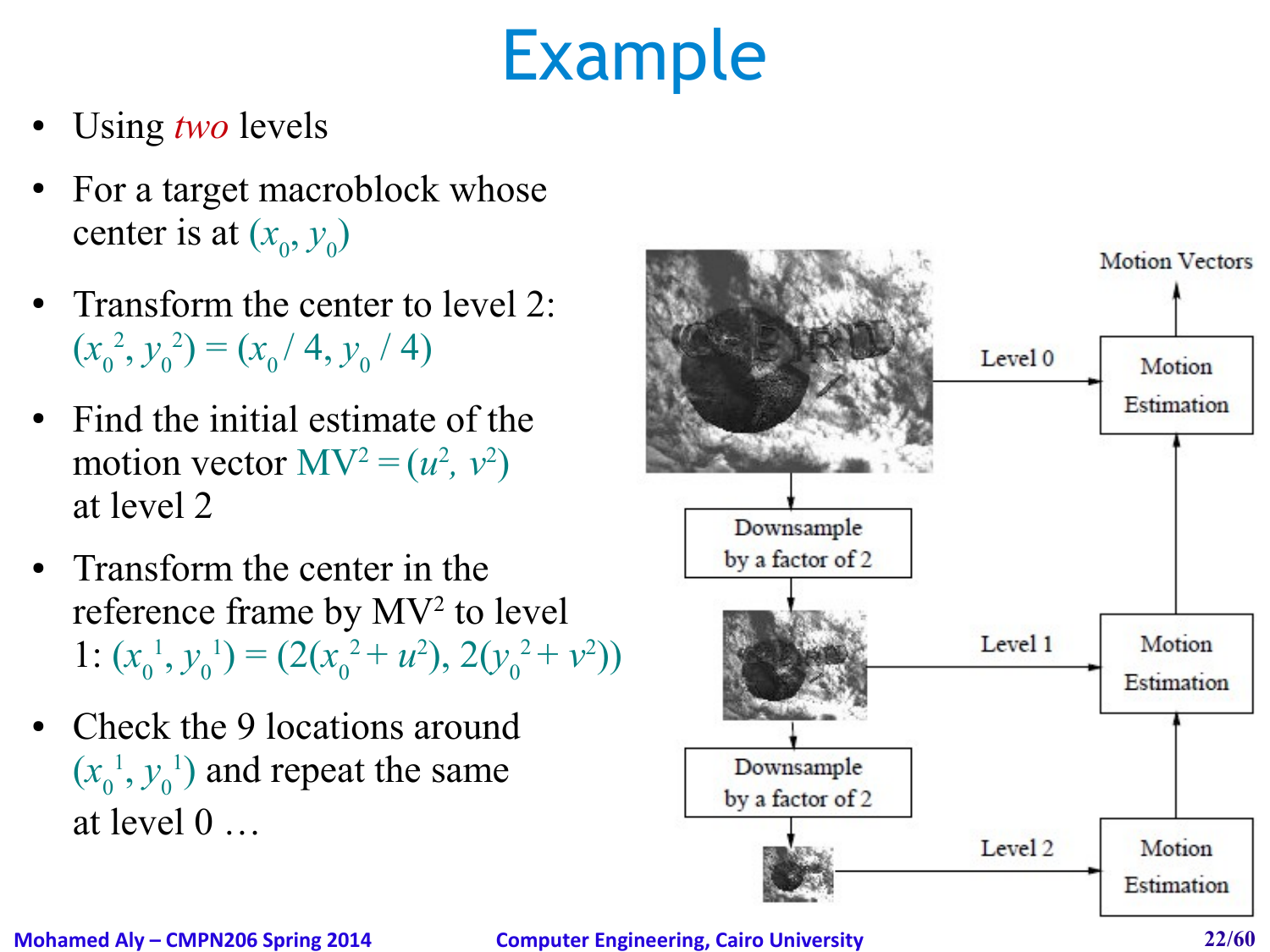## 3. Hierarchical Search

- The size of the reference macroblocks are not the same anymore
- The total number of operations per macroblock is reduced to  $= (2 (p / 4 + 1))^2 \times (N / 4)^2 + 9 (N / 2)^2 + 9 N^2 \times 3$

Level 2 Sequential Search 9 blocks at Level 1 9 blocks at Level 0

• For a video with  $720\times480$  with  $p = 15$  and  $N = 16$  and 30 fps, the total number of operations per second:  $0.51 \times 10^9$ 

| Search Method               | $OPS\_per\_second$ for $720 \times 480$ at 30 fps |                      |  |
|-----------------------------|---------------------------------------------------|----------------------|--|
|                             | $p=15$                                            | $p=7$                |  |
| Sequential search           | $29.89 \times 10^9$                               | $7.00 \times 10^{9}$ |  |
| 2D Logarithmic search       | $1.25 \times 10^9$                                | $0.78 \times 10^{9}$ |  |
| 3-level Hierarchical search | $0.51\times10^{9}$                                | $0.40 \times 10^{9}$ |  |

**Mohamed Aly – CMPN206 Spring 2014 Computer Engineering, Cairo University 23/60**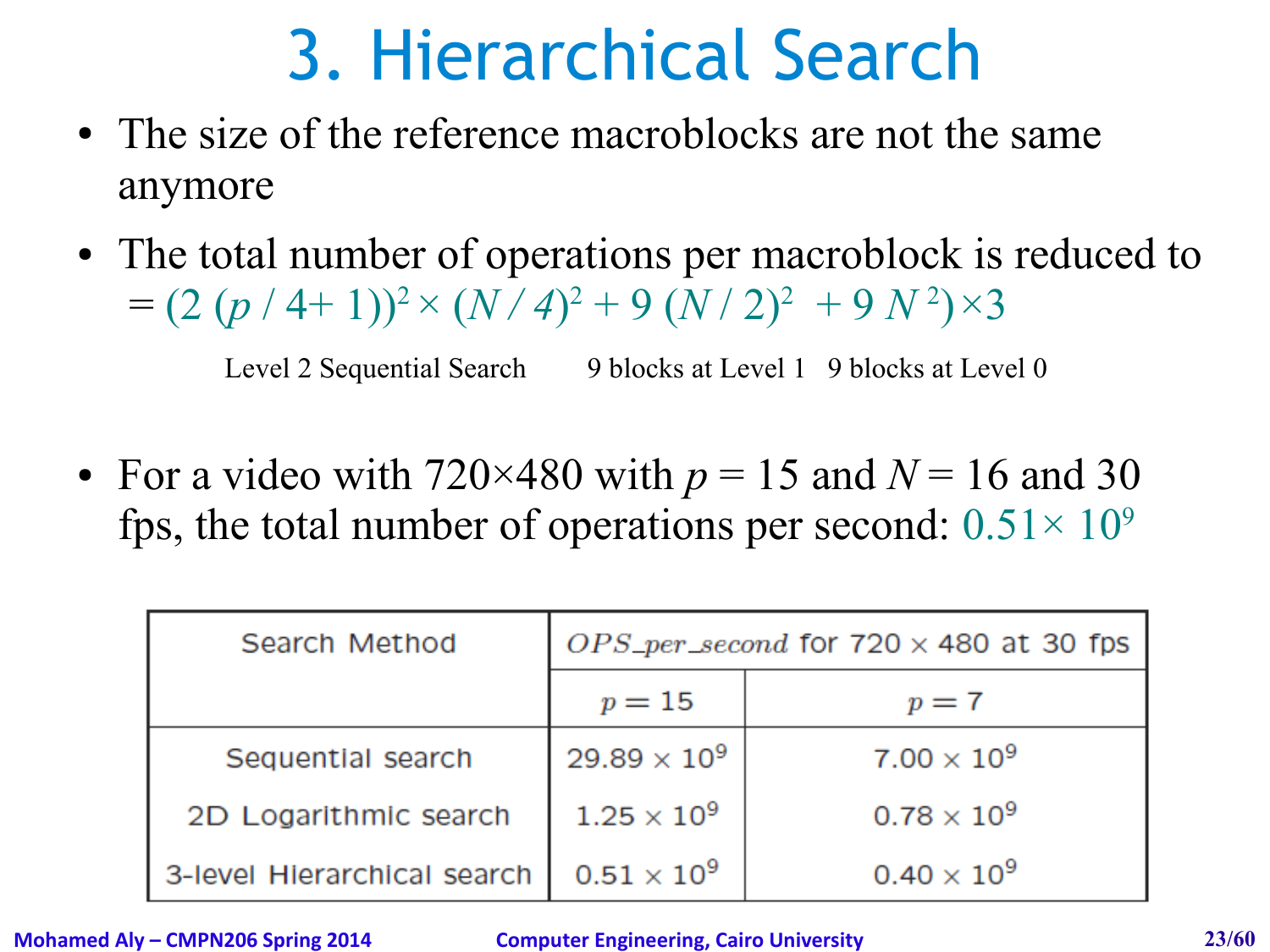#### Fractional Motion Estimation

- Instead of having motion vectors with *integer* coordinates, we can have *fractional* motion vectors e.g. at half or quarter pixels
- This can produce better results to find a better matching block, but we need to compute *subpixel* values
- *Linear interpolation* can be used for that

![](_page_23_Figure_4.jpeg)

#### current frame

![](_page_23_Figure_6.jpeg)

#### Half pixel motion compensation

**Mohamed Aly – CMPN206 Spring 2014 Computer Engineering, Cairo University 24/60**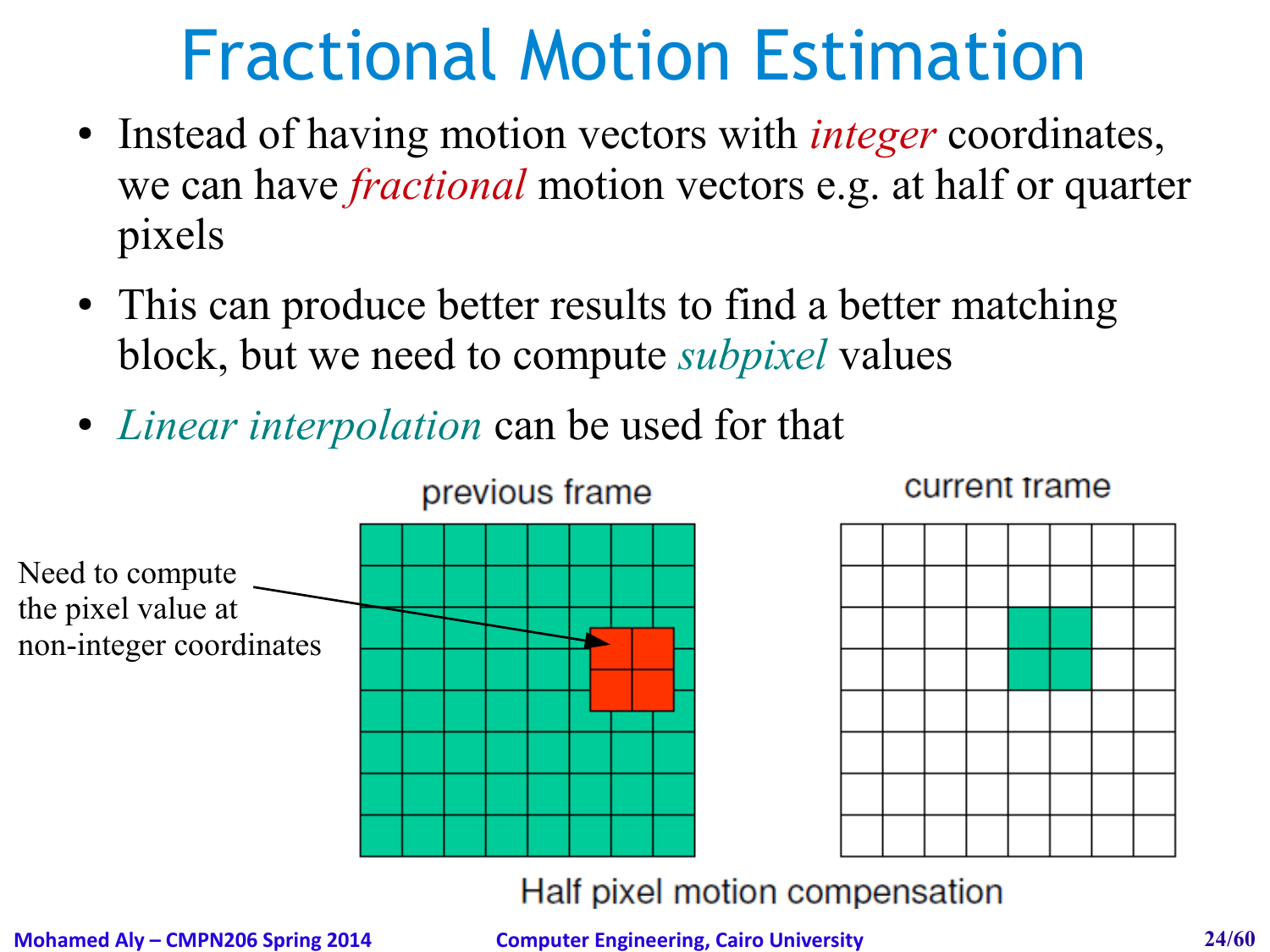#### Fractional Motion Estimation

● Calculate the value of the interpolated pixel as the *weighted average* of the overlapping pixels

![](_page_24_Figure_2.jpeg)

10.12: Half-pixel Prediction by Bilinear Interpolation Fig.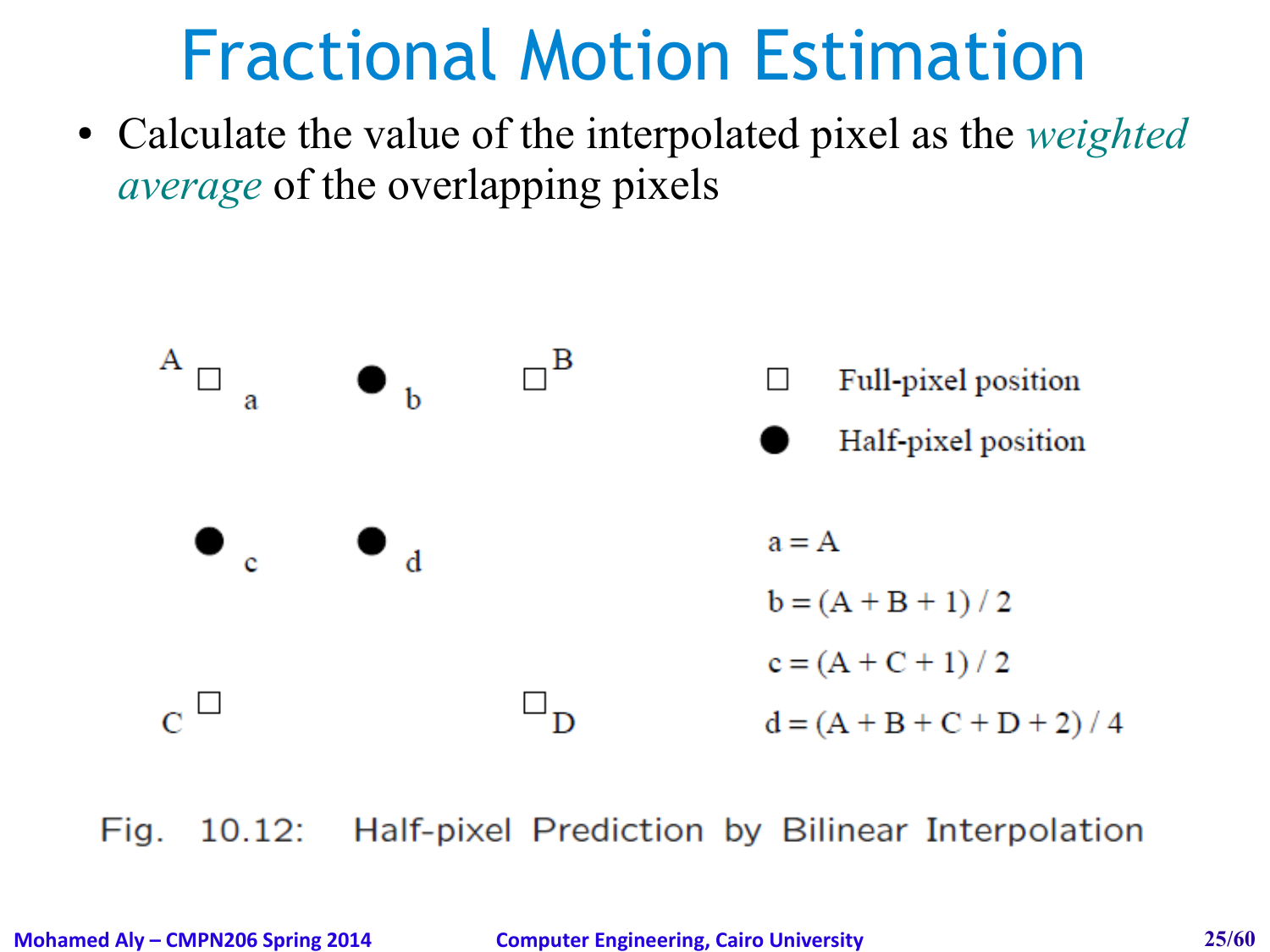### Motion Compensation

- *Motion Estimation*: find the best motion vector
- *Motion Compensation Prediction*: derive a *prediction* of the blocks (and motion vector) in the target frame based on the estimated motion vector
- *Prediction Error Derivation*: code the difference between the prediction and the current block value

• Will look at specific implementations of motion compensation in different video coding techniques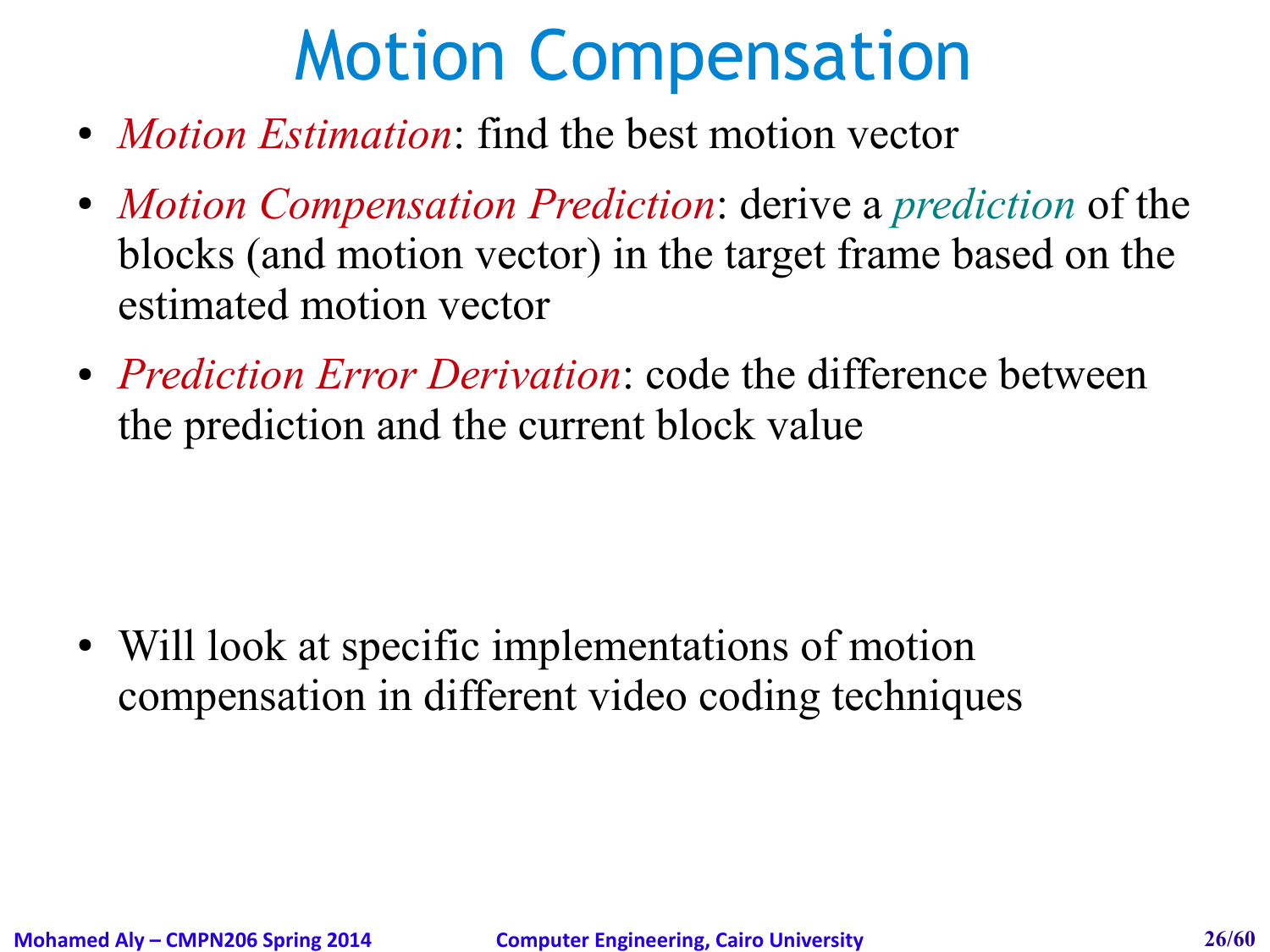#### H.261

- An earlier digital video compression standard, its principle of MC-based compression is retained in all later video compression standards.
- The standard was designed for videophone, video conferencing and other audiovisual services over ISDN.
- The video codec supports bit-rates of  $p \times 64$  kbps, where p ranges from 1 to 30 (Hence also known as *p*\*64).
- Require that the delay of the video encoder be less than 150 msec so that the video can be used for real-time bidirectional video conferencing.
- Started in 1988 by the CCITT
- Adopted as a standard by ITU-T in 1990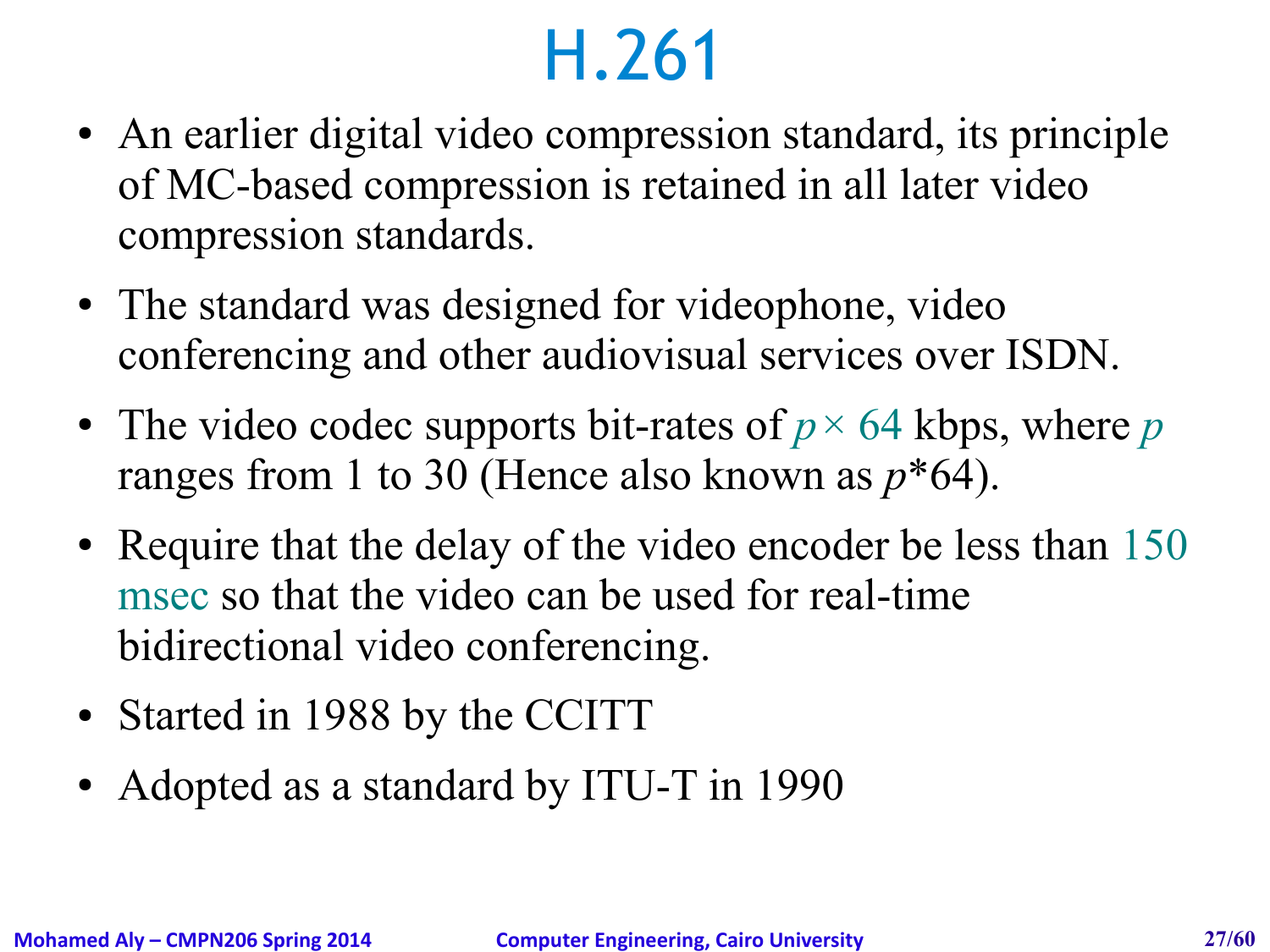#### H.261 Video Formats

- Common Intermediate Format (CIF) and Quarter CIF (QCIF)
- 4:2:0 chroma subsampling
- 30 fps non-interlaced (*progressive*)

| Video      | Luminance        | Chrominance      | Bit-rate (Mbps) | H.261    |
|------------|------------------|------------------|-----------------|----------|
| format     | image            | image            | (if 30 fps and  | support  |
|            | resolution       | resolution       | uncompressed)   |          |
| QCIF       | $176 \times 144$ | $88 \times 72$   | 9.1             | required |
| <b>CIF</b> | $352 \times 288$ | $176 \times 144$ | 36.5            | optional |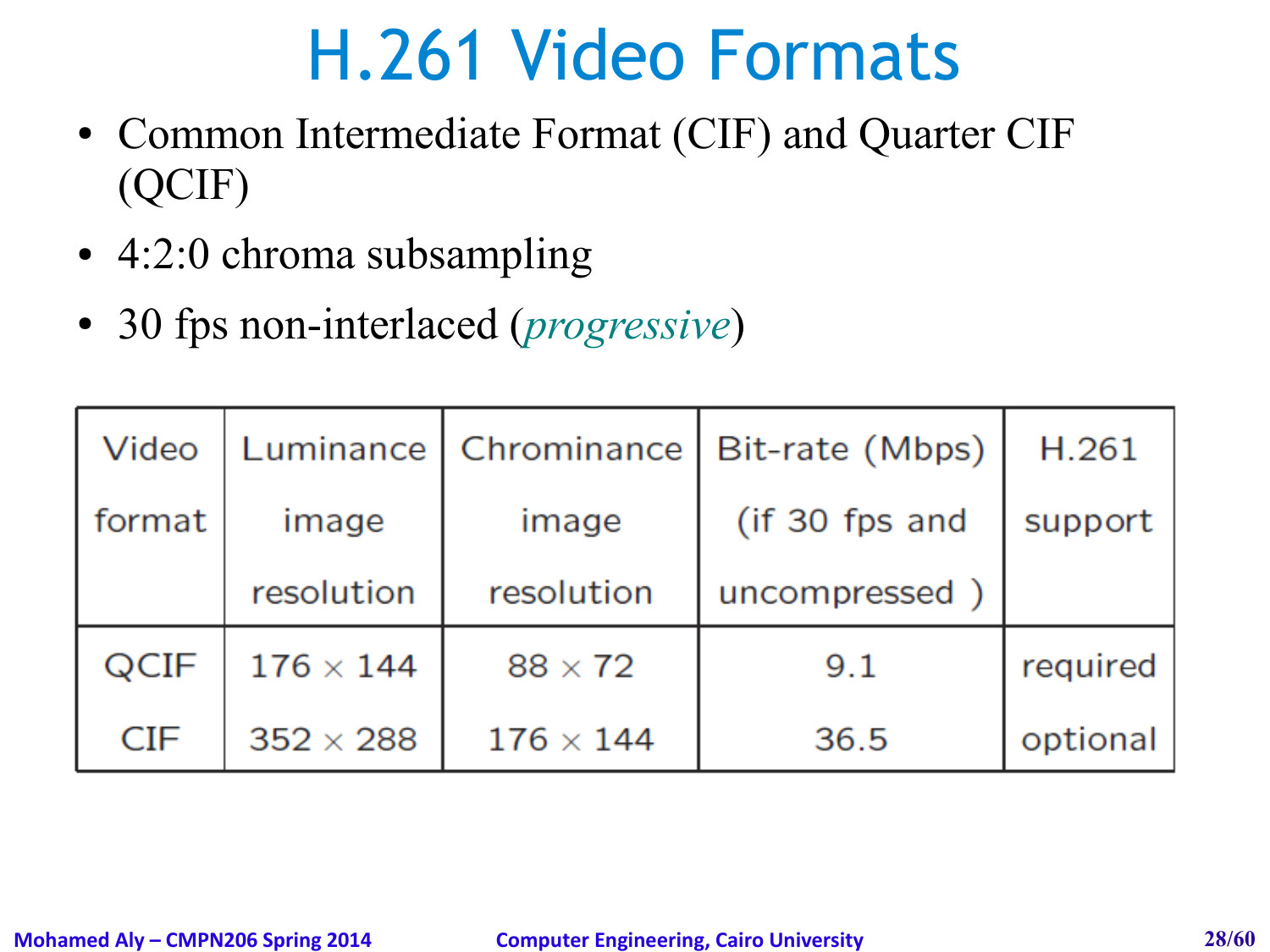## H.261 Frame Sequence

- Two types of frames:
	- I-frames: Intra-frames or Independent frames
		- Treated as independent images
		- Compressed with JPEG-like *transform coding*
		- Only *spatial redundancy*
		- Sent a couple of times per second

![](_page_28_Figure_7.jpeg)

H.261 Frame Sequence. Fig. 10.4:

**Mohamed Aly – CMPN206 Spring 2014 Computer Engineering, Cairo University 29/60**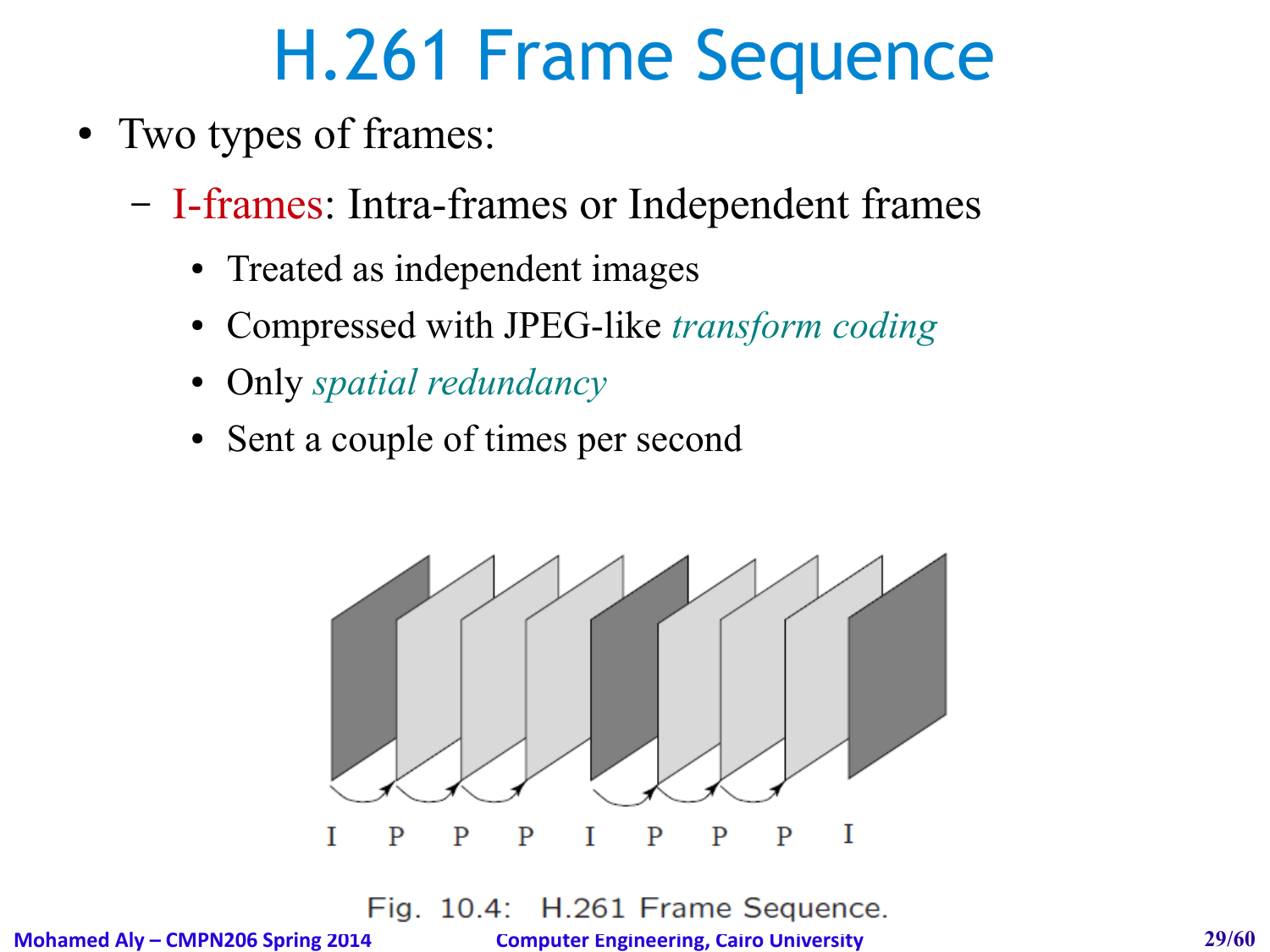## H.261 Frame Sequence

- Two types of frames:
	- P-frames: Inter-frames or Predicted frames
		- Depend on previous I-frames and/or P-frames
		- Uses *temporal redundancy* with motion compensation
		- Motion compensation with *integer coordinates* and search windows with  $p = 15$

![](_page_29_Figure_6.jpeg)

Fig. 10.4: H.261 Frame Sequence.

**Mohamed Aly – CMPN206 Spring 2014 Computer Engineering, Cairo University 30/60**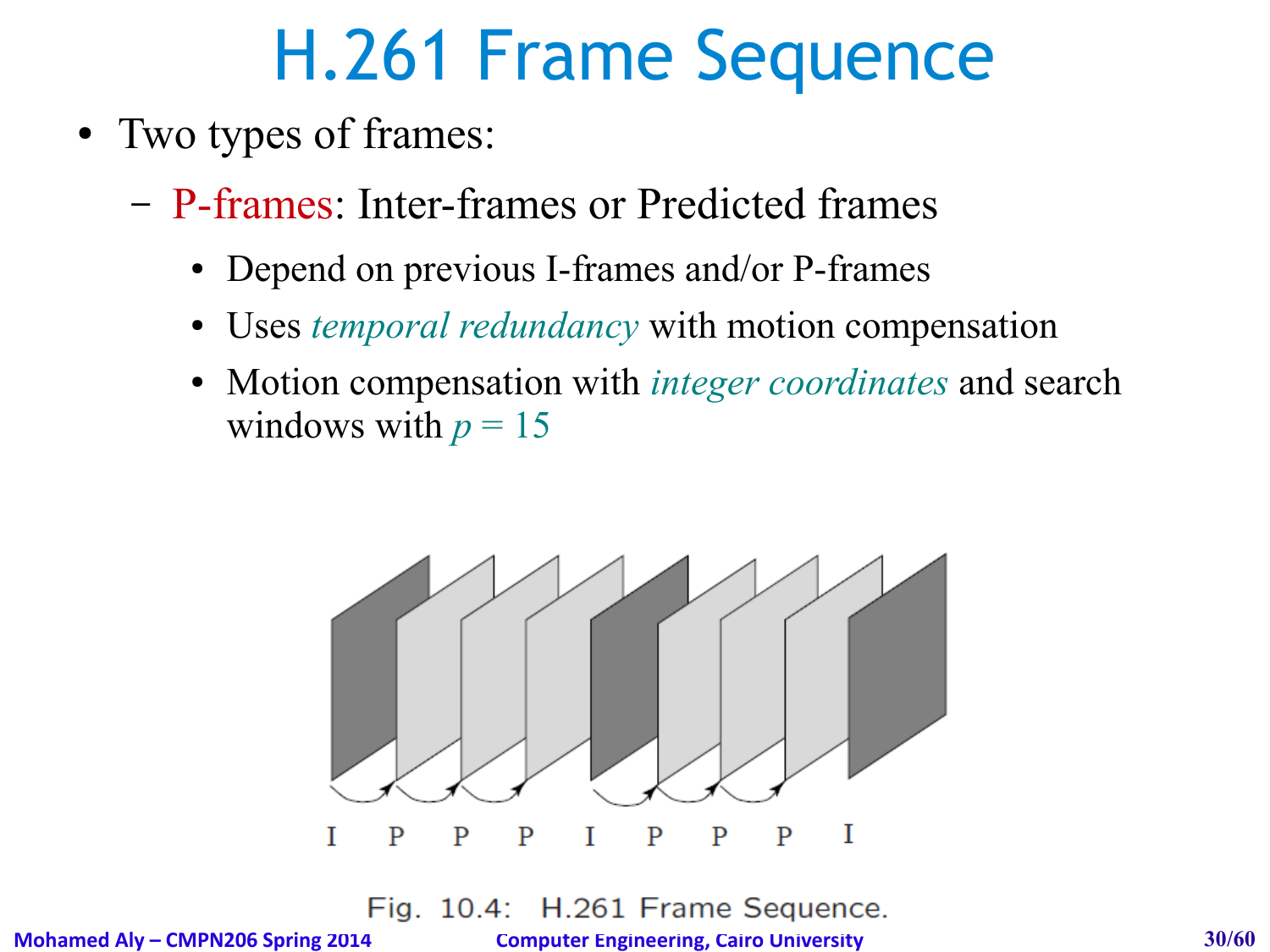## I-frame Coding

- I-frames are coded like JPEG
- Macroblocks are  $16\times16$  for the *Y* channel (luminance) and 8×8 for *Cb* and *Cr* (chrominance)
- Each  $8 \times 8$  block is transformed with 2D DCT, then quantized in a zigzag order, and entropy coded

![](_page_30_Figure_4.jpeg)

Fig. 10.5: I-frame Coding.

**Mohamed Aly – CMPN206 Spring 2014 Computer Engineering, Cairo University 31/60**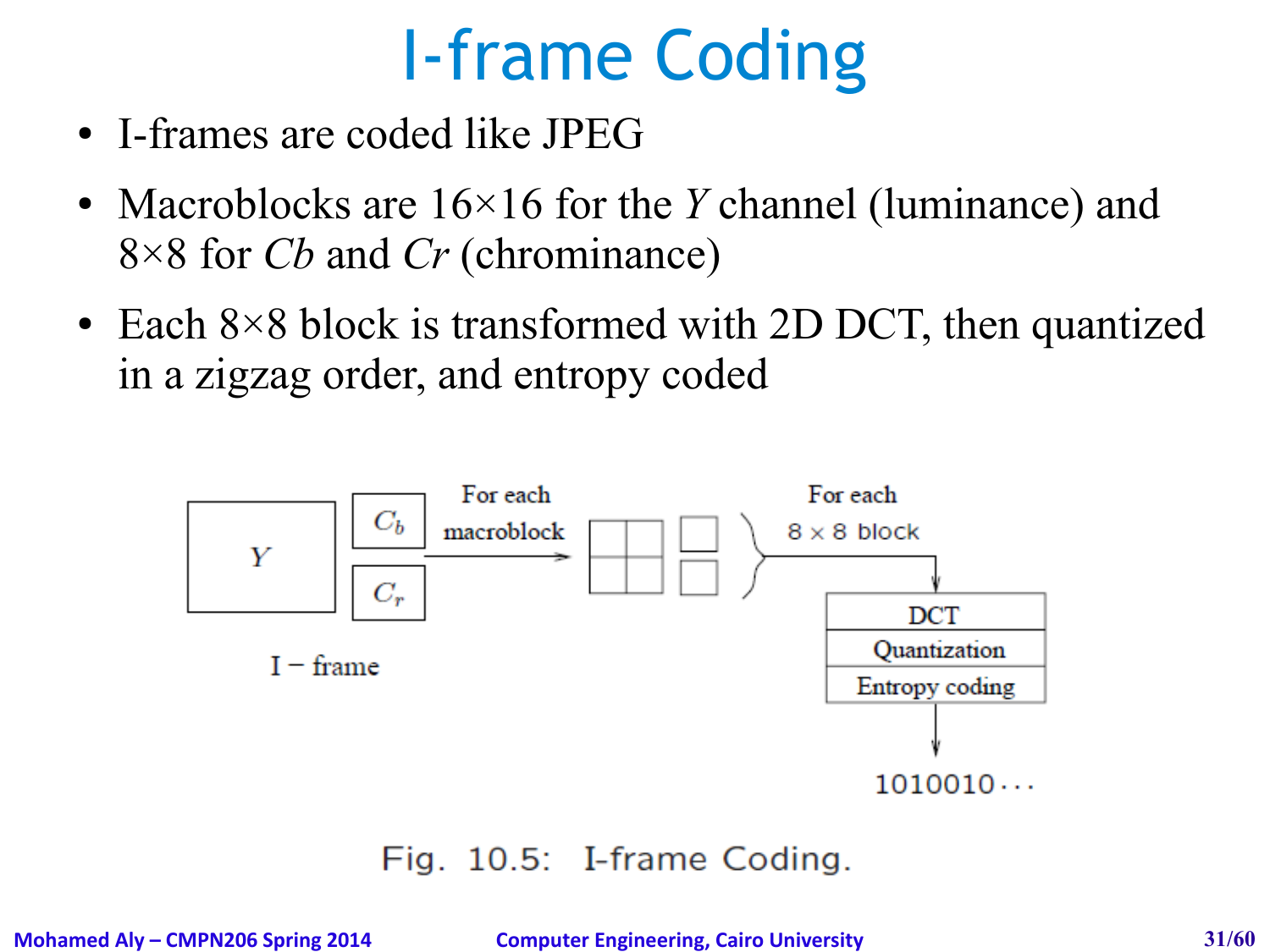#### P-frame Coding

- For each  $16\times16$  macroblock in the target frame, a *motion vector* is allocated
- The *difference* between the target macroblock and its best match in the *decoded* reference frame is computed to measure the *prediction error*
- The *difference* macroblock is coded with DCT, zigzag quantization, and entropy coding

![](_page_31_Figure_4.jpeg)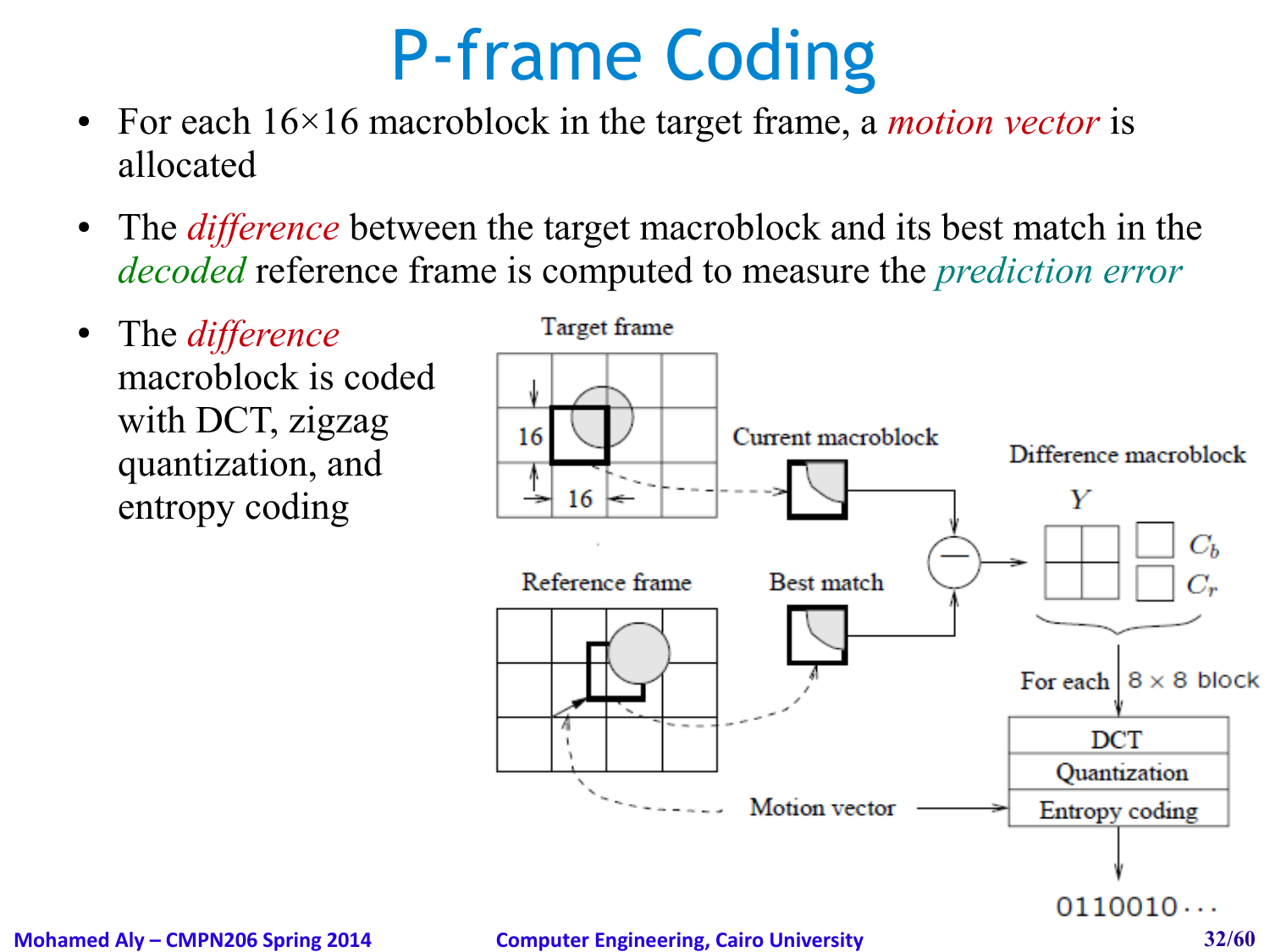### P-frame Coding

- The motion vector is not coded directly, instead the *difference* between the current  $MV_{current}$  and the MV of the previous macroblock  $MV<sub>previous</sub>$  is coded:  $MVD = MV<sub>previous</sub> - MV<sub>current</sub>$
- If the *prediction error* is too large, the target macroblock is coded directly. This is called a Target frame non-motion compensated 16 Current macroblock macroblock16

![](_page_32_Figure_3.jpeg)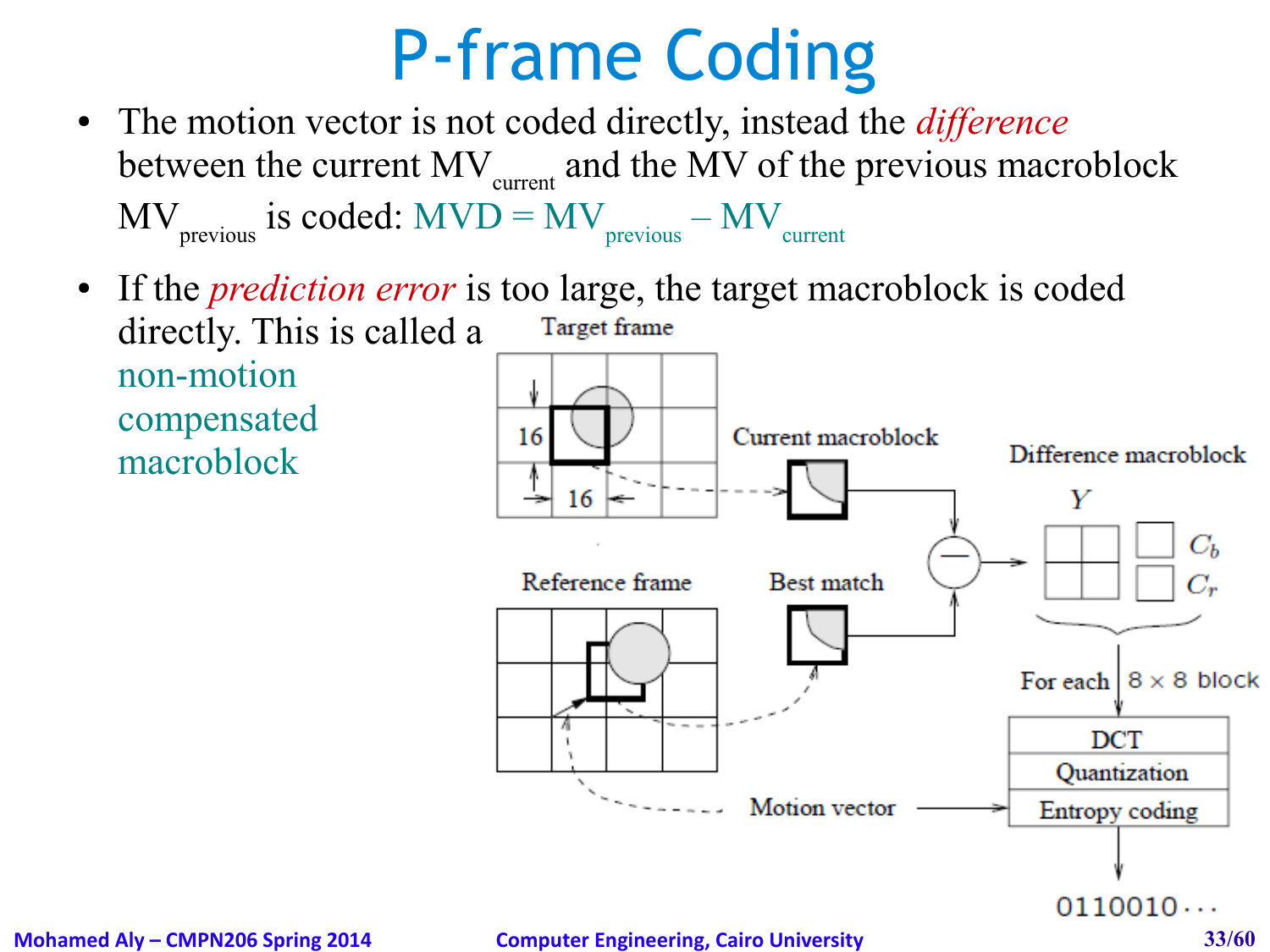#### H.261 Quantization

- Unlike JPEG which uses a *quantization table*, H.261 uses a constant *quantization step* for all DCT coefficients
- The DC coefficient:

$$
QDCT = round\left(\frac{DCT}{8}\right)
$$

• The AC coefficients:

$$
QDCT = \left[ \frac{DCT}{2 \times scale} \right]
$$

where *scale* is an integer in the range [1, 31] and defines the *quality* or the *bit rate* of the video i.e. higher scale means higher quantization step and lower quality and bit rate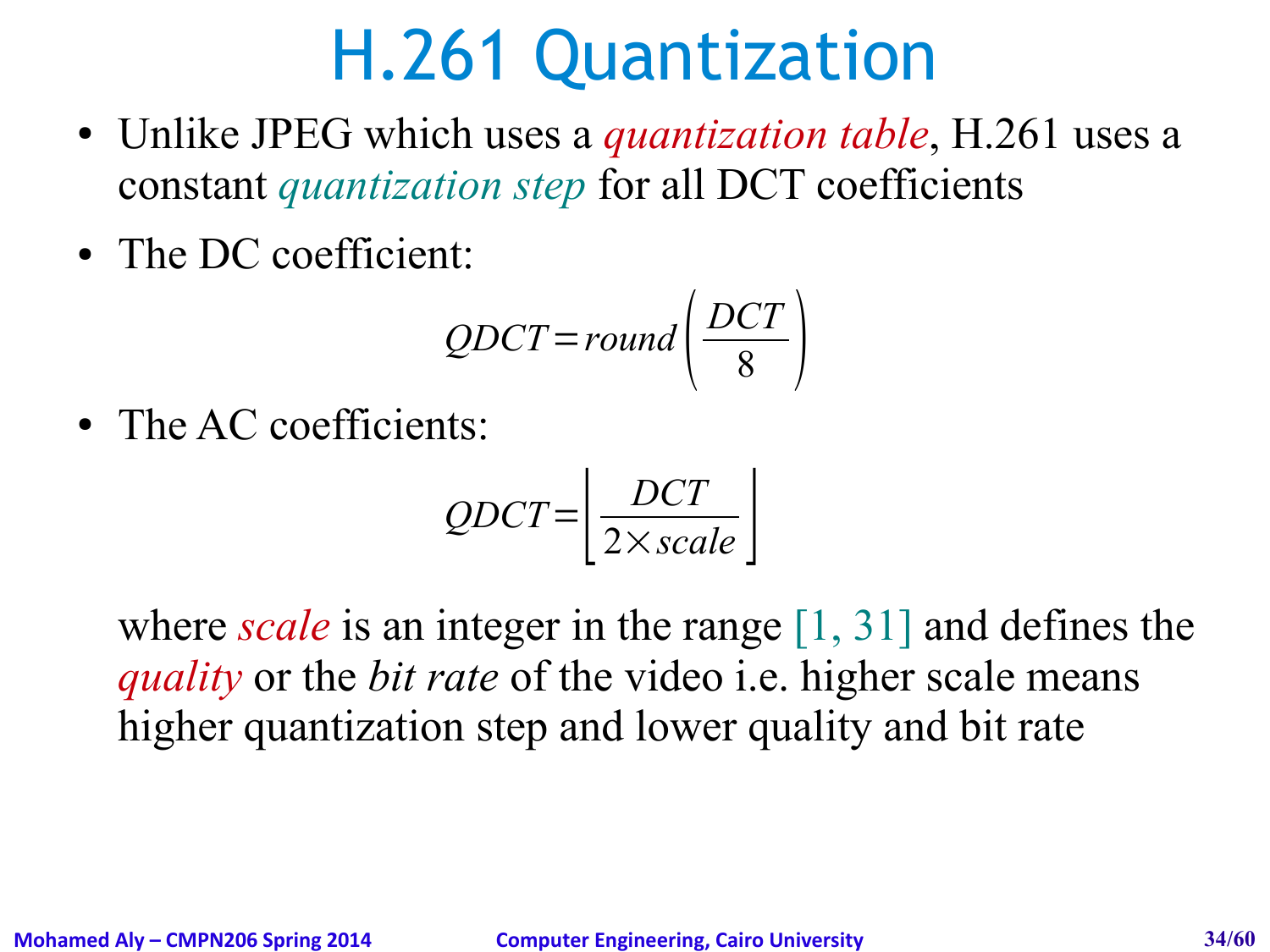- Assume we are encoding three frames: I,  $P_1$ ,  $P_2$
- The I-frame comes at  $(1)$
- There is no prediction, so (2) is zero
- The I-frame goes at (3) and goes through DCT, quantization, entropy coding, and then goes to the output bufferQuantization Control

![](_page_34_Figure_5.jpeg)

**Mohamed Aly – CMPN206 Spring 2014 Computer Engineering, Cairo University 35/60**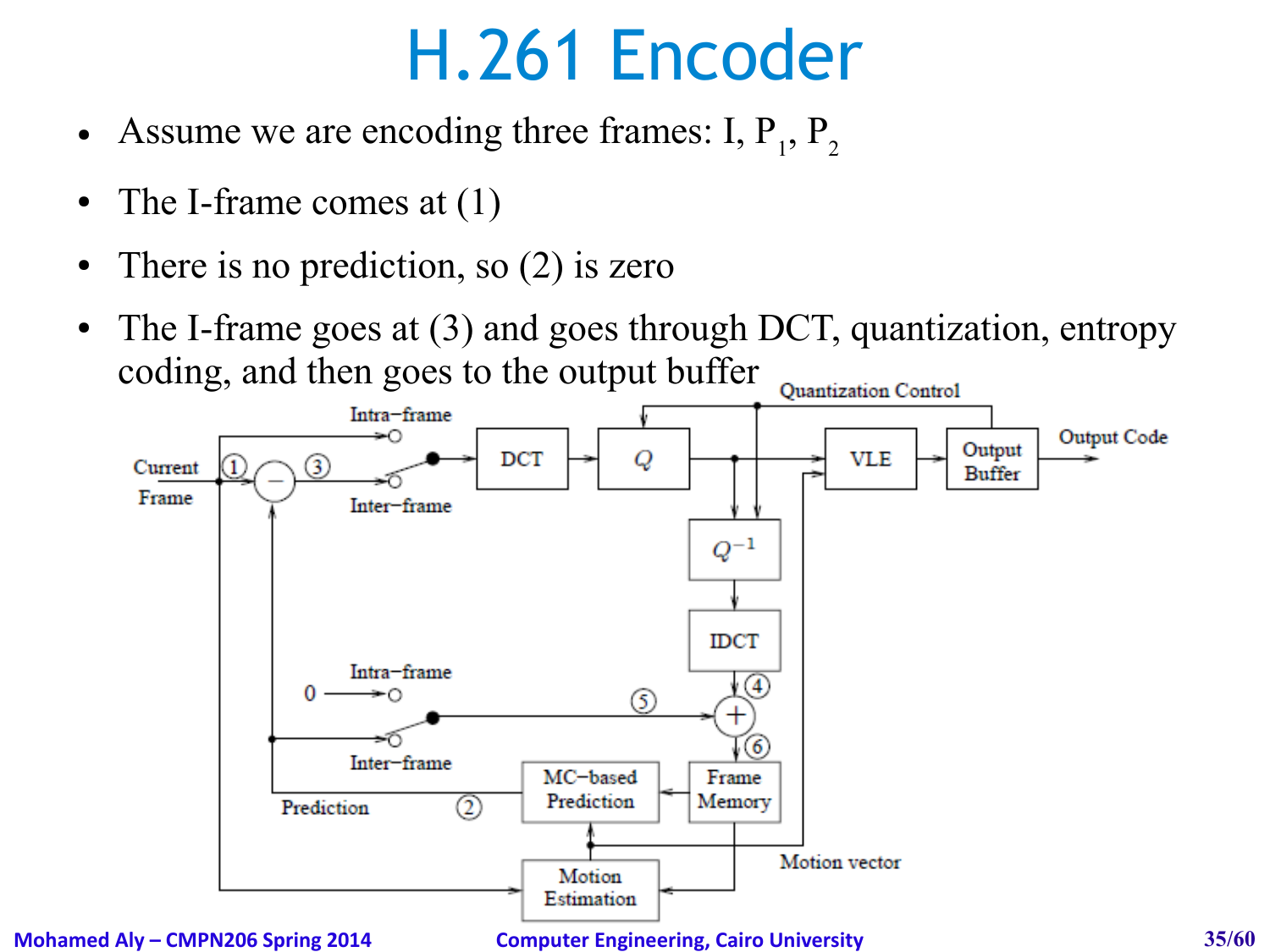- It also goes through inverse Quantization and IDCT and reaches (4)
- It is added to zero at (5) and *reconstructed* at (6) which is to be stored in the frame memory
- Frames in the frame memory will be used for the motion estimation of the next frames

![](_page_35_Figure_4.jpeg)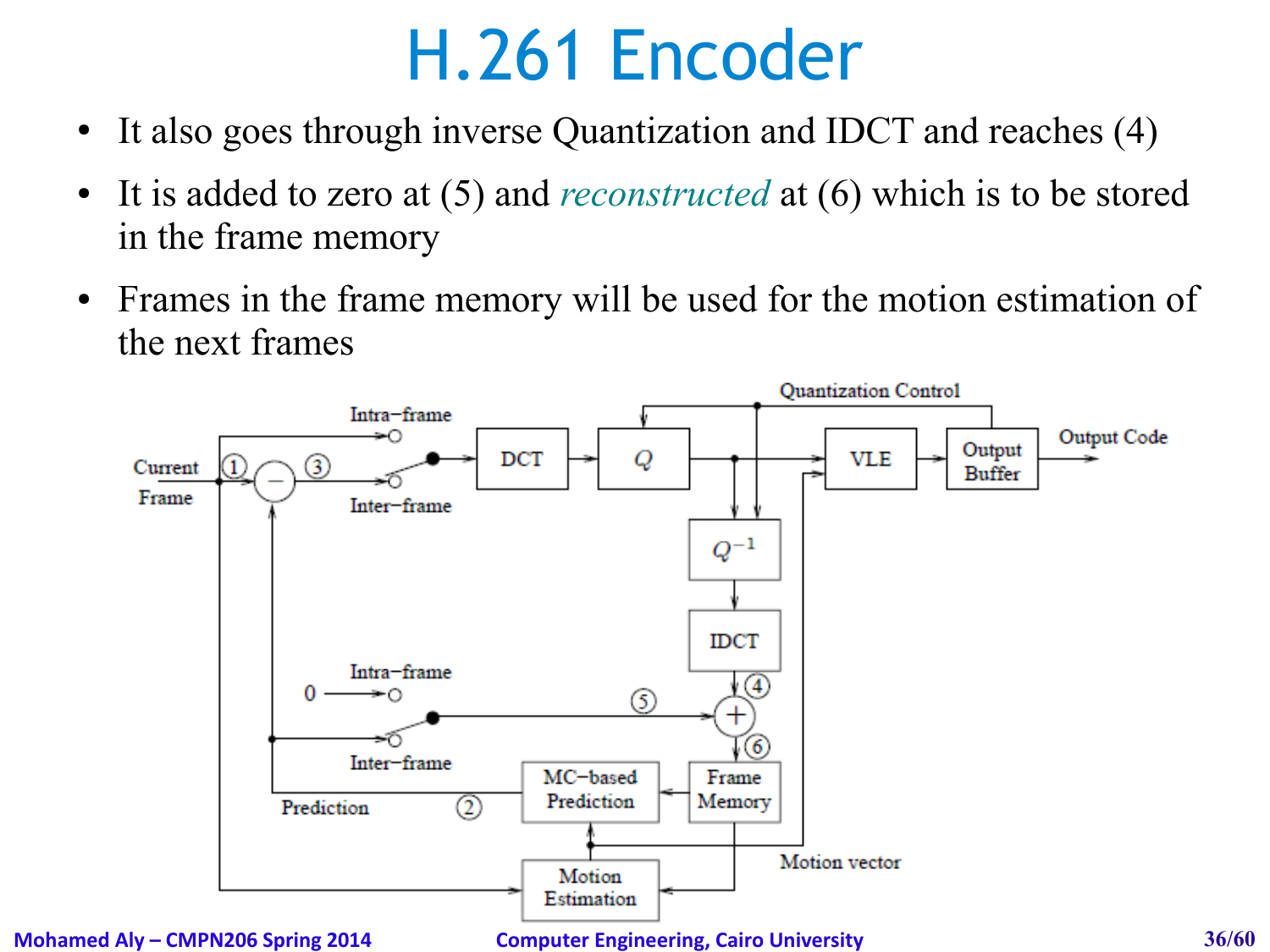- The first P-frame  $P_1$  arrives at (1)
- Motion compensation is applied to macroblocks of  $P_1$  by searching the *decoded* I-frame at (2)
- The difference between  $P_1$  and its motion-compensated blocks is computed at (3), which is then sent to DCT, quantization, entropy **Quantization Control**

![](_page_36_Figure_4.jpeg)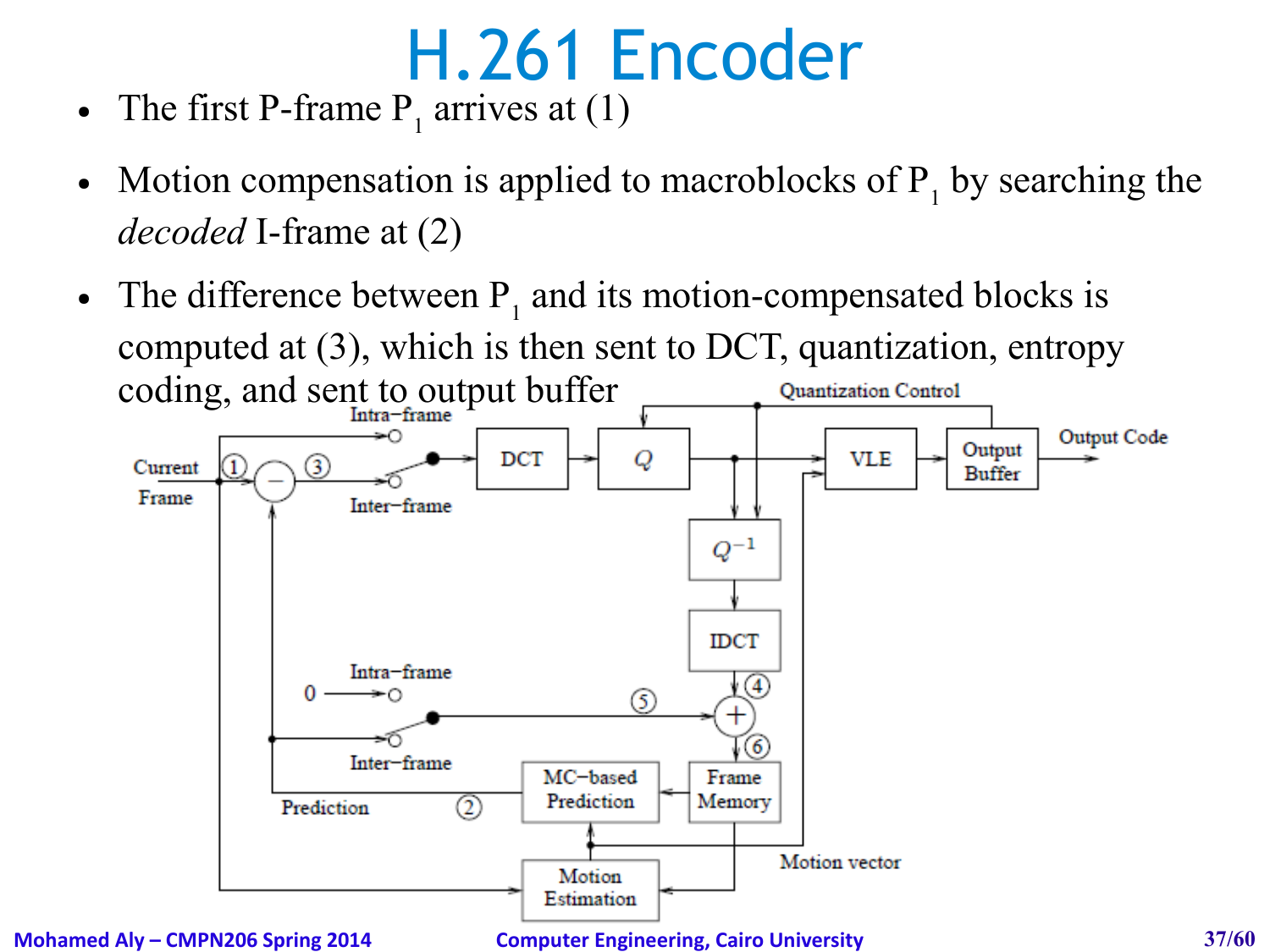- It is also sent to inverse quantization and IDCT to reach (4)
- It is added to the *decoded* reference frame at (5) (with motion estimation) to reconstruct the  $P_1$  frame at (6)
- The decoded frame is stored in the frame memory for future matching

![](_page_37_Figure_4.jpeg)

**Mohamed Aly – CMPN206 Spring 2014 Computer Engineering, Cairo University 38/60**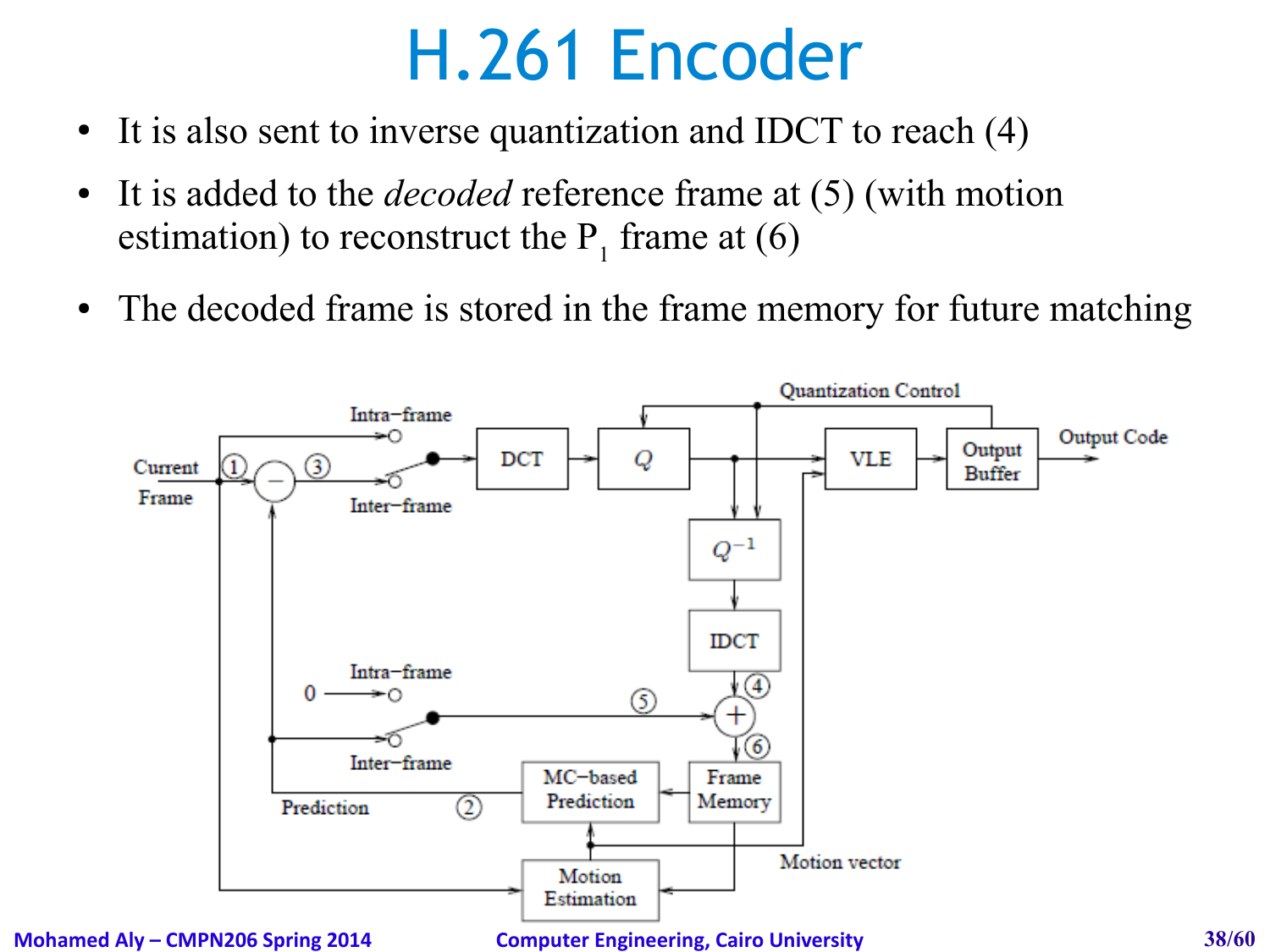- The same is done to  $P_2$  but with using *decoded* version of  $P_1$  for motion estimation and compensation
- When the *output buffer* is full, it adjusts the *quantization step* by making it larger to reduce the bit rate. This is called *encoding rate control*.Quantization Control

![](_page_38_Figure_3.jpeg)

**Mohamed Aly – CMPN206 Spring 2014 Computer Engineering, Cairo University 39/60**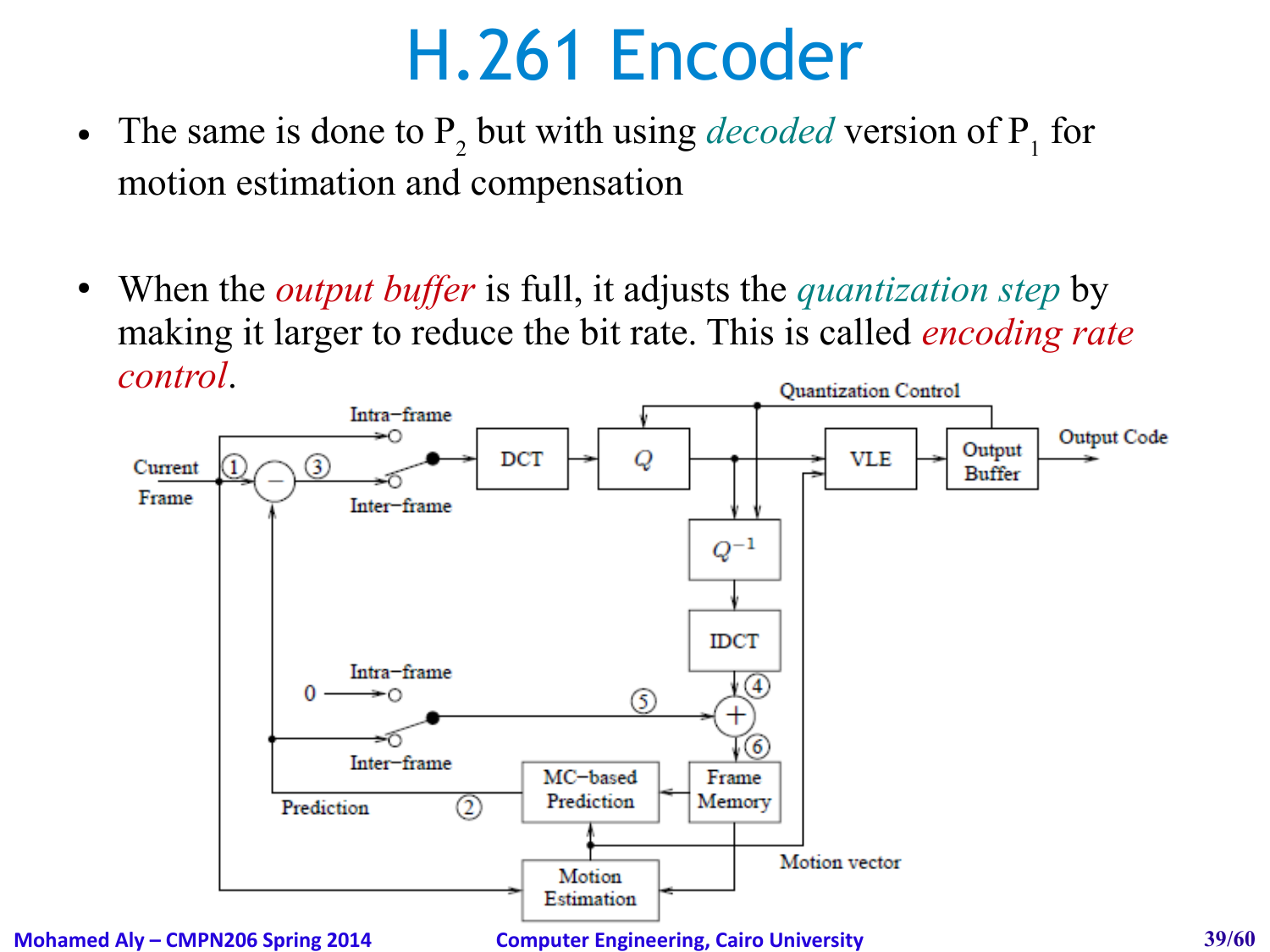# $H.261$  Encoder<br>Table 10.3: Data Flow at the Observation Points in H.261 Encoder

![](_page_39_Figure_2.jpeg)

**Mohamed Aly – CMPN206 Spring 2014 Computer Engineering, Cairo University 40/60**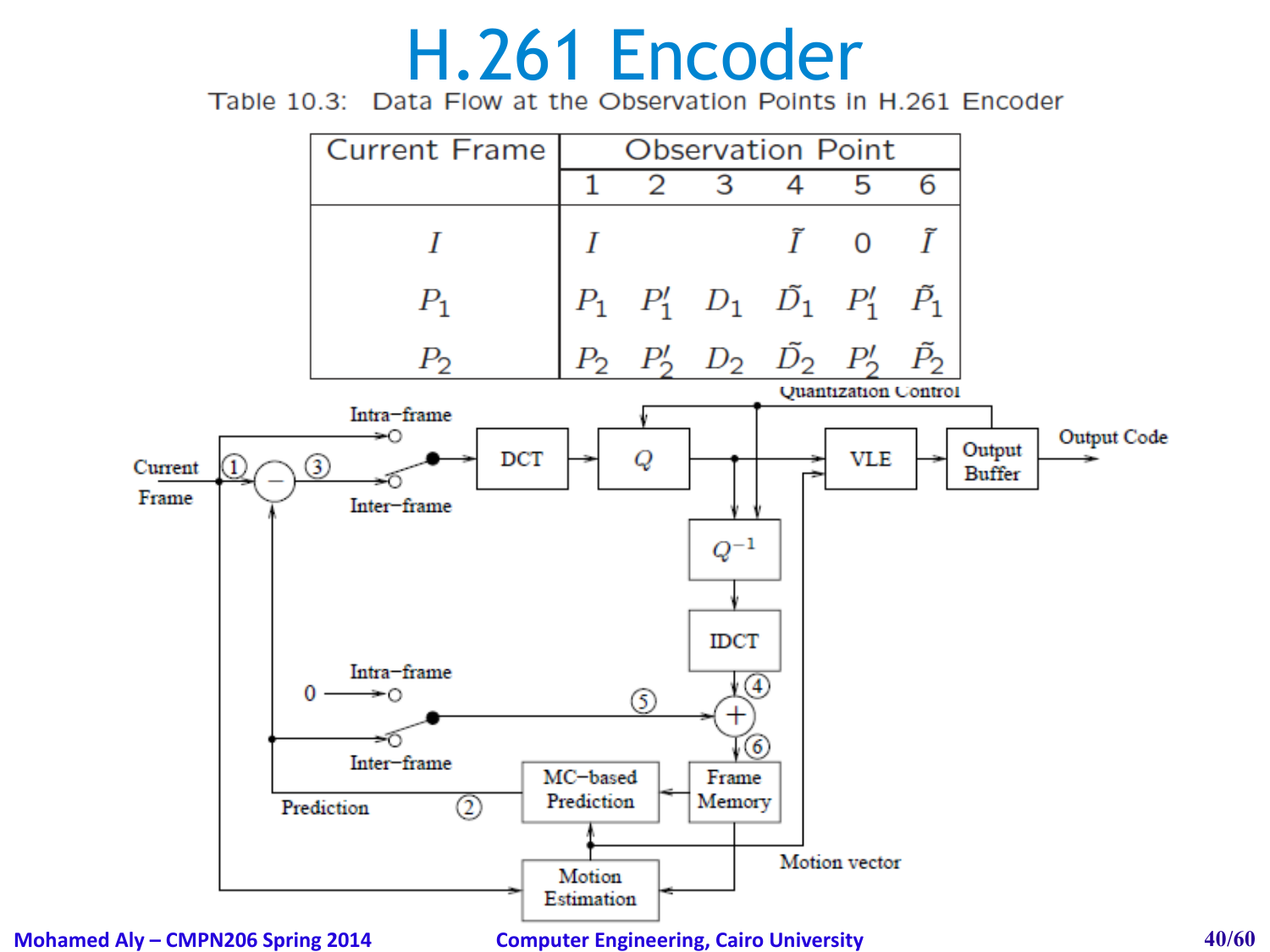#### H.261 Decoder

- The encoded bit stream enters the *input buffer*
- The content of the I-frame I undergoes the entropy decoding, inverse quantization, and IDCT to reach point (1)
- It is added to the prediction of zero at (3) to produce the *decoded* Iframe at point (4), which is also stored in the frame memory to be used for the motion compensation of the following frames

![](_page_40_Figure_4.jpeg)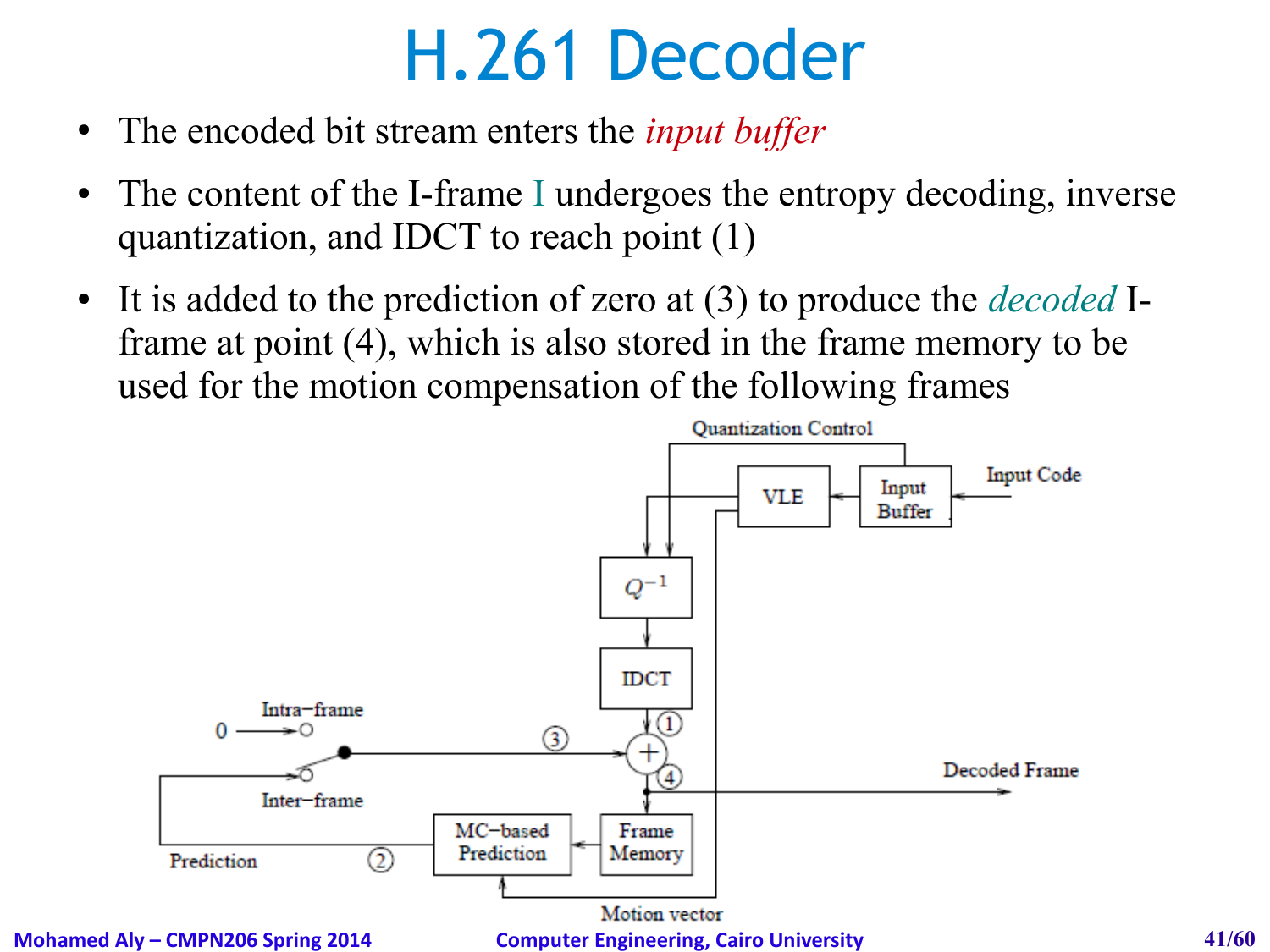#### H.261 Decoder

- The content of the P-frame  $P_1$  (difference blocks and motion vectors) undergoes the entropy decoding, inverse quantization, and IDCT to reach point (1)
- It is added to the motion compensated prediction of the previous frame at (3) to produce the *decoded* P-frame at point (4), which is also stored in the frame memory to be used for motion compensation

![](_page_41_Figure_3.jpeg)

**Mohamed Aly – CMPN206 Spring 2014 Computer Engineering, Cairo University 42/60**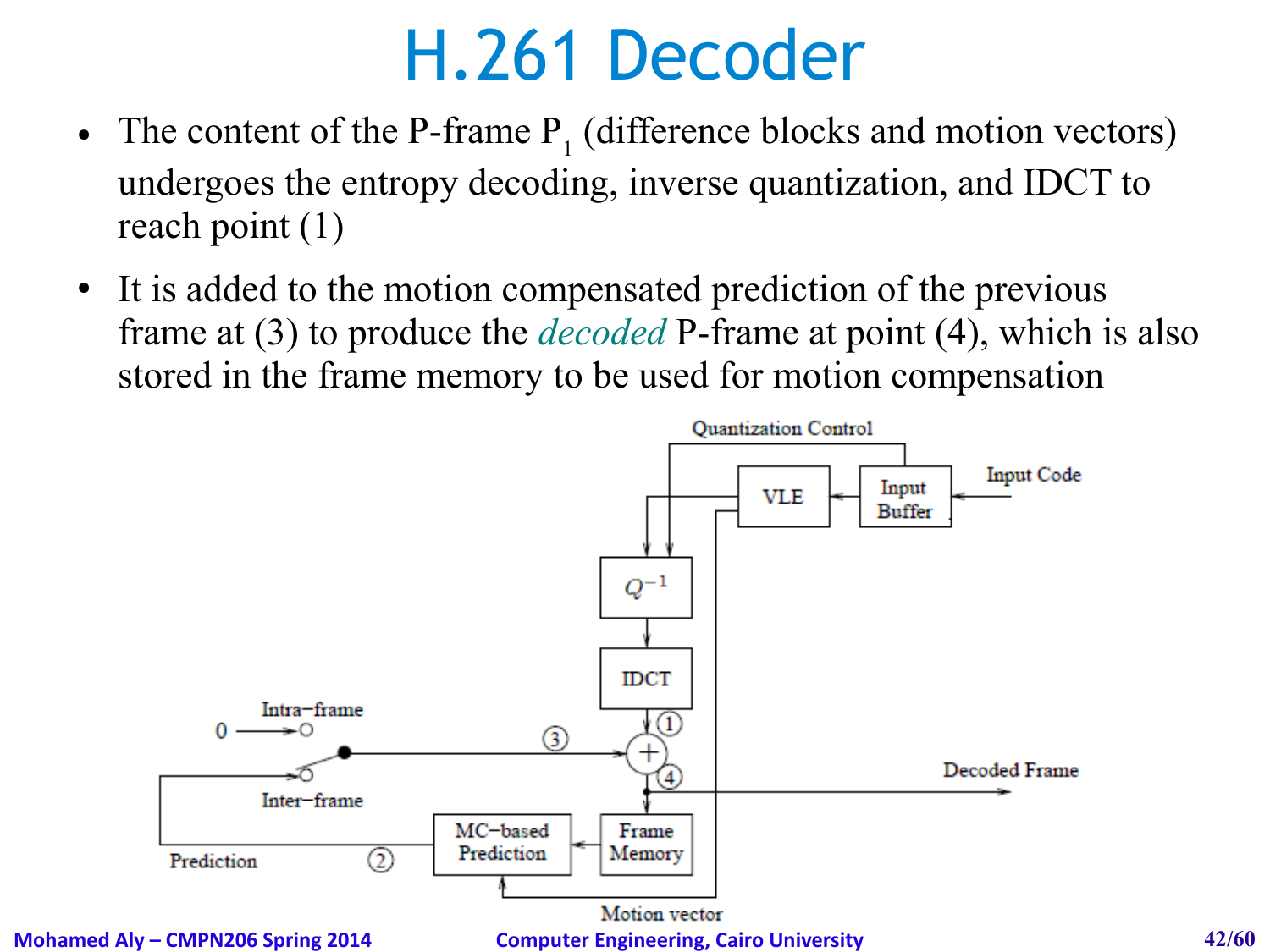#### H.261 Decoder

Table 10.4: Data Flow at the Observation Points in H.261 Decoder

![](_page_42_Figure_2.jpeg)

**Mohamed Aly – CMPN206 Spring 2014 Computer Engineering, Cairo University 43/60**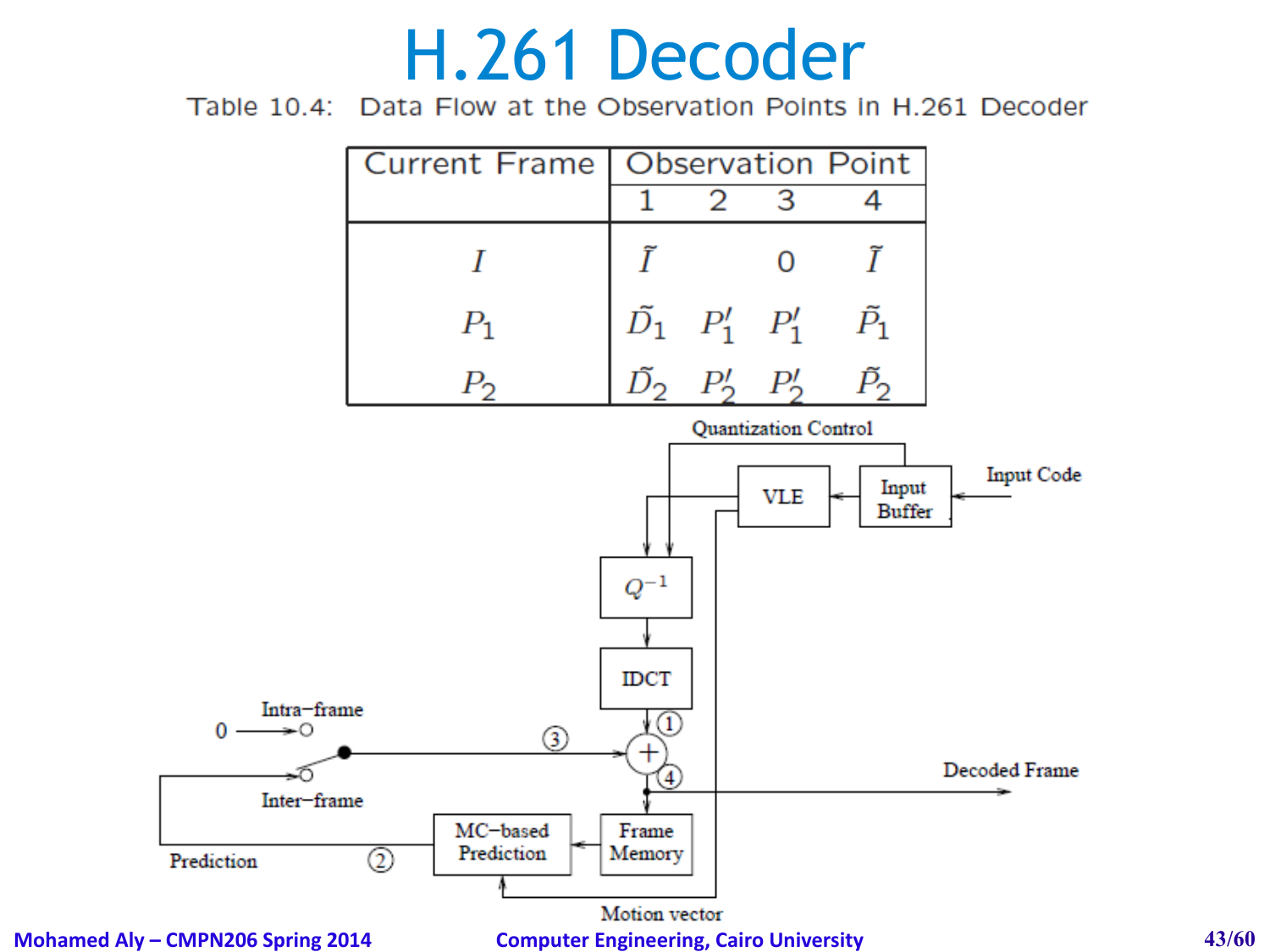#### H.261 Bitstream

• Four layers: Picture, Group of Blocks (GOB), Macroblock, and Block layers

![](_page_43_Figure_2.jpeg)

| PSC:    | Picture Start Code    | TR: | Temporal Reference      |
|---------|-----------------------|-----|-------------------------|
| PType:  | Picture Type          |     | GOB: Group of Blocks    |
| GBSC:   | <b>GOB Start Code</b> | GN: | Group Number            |
| GQuant: | <b>GOB Quantizer</b>  | MB: | Macro Block             |
|         | MQuant: MB Quantizer  |     | MVD: Motion Vector Data |
| CBP:    | Coded Block Pattern   |     | EOB: End of Block       |

**Mohamed Aly – CMPN206 Spring 2014 Computer Engineering, Cairo University 44/60**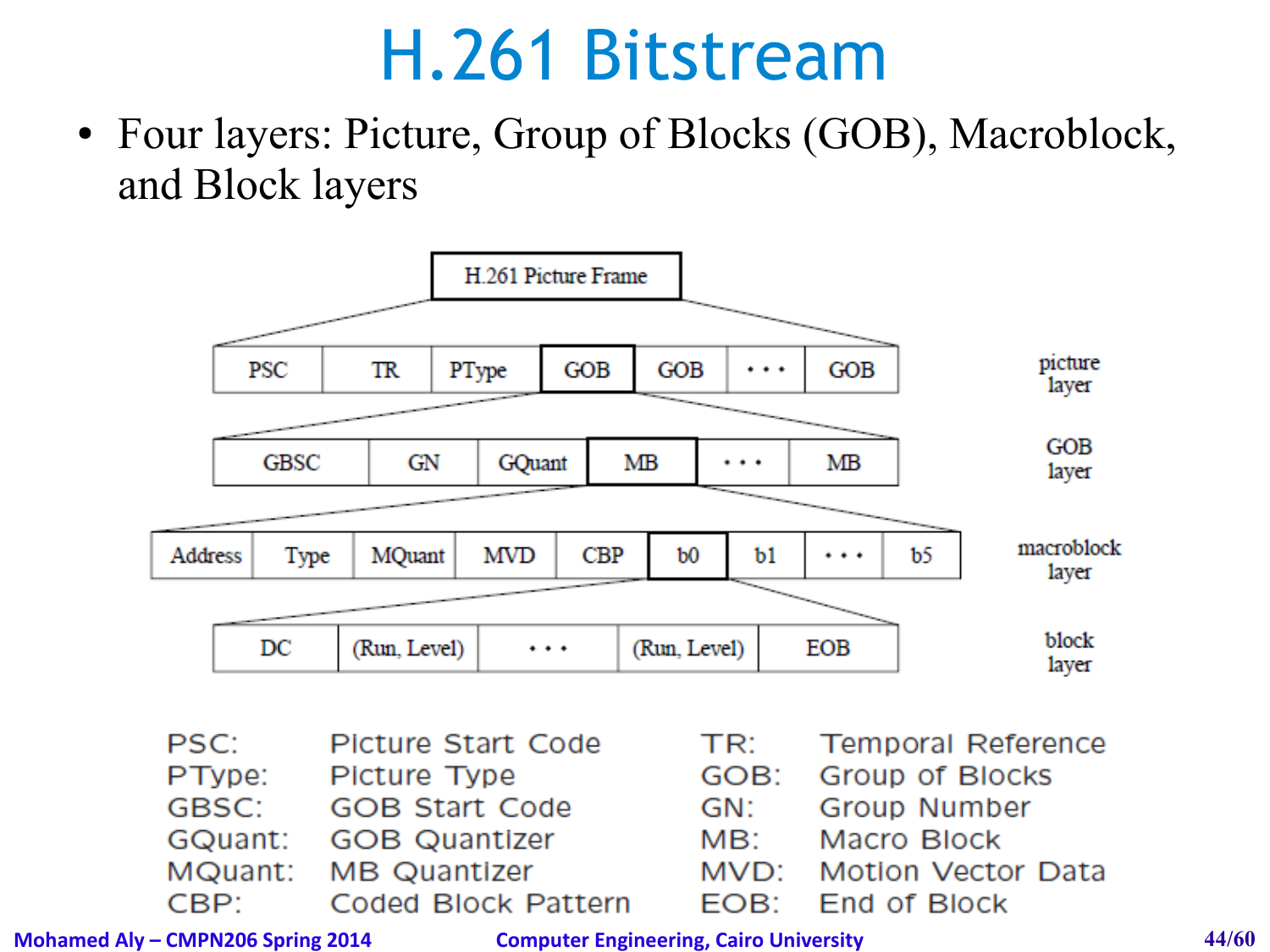#### H.261 Bitstream: Picture Layer

- Picture Start Code (PSC) delineates boundaries between pictures
- Temporal Reference (TR) provides a timestamp for the picture
- Picture Type (PType) specifies the type of the picture e.g. CIF or QCIF

![](_page_44_Figure_4.jpeg)

**Mohamed Aly – CMPN206 Spring 2014 Computer Engineering, Cairo University 45/60**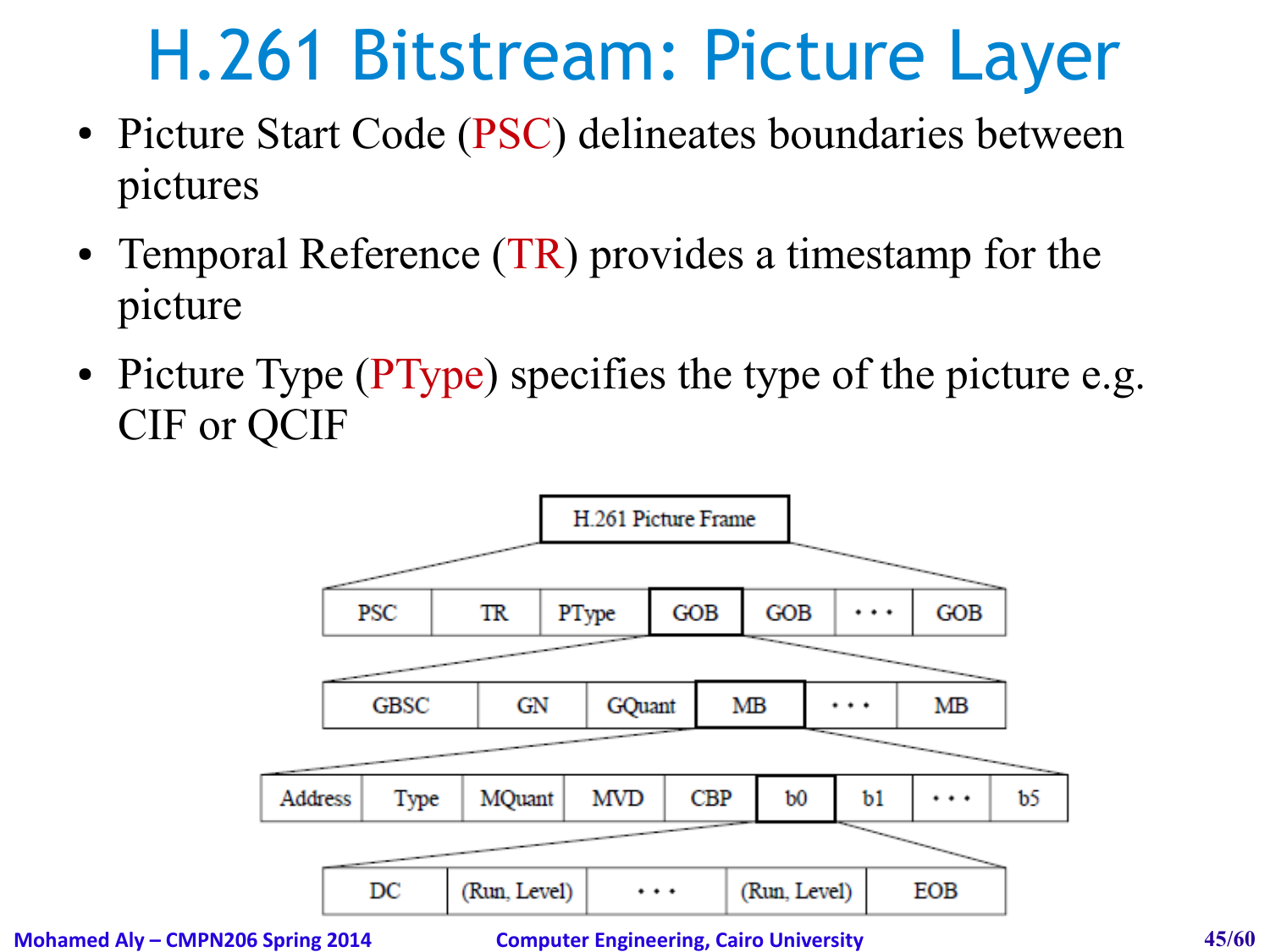#### H.261 Bitstream: GOB Layer

- Pictures are divided into regions of  $11\times3$  macroblocks (regions of 176×38 pixels) each is called a Group of Blocks
- CIF contains  $2\times 6 = 12$  GOBs (352×288 pixels) and QCIF contains  $1\times3 = 3GOBs$  (176×144 pixels)

![](_page_45_Figure_3.jpeg)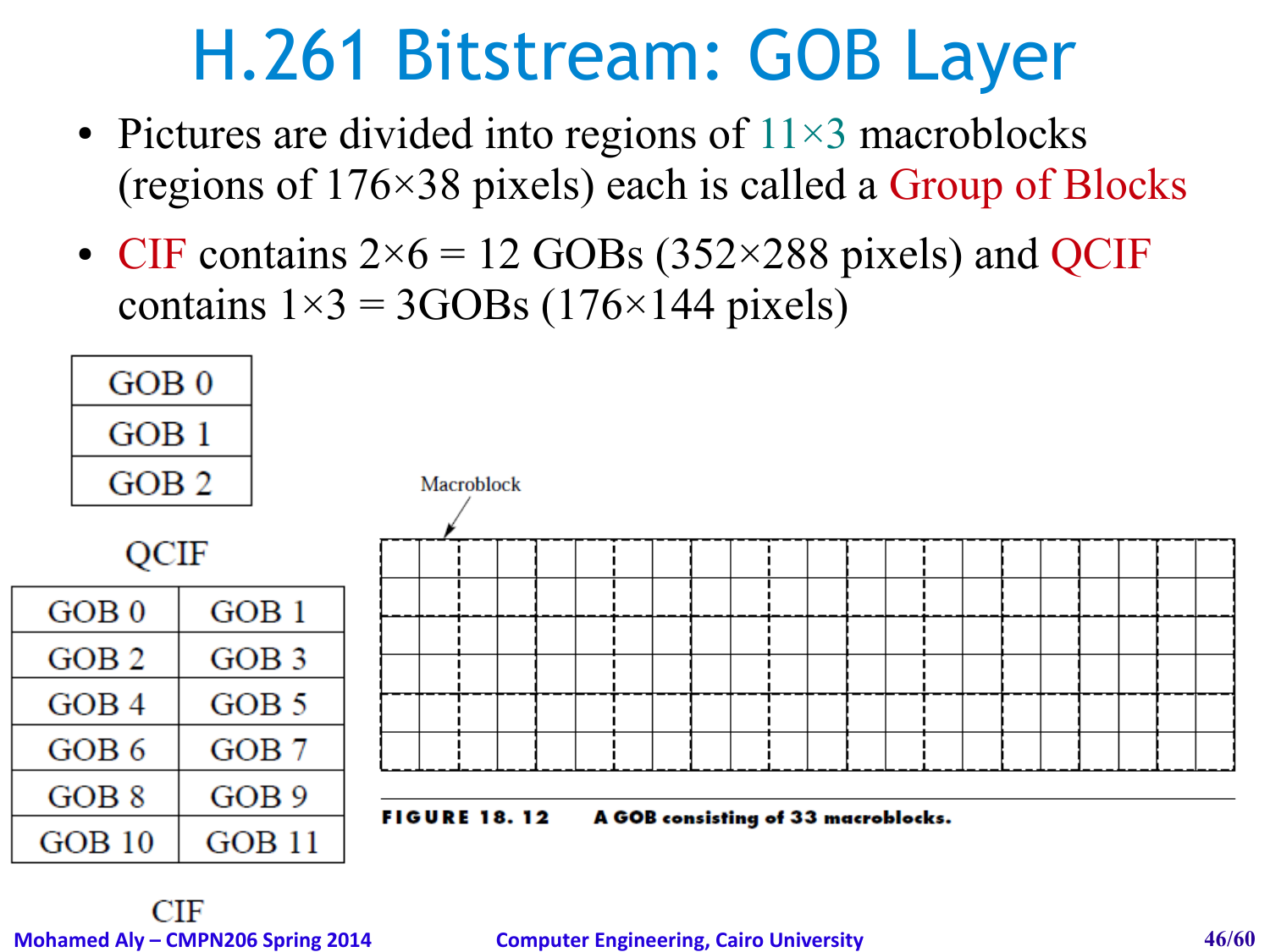#### H.261 Bitstream: GOB Layer

- Each GOB has its Start Code (GBSC) and Group Number (GN)
- GQuant specifies the *scale* used for the quantization
- If some *errors* are introduced, the decoder can recover from the first identifiable GOB

![](_page_46_Figure_4.jpeg)

**Mohamed Aly – CMPN206 Spring 2014 Computer Engineering, Cairo University 47/60**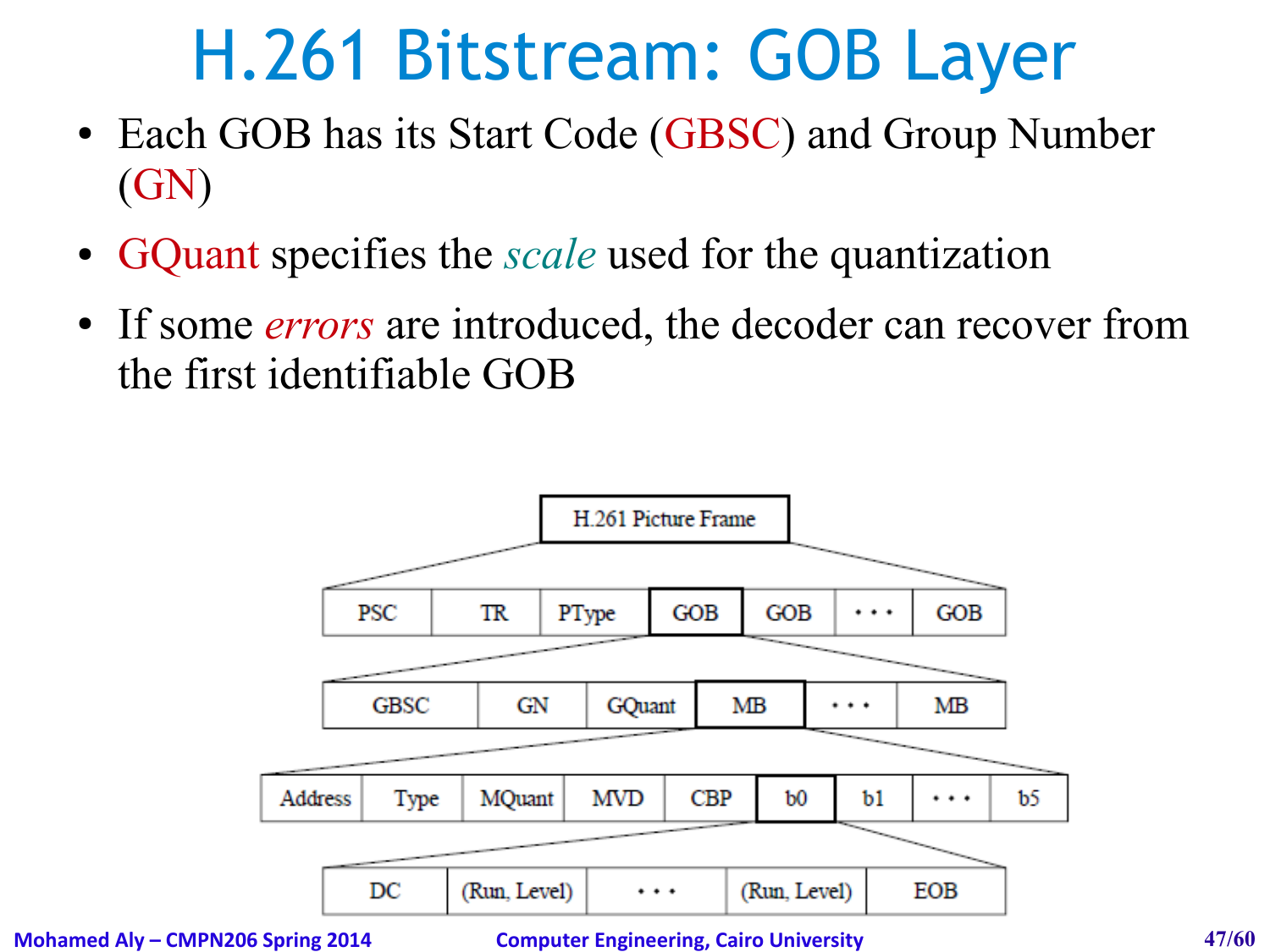#### H.261 Bitstream: MB Layer

- Each Macroblock (MB) has its Address indicating its position in the GOB, its own quantizer (MQuant) and six 8×8 image blocks (4 *Y*, 1 *Cb* and 1*Cr*)
- Type indicates whether it's inter- or intra-frame, motioncompensated or non-motion-compensated MB
- MVD is the motion vector data for this MB

![](_page_47_Figure_4.jpeg)

**Mohamed Aly – CMPN206 Spring 2014 Computer Engineering, Cairo University 48/60**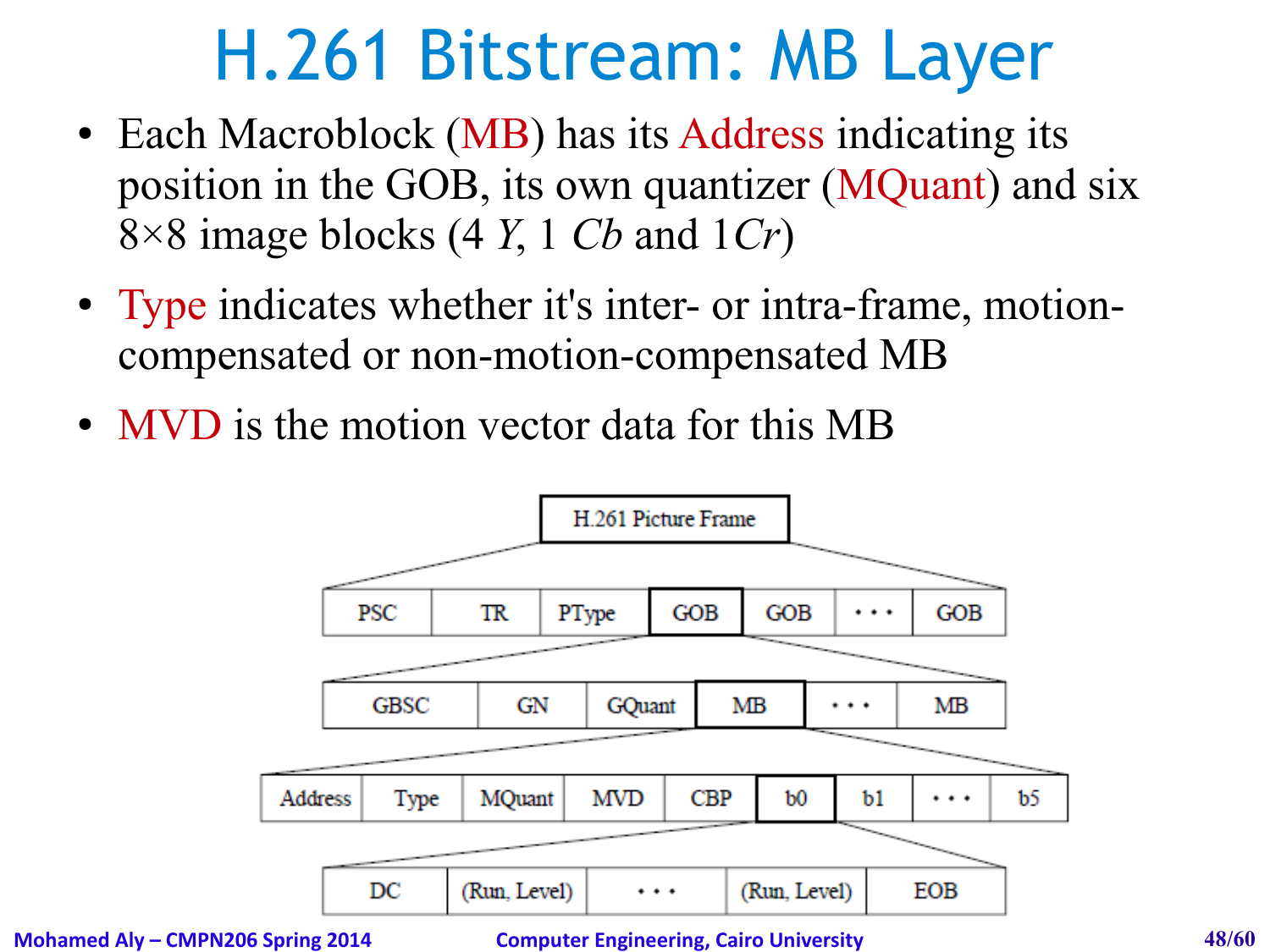#### H.261 Bitstream: Block Layer

- Contains the DCT coefficients for each block
- Starts with the DC coefficient
- Followed by run-length coded AC coefficients (run, level) pairs which indicates a zero run followed by a non-zero value
- *run* is in the range [0, 63] and *level* [-127, 127]  $\{0\}$

![](_page_48_Figure_5.jpeg)

**Mohamed Aly – CMPN206 Spring 2014 Computer Engineering, Cairo University 49/60**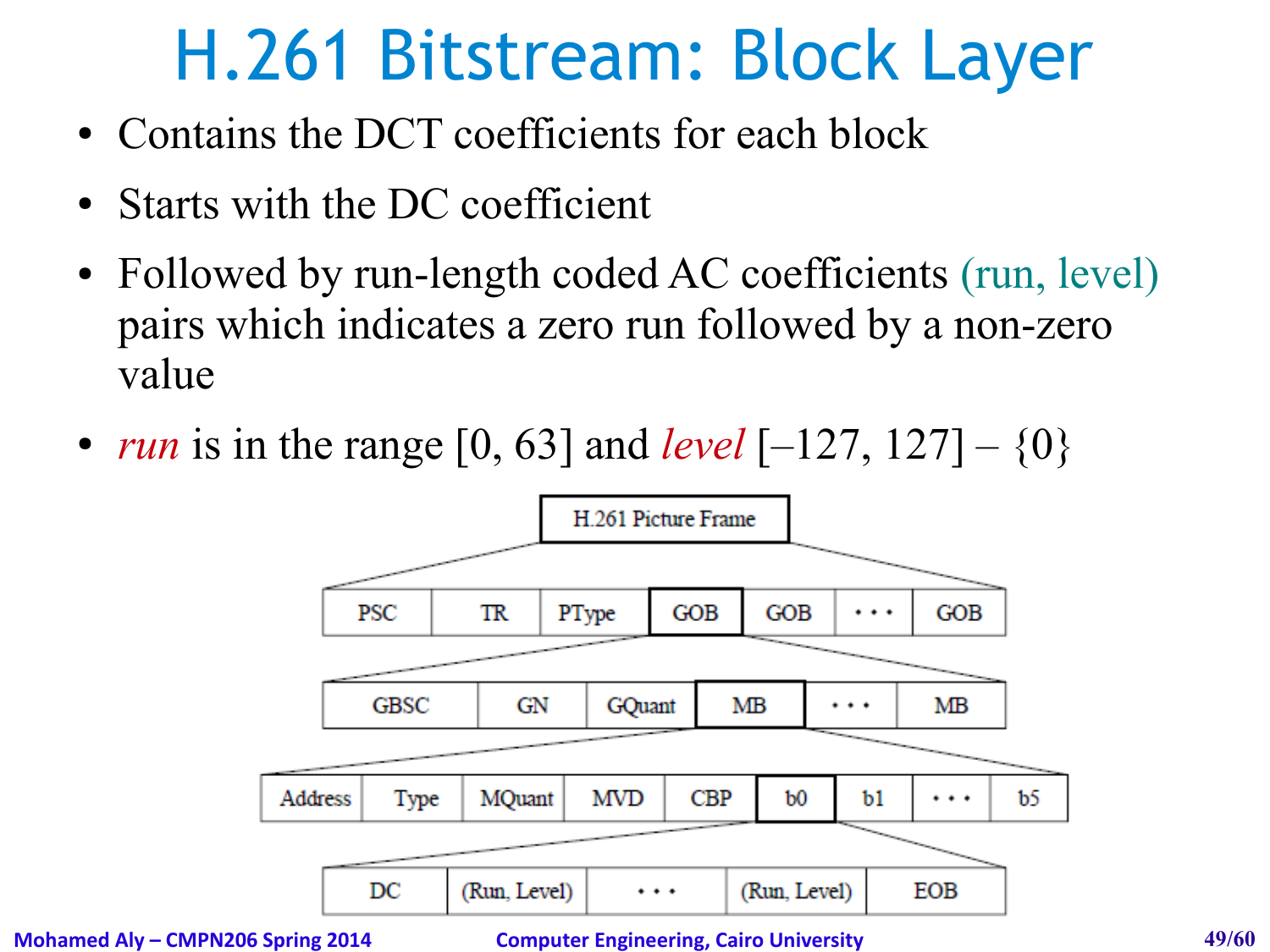#### H.261 Summary

- Two types of frames:
	- I-frames
	- P-frames
- JPEG-like compression in I-frames
- Motion compensation in P-frame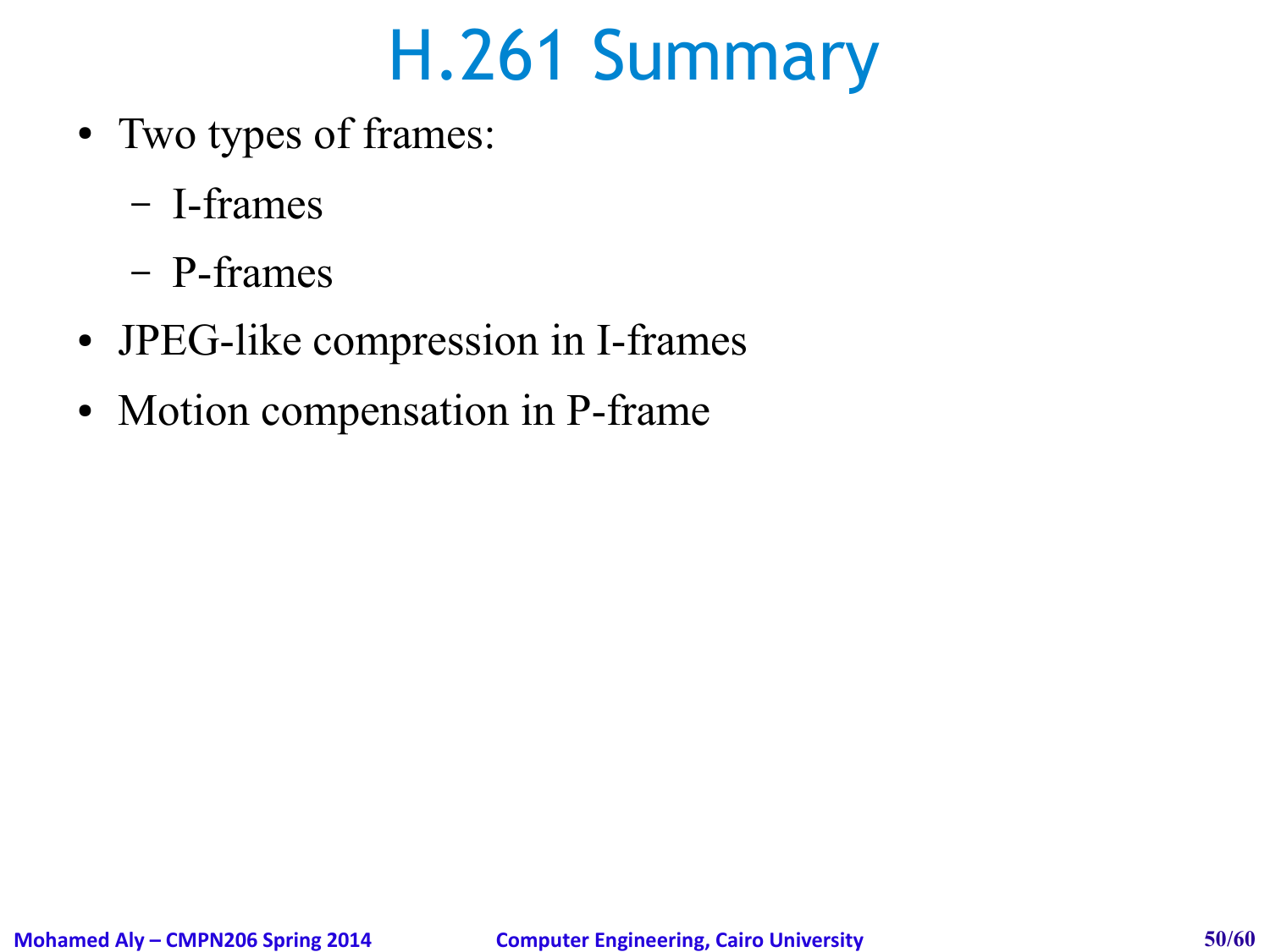#### H.263

- An improved video coding standard for video conferencing and other audiovisual services transmitted on Public Switched Telephone Networks (PSTN).
- Uses predictive coding for inter-frames to reduce temporal redundancy and transform coding for the remaining signal to reduce spatial redundancy (for both Intra-frames and inter-frame prediction).
- Adopted by the ITU-T in 1995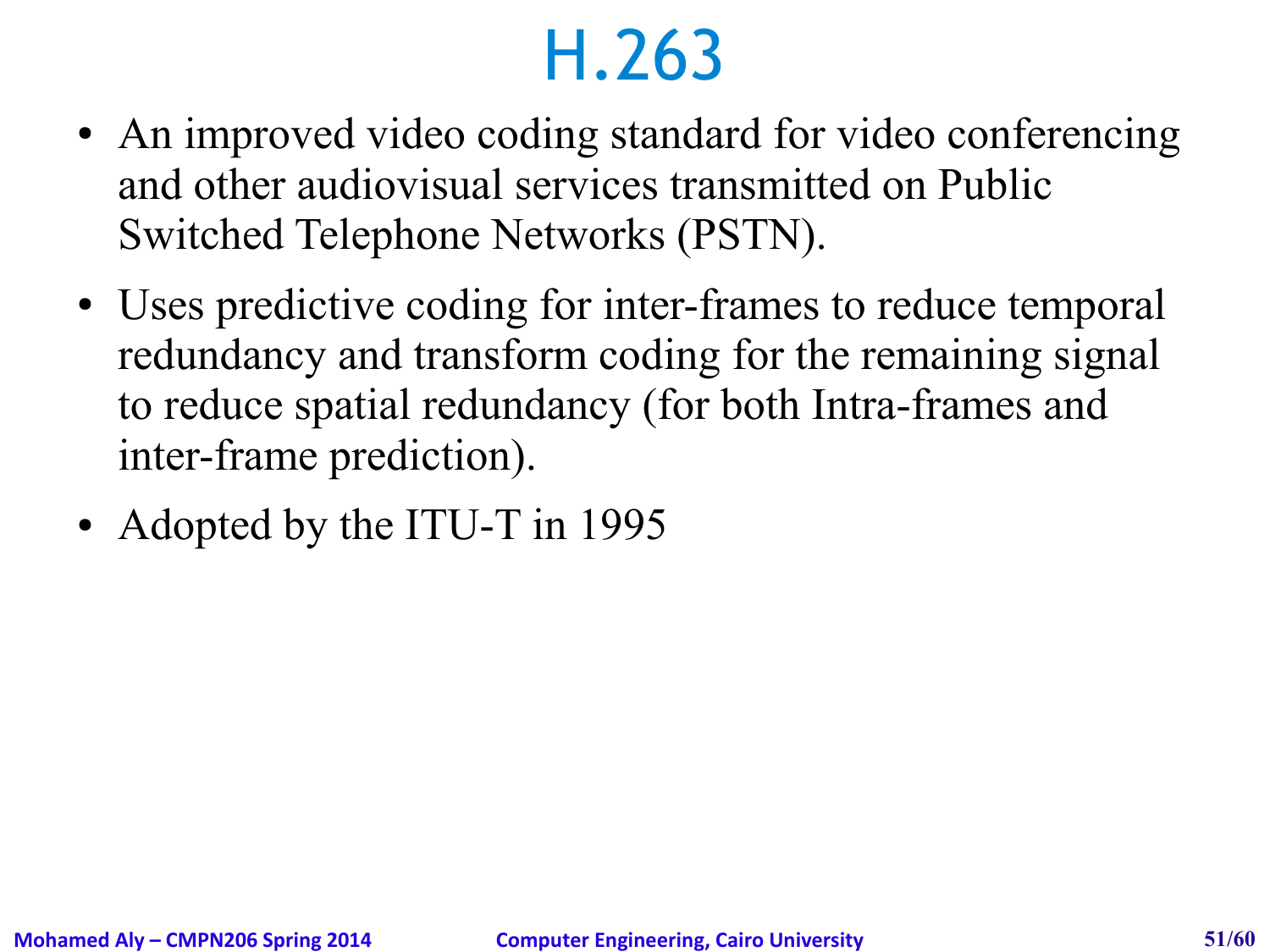#### H.263 Video Formats

• Supports more video formats than H.261

#### Table 10.5 Video Formats Supported by H.263

| Video    | Luminance            | Chrominance      | Bit-rate (Mbps) | Bit-rate (kbps) |
|----------|----------------------|------------------|-----------------|-----------------|
| format   | image                | image            | (if 30 fps and  | <b>BPPmaxKb</b> |
|          | resolution           | resolution       | uncompressed)   | (compressed)    |
| sub-QCIF | $128 \times 96$      | $64 \times 48$   | 4.4             | 64              |
| QCIF     | $176 \times 144$     | $88 \times 72$   | 9.1             | 64              |
| CIF      | $352 \times 288$     | $176 \times 144$ | 36.5            | 256             |
| 4CIF     | $704 \times 576$     | $352 \times 288$ | 146.0           | 512             |
| 16CIF    | $1,408 \times 1,152$ | $704 \times 576$ | 583.9           | 1024            |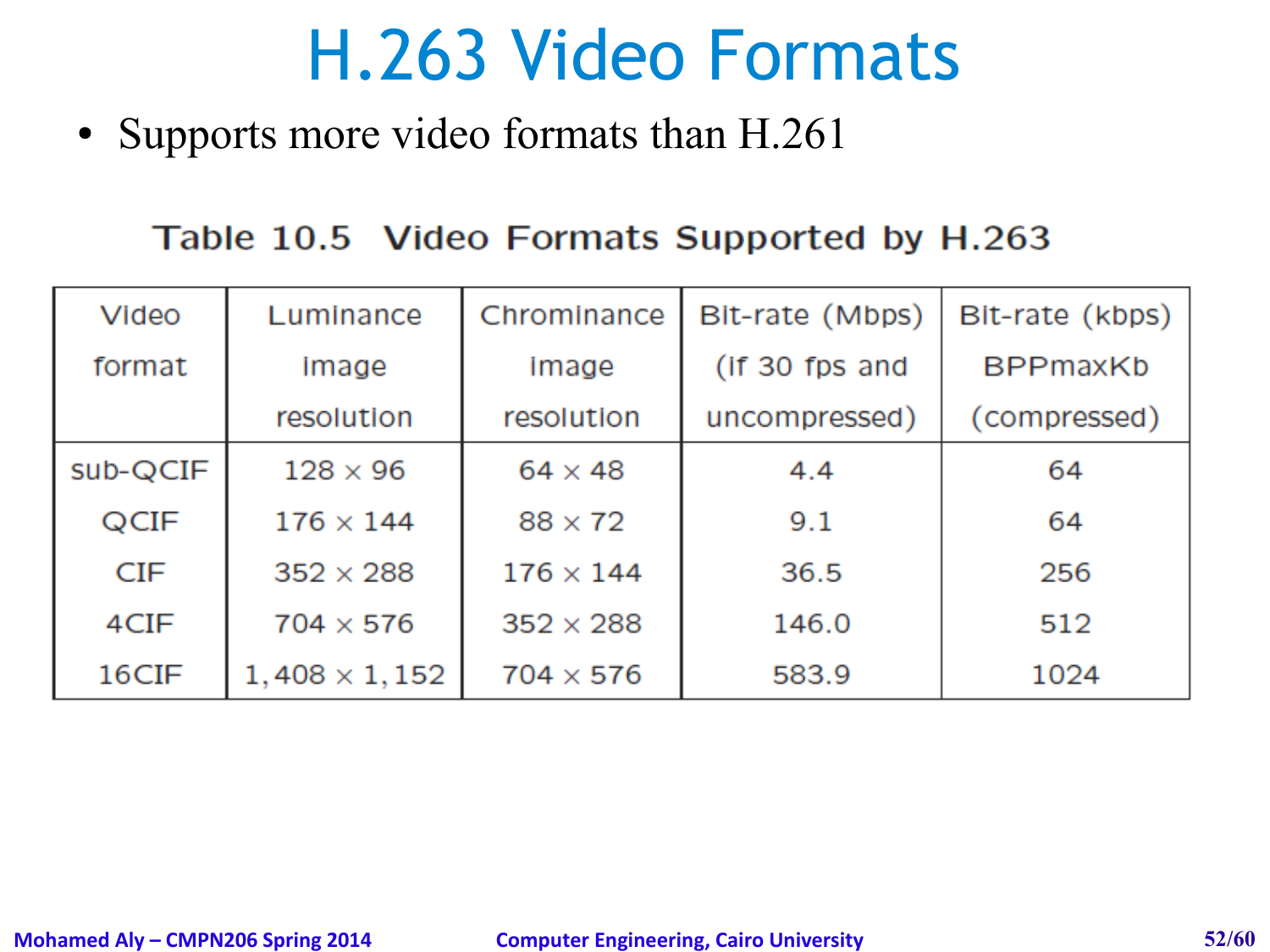#### H.263 GOBs

- Supports Group of Blocks, but unlike H.261, they don't have a fixed size
- They always start and stop at the left and right boundary

| GOB <sub>0</sub>   | GOB <sub>0</sub> |
|--------------------|------------------|
| GOB <sub>1</sub>   | GOB <sub>1</sub> |
| GOB <sub>2</sub>   | GOB <sub>2</sub> |
| GOB <sub>3</sub>   | GOB <sub>3</sub> |
| GOB <sub>4</sub>   | GOB <sub>4</sub> |
| GOB <sub>5</sub>   | GOB <sub>5</sub> |
| Sub-QCIF           |                  |
|                    | ٠                |
| $GOB$ <sub>0</sub> |                  |
| GOB <sub>1</sub>   | ٠                |
| GOB <sub>2</sub>   |                  |
| GOB <sub>3</sub>   | ٠                |
| GOB <sub>4</sub>   |                  |
| GOB <sub>5</sub>   |                  |
| GOB <sub>6</sub>   | <b>GOB 15</b>    |
| GOB <sub>7</sub>   | <b>GOB 16</b>    |
| GOB <sub>8</sub>   | <b>GOB 17</b>    |
|                    |                  |

QCIF

CIF, 4CIF, and 16CIF

#### **Mohamed Aly – CMPN206 Spring 2014 Computer Engineering, Cairo University 53/60**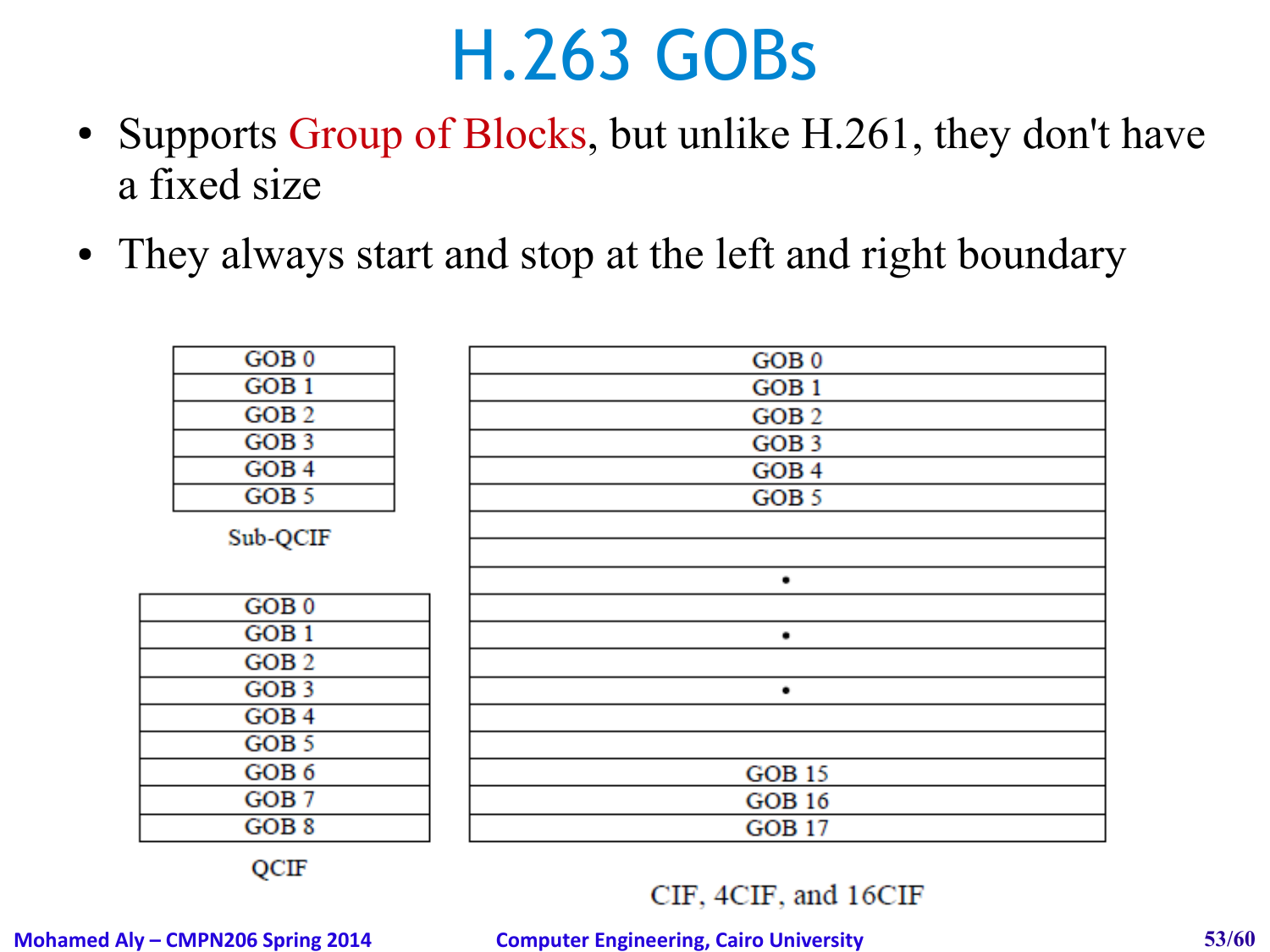#### H.263 Motion Compensation

- The horizontal and vertical components of the motion vector MV are predicted from the median values of the horizontal and vertical components, respectively, of MV1, MV2, MV3 from the *previous*, *above* and *above and right* MBs.
- For the macroblock with  $MV(u, v)$ :

$$
u_p = median(u_1, u_2, u_3)
$$
  

$$
v_p = median(v_1, v_2, v_3)
$$

• The difference DMV is coded:

$$
DMV = (u - u_p, v - v_p)
$$

|        | MV <sub>2</sub> MV <sub>3</sub> |  |
|--------|---------------------------------|--|
| MV1 MV |                                 |  |

- Current motion vector
- MV1 Previous motion vector
- MV2 Above motion vector
- MV3 Above and right motion vector

**Mohamed Aly – CMPN206 Spring 2014 Computer Engineering, Cairo University 54/60**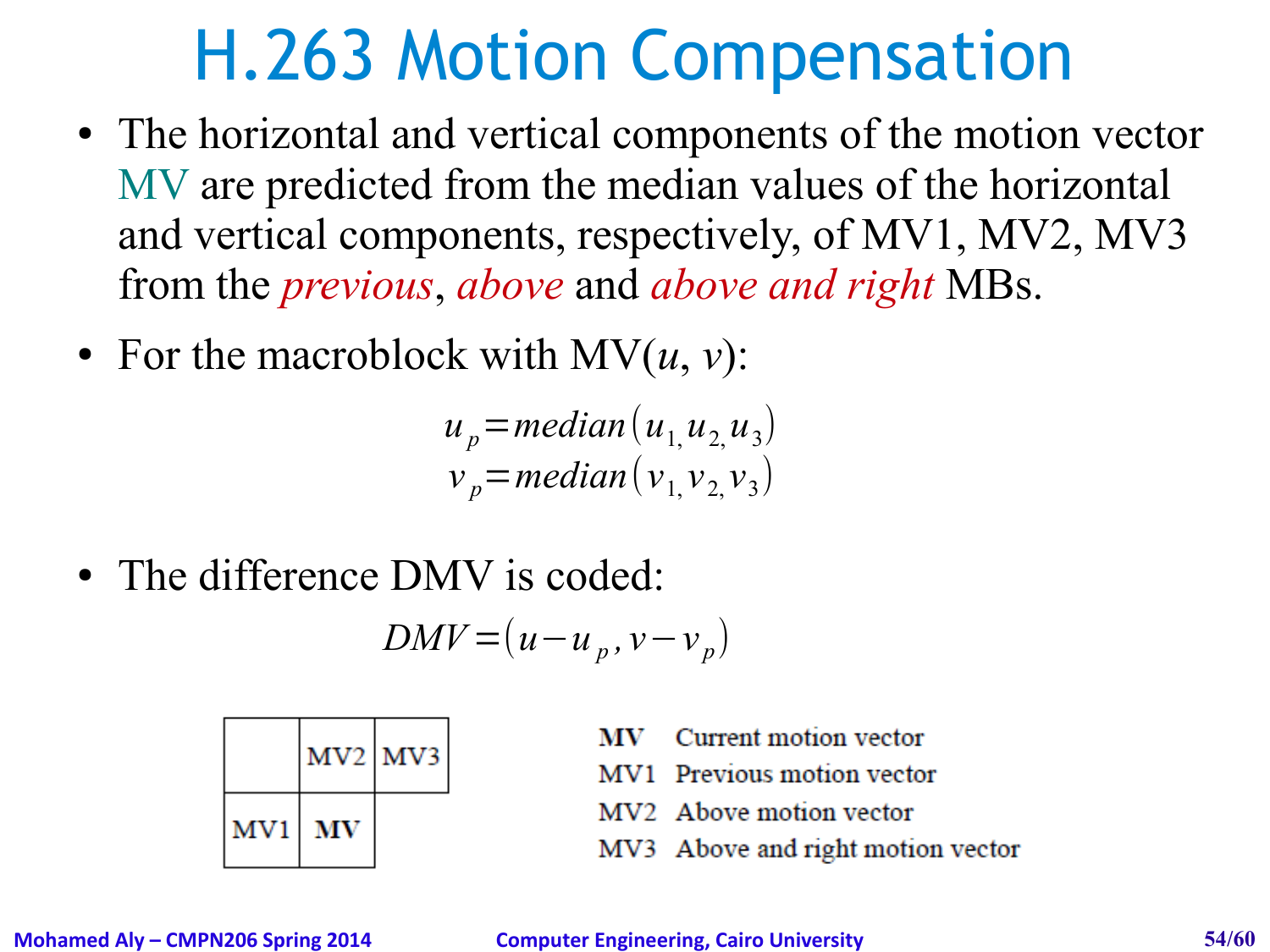#### H.263 Motion Compensation

• The MV prediction at the *border* is handled in a special way

![](_page_54_Figure_2.jpeg)

|     | MV <sub>2</sub> MV <sub>3</sub> |  |
|-----|---------------------------------|--|
| MV1 | MV                              |  |

- Current motion vector МV
- MV1 Previous motion vector
- MV<sub>2</sub> Above motion vector
- MV3 Above and right motion vector

**Mohamed Aly – CMPN206 Spring 2014 Computer Engineering, Cairo University 55/60**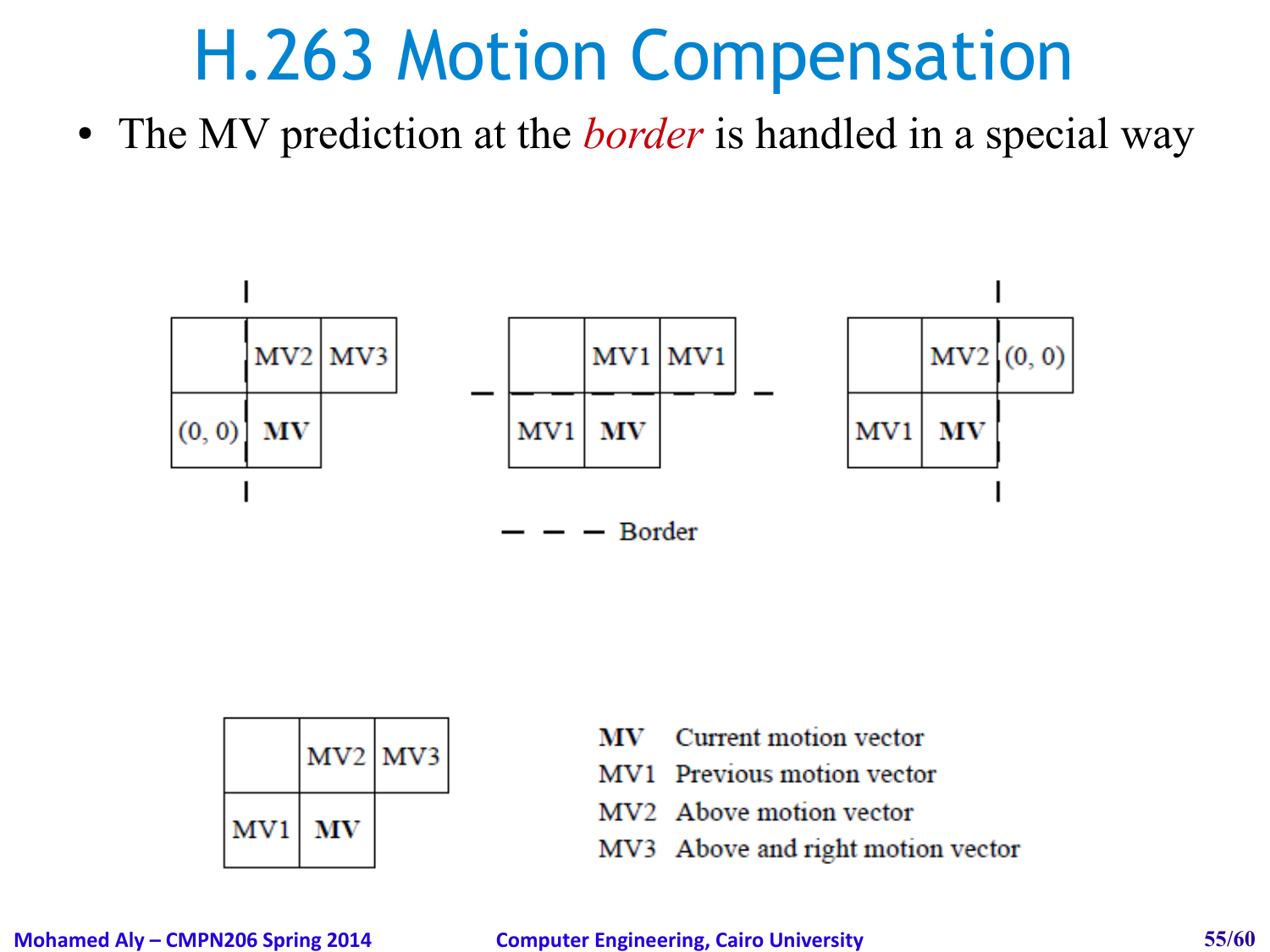### H.263 Motion Compensation

- To improve accuracy, *fractional* motion estimation is used where the motion vector have *half-pixel* precision
- The default range for the vertical and horizontal component of the MV is  $[-16, 15.5]$
- The pixel values needed at half-pixel positions are obtained using *linear interpolation*

![](_page_55_Figure_4.jpeg)

**Mohamed Aly – CMPN206 Spring 2014 Computer Engineering, Cairo University 56/60**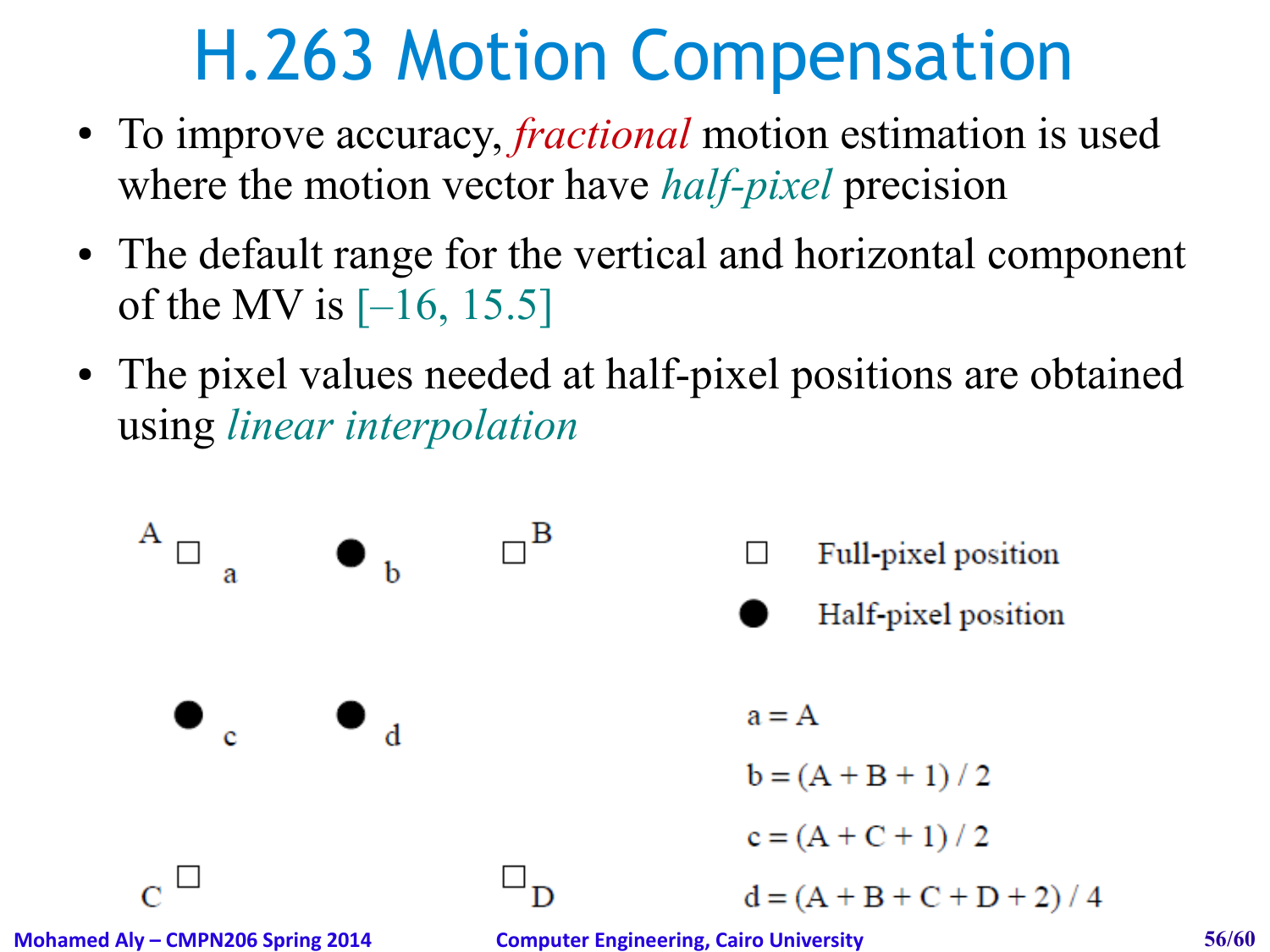## H.263 Optional Modes

- H.263 has some other optional operating *modes*, influenced by the MPEG standards:
	- Unrestricted MV Mode
	- Advanced Prediction Mode
	- PB-frames Mode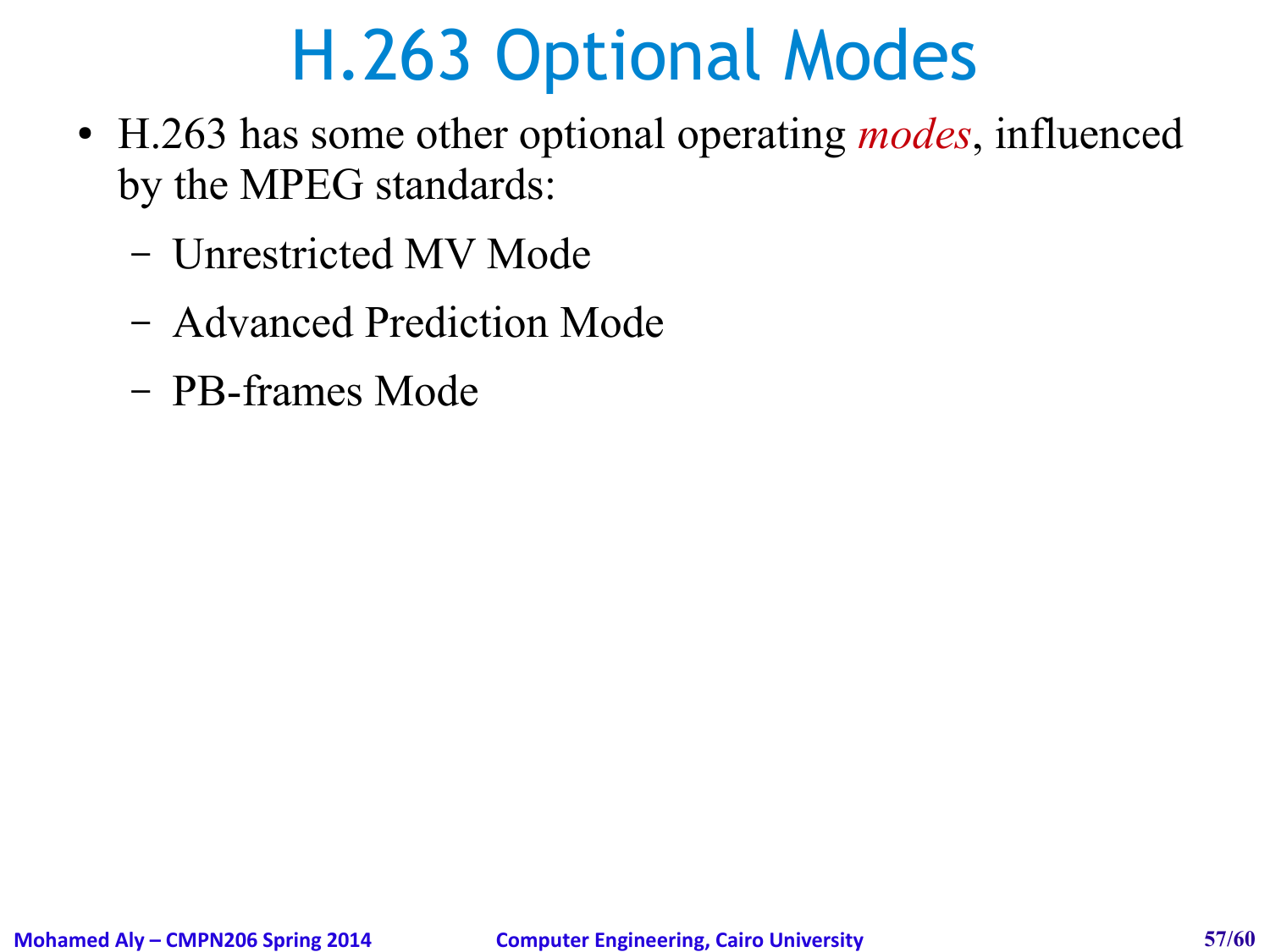#### PB-frames

- A PB-frame consists of two pictures coded together:
	- A P-frame coded from the previous I- or P-frame
	- a B-frame (bidirectional frame) coded using *both* the previous I-frame and the current P-frame
- Bi-directional motion compensation yields better prediction and compression results, and is used in the MPEG standard

![](_page_57_Figure_5.jpeg)

A PB-frame in H.263. Fig.  $10.13$ : **Mohamed Aly – CMPN206 Spring 2014 Computer Engineering, Cairo University 58/60**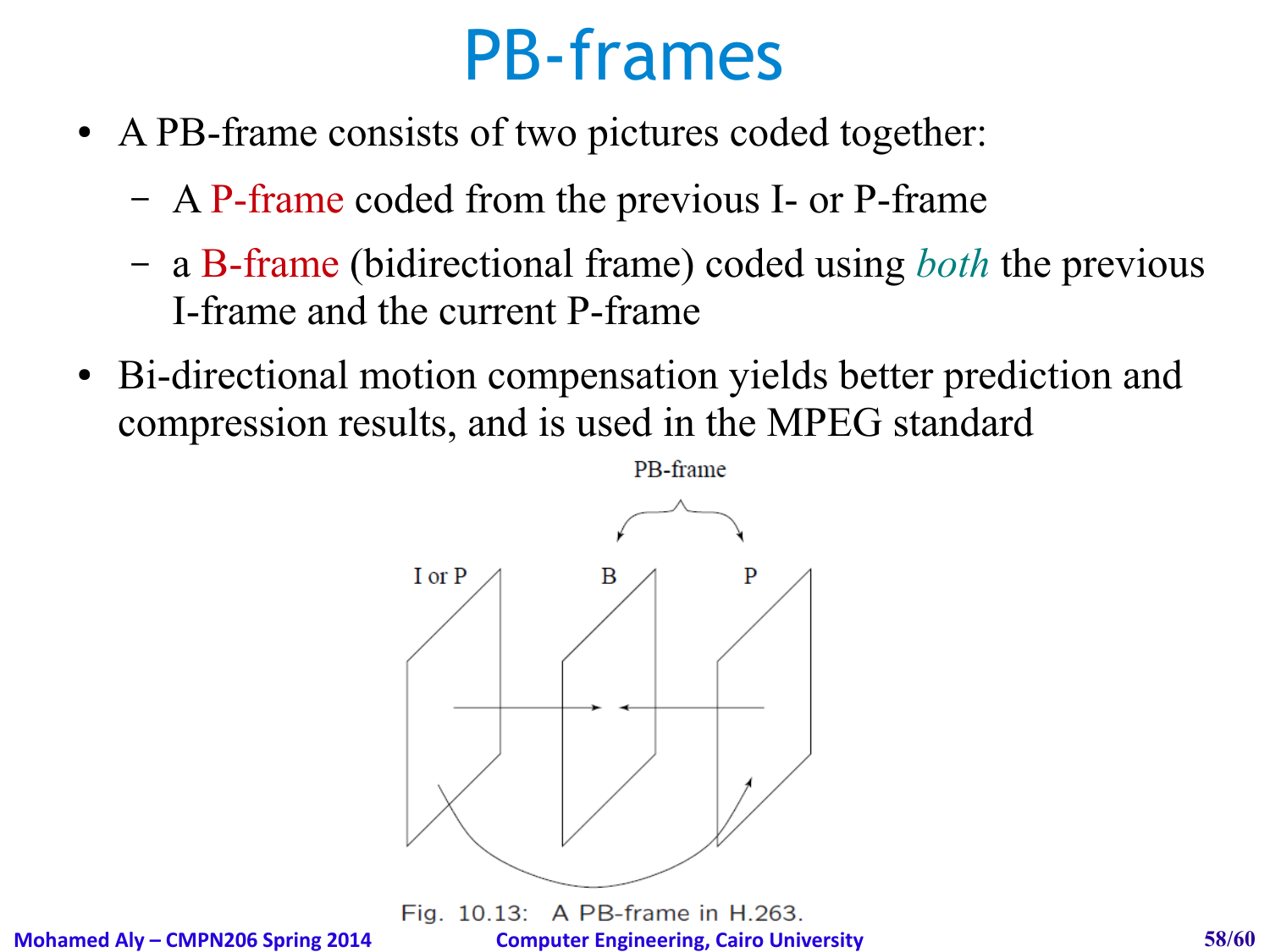#### Further Improvements

- H.263+ and H.263++ added more improvements and enhancements to the H.263 standard
	- Redefines the unrestricted MV mode
	- Defines a new *slice* structure like that in MPEG
	- Improved PB-frame mode

– …